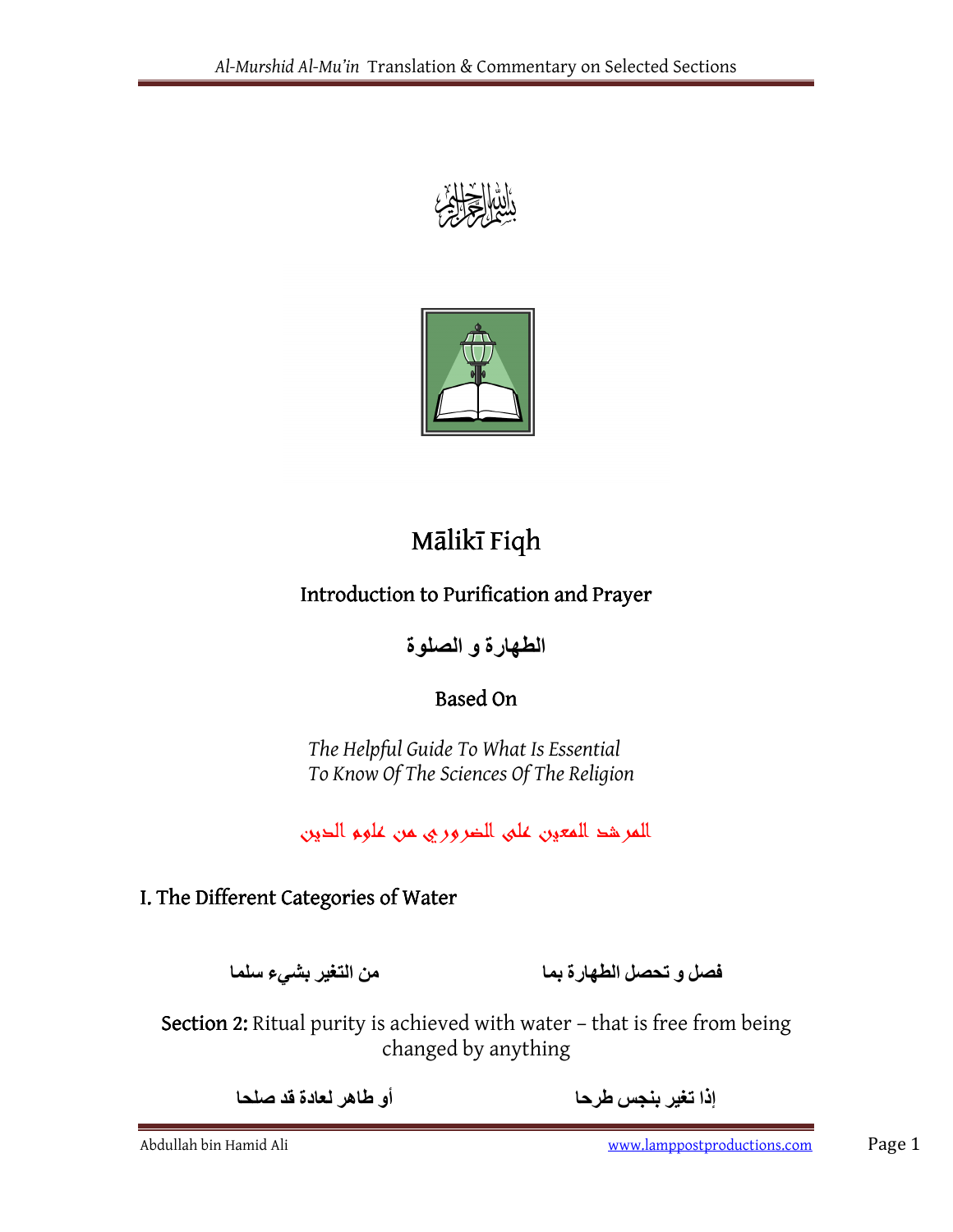When it is changed by something impure it is discarded - and (if it is changed) by something clean it is fit (only for use) in a (non-religious) common practice

```
إلا إذا لازمه في الغالب
```
Unless it (is something that) most likely is inseparable (from the water) – like a (natural) reddish color; in such a case it is likened to absolutely pure (water). Similar to it also is what has been melted (like ice, snow, and frost)

### Explanation:

The Shariah classifies water into three categories:

- 1- Natural Water Mutlaq or Tahūr
- 2- Clean but not natural Tāhir
- 3- Filthy Water Najis

Natural Water consists of two subcategories: Fresh water and Likened-to-fresh water.

- *Fresh water* (mutlaq) is water that is fresh in the sense that nothing clean or unclean is mixed with it, and none of its original characteristics have been altered. The characteristics of water are: color, smell, and taste. Fresh water is what is customarily referred to as pure water.
- **-** Likened-to-fresh water (Tāhir) is water that is given the same ruling as fresh water in that it can be used for ritual cleansing (wudu/ghusl). But it is water mixed with clean matter that apparently has altered one or more of its characteristics. I say "apparently" because it is accepted that the state of this kind of water is as it naturally is, or the matter fused with it, which altered its state, is something that will unlikely ever be separated from it. Examples of this are swamp water, seawater, water that has collected algae due to being stagnant for a long period, or - as the author stated – water that has a natural reddish color. This same ruling applies to ice, snow, and frost that have melted.

Clean but not natural is water that has undergone a change due to being mixed with something that is clean like sugar, milk, soap, or dirt. It may not be used in ritual cleansing. But it may be used for matters of custom like washing dishes, drinking, etc.

Filthy water (najis) is water whose characteristics have been altered due to being adulterated by something filthy, like blood, urine, feces, semen, wine, and the like.

Dirt isn't considered filth unless it is mixed with something like one of the things already mentioned.

Only fresh or likened-to-fresh water may be used for wudu, ghusl, or removing filth from one's body, clothing, or place of prayer.

The chart below outlines the different types of water and their uses according to the law.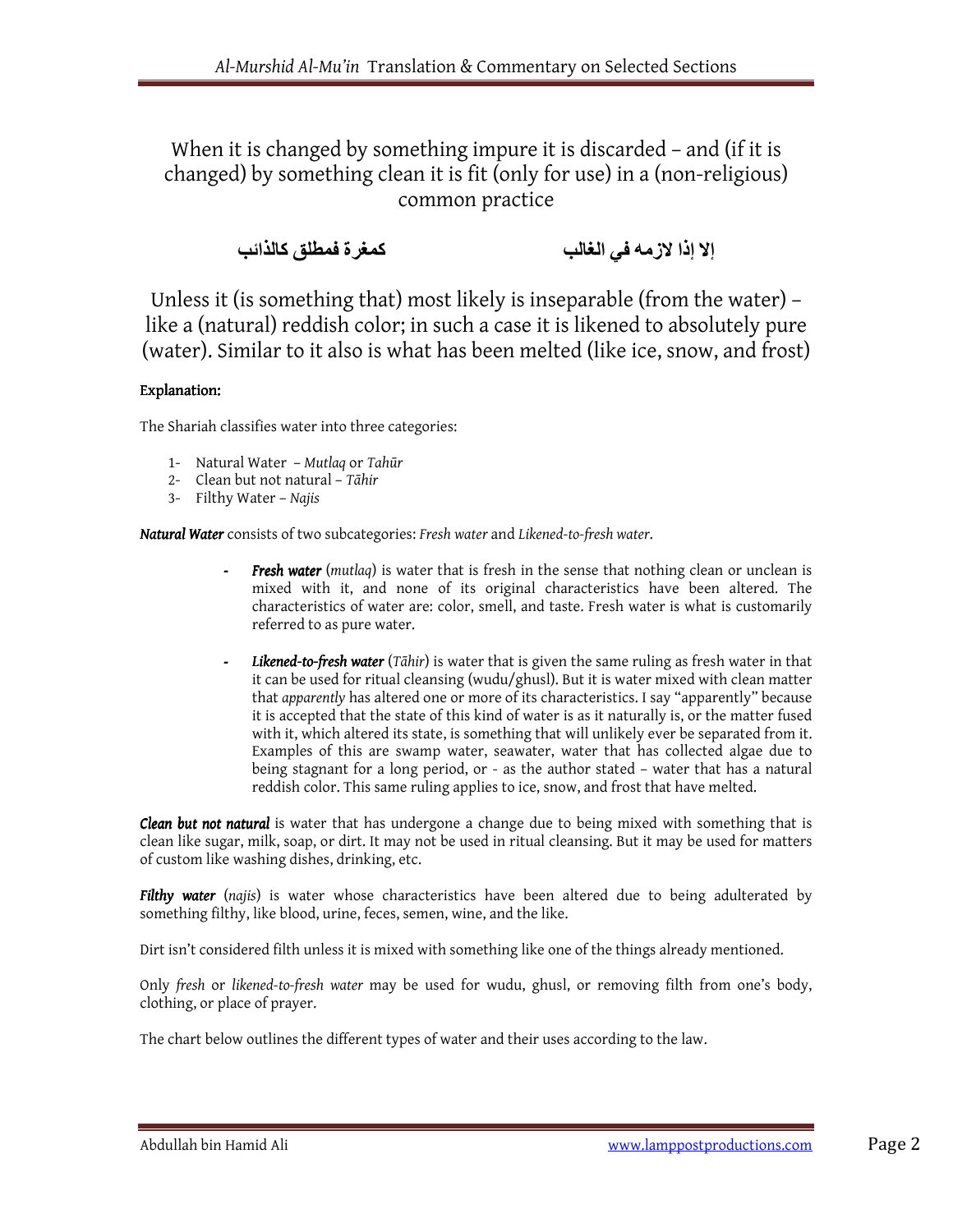| Types of water                  | Definition                                                                                                                      | <b>Uses</b>                                                               |
|---------------------------------|---------------------------------------------------------------------------------------------------------------------------------|---------------------------------------------------------------------------|
| Natural water<br>I. Fresh water | Water that hasn't been changed by<br>anything clean or unclean.                                                                 | It is valid for ritual cleansing and<br>customary matters.                |
| II. Likened-to-fresh<br>water   | Water that is in its natural state, but<br>apparently has undergone a change in<br>one of its characteristics (like sea water). | This takes the same ruling as the<br>first.                               |
| Clean, but not natural          | Water that has been altered by a clean<br>object or substance.                                                                  | It is valid for customary matters,<br>but not valid for ritual cleansing. |
| Filthy water                    | Water that has been changed by being<br>mixed with something impure.                                                            | It is not valid for ritual cleansing<br>and not for customary matters.    |

## II. Major Ritual Impurity and The Compulsory Acts of Wudu

فرائض الوضوء سبع و ھي دلك و فور نية في بدئه

The compulsory acts of wudu are seven: They are – passing the hand (over each member when washing), immediacy (between acts), and (having) an intention at the start of it

ولينو رفع حدث أو مفترض أو استباحة لممنوع عرض

Let one's intention be to remove the state of ritual impurity, or to perform an obligatory act – or to make (an act of worship) permissible to do due to a hindrance that has presented itself.

غسل وجه غسله اليدين و مسح رأس غسله الرجلين

(Other obligations are) washing the face, washing the arms – wiping the head, and washing the feet

و الفرض عم مجمع الأذنين و المرفقين عم والكعبين

The duty (in washing the face) includes the area where the ears (join with the face) – And (in the arms) it includes the elbows, and (with the feet) it includes the ankles

خلل أصابع اليدين و شعر وجه إذا من تحته الجلد ظهر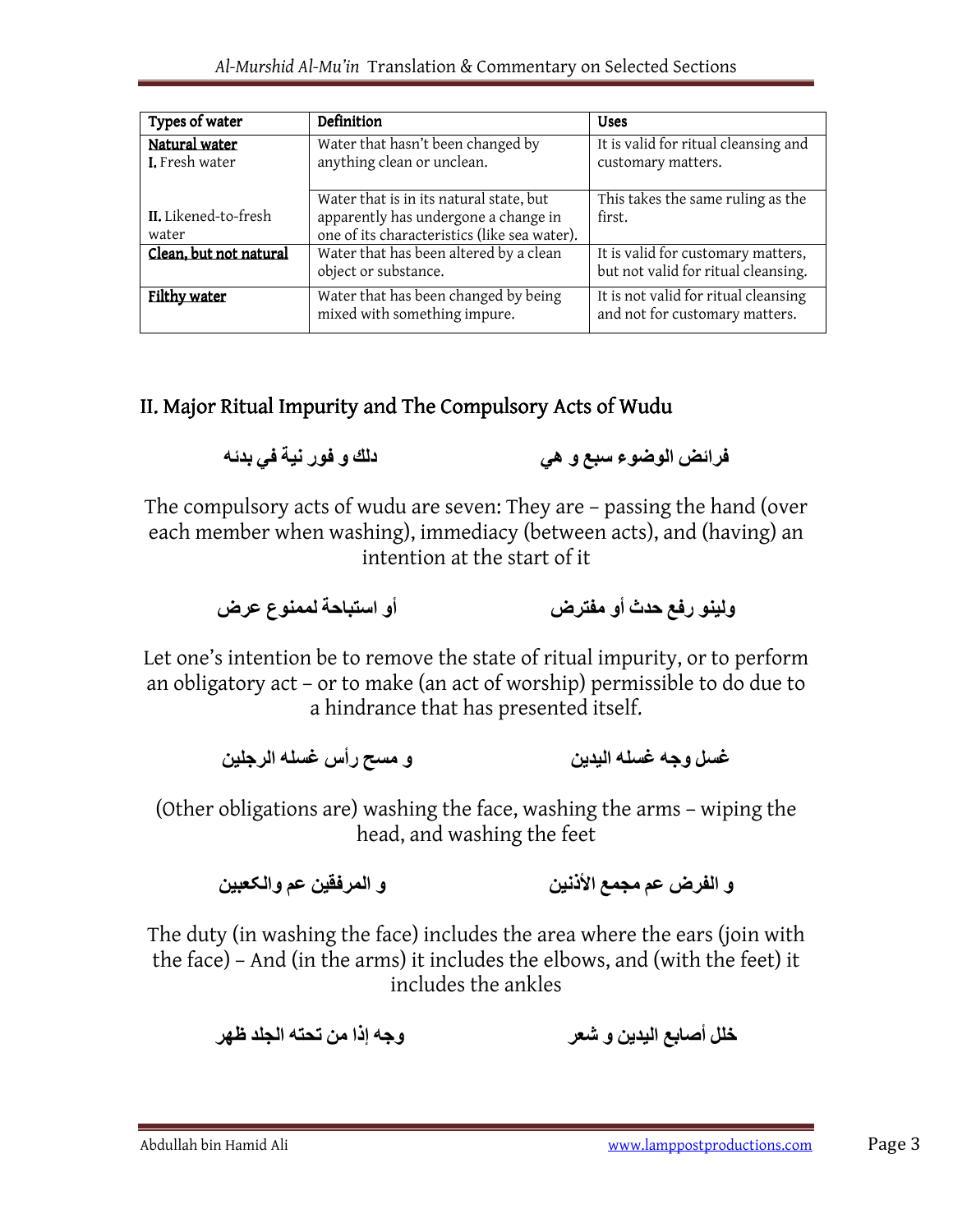## Comb through the fingers (when washing) and (part) the hair – of the beard if the skin appears from beneath it

### Explanation:

One of the prerequisites for the validity of one's prayer is ritual purity (i.e. wudu, ghusl, or tayammum). The author starts with the most fundamental form of ritual purity - minor ritual purity (al-hadath alasghar).

In order to remove the state of minor ritual impurity before making prayer (Salat), one must perform wudu.

But wudu is only valid when it is performed correctly. And if any of its compulsory acts are omitted, the wudu is invalid. So if one were to pray while omitting any of the compulsory acts of wudu, the Salat is automatically invalid and must be prayed again while fulfilling all of its prerequisites.

The author outlines in these verses, the compulsory acts of wudu. They are 7 in number:

- 1- Passing the hand over each member of wudu while rinsing (dalk)
- 2- Immediacy between each act (fawr)[so as to avoid any intentional delay in rinsing one part of the body after another]
- 3- Making one's intention at the beginning (niyyah)
- 4- Washing the face (ghasl wajh)
- 5- Washing the hands to and including the elbows (ghasl al-yadayn)
- 6- Wiping the head once (mash al-ra's)
- 7- Washing the feet to and including the anklebones (ghasl al-rijlayn)

One's intention when making wudu should be that one is:

- Removing the state of minor ritual impurity
- Preparing for an act that requires wudu
- Or renewing one's wudu for something that requires it after it has been nullified

Any of these intentions is sufficient. But one need not focus much on these particulars, because there is perhaps almost never a time that one doesn't have one of these intentions for prayer. Keep this in mind in order to keep away insidious whisperings (waswasah).

As for why the author mentioned these details, it is possible that he wanted to ensure that one doesn't pray with a wudu that one made for an act that didn't require it, like going outside, riding a bike, reading a book of hadith, etc.

If a person makes wudu for any of these reasons, and then makes Salat, the Salat is invalid, because the person made intention for an act that didn't require wudu. And such an intention doesn't suffice for Salat, which requires an intention done for an act that requires wudu.

The author also mentioned that the face doesn't include the ears. Rather, it stops at the point where the ears begin.

He also mentioned among the compulsory acts of wudu, combing between the fingers. Combing between the fingers is considered compulsory in the Maliki School, while the rest of the hand is considered among the Sunnah acts as will be dealt with later.

As for the beard, one is only required to wipe the surface of it if it happens to be so dense that the color of the skin cannot be seen. But if the skin can be seen, it is compulsory to part the hairs of the beard so that water can reach the skin.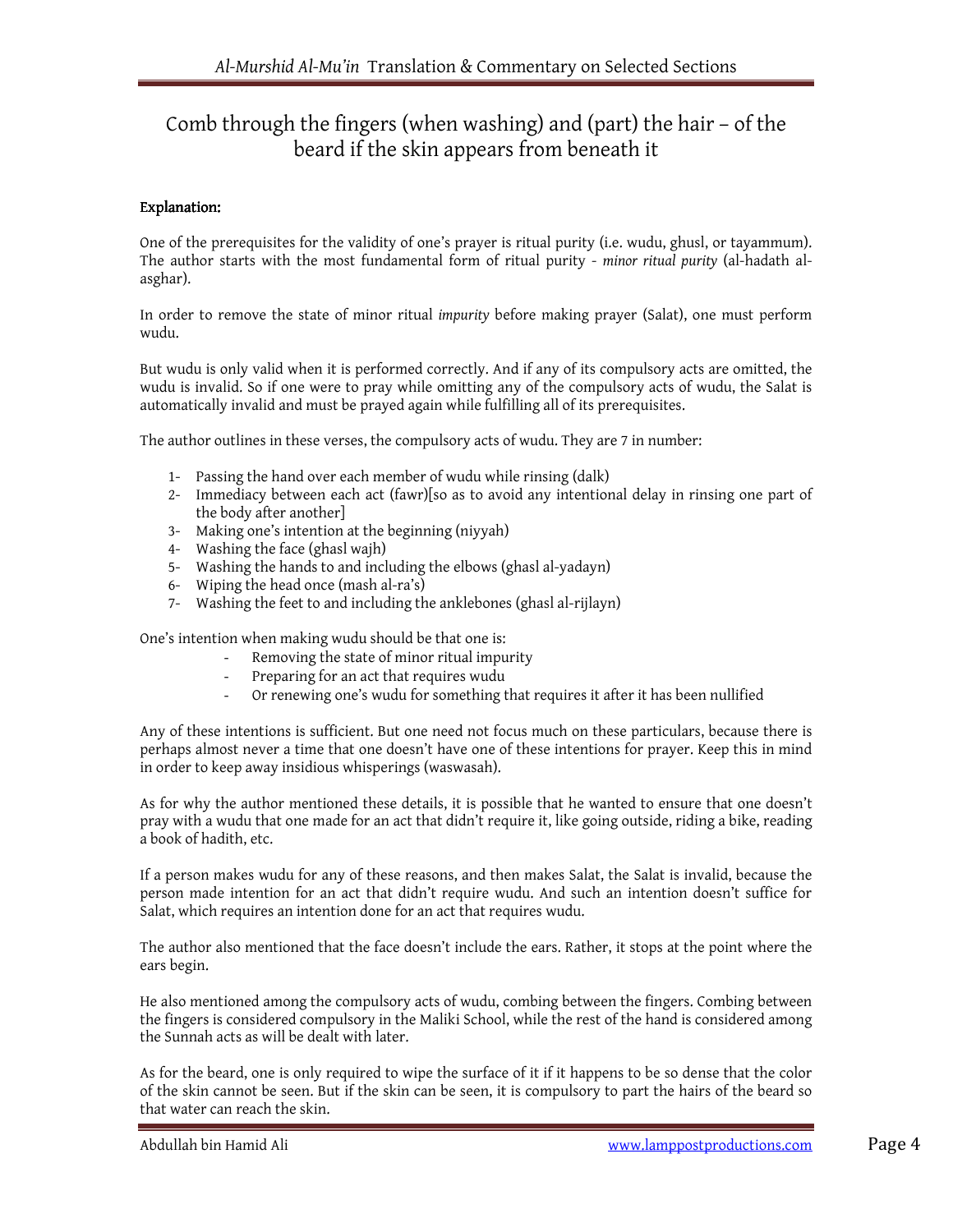## III. The Sunnah Acts of Wudu

سننه السبع ابتداغسل اليدين و رد مسح الأردنين مسح الأذنين

Its seven sunnah acts are first to begin by washing your hands – to repeat the wiping of the head and to wipe the ears

مضمضة اتنشاق استنثار ترتيب فرضه و ذا المختار

(Include with that) Rinsing out the mouth, inhaling water (up the nose), exhaling it (from the nose) – and arranging the performance of the compulsory acts in (their appropriate) order. This is the preferred opinion

### Explanation:

Next, the author deals with the Sunnah acts of wudu. A sunnah act is one that is highly recommended due to the fact that the Prophet  $\ast$  never or almost never abandoned it. But there is not enough evidence that would indicate this thing as being compulsory.

The one who abandons a Sunnah act – in spite of not being sinful for doing so, is worthy of censure and blame, since he intentionally desires away from the Sunnah of the Prophet – peace be upon him, while he has said,

"Whoever desires away from my Sunnah is not from me."

و من رغب عن سنتي فليس مني

The one who does the Sunnah act is rewarded by Allah for performing it, and is not subject to His punishment for abandoning it.

The acts of Sunnah as stated by the author are 7 in number. They are:

- 1- Beginning by washing the hands (al-bad' bi ghasl al-yadayn)
- 2- Wiping the head a second time (radd mash al-ra's)
- 3- Wiping the ears (mash al-udhunayn)
- 4- Rinsing the mouth (madmadah)
- 5- Inhaling water up the nose (istinshaq)
- 6- Exhaling water from the nose (istinthar)
- 7- Performing the compulsory acts of wudu in proper order (tartib al-fara'id)

The first act of wudu is the washing of the hands. The Prophet (pbuh) was always seen rinsing his hands before he entered them into the container for wudu.

Wiping the head once is compulsory. It is also compulsory to wipe the entire head according to the standard view in the Maliki School. Wiping the head a second time is Sunnah. Wiping it more than that is disliked (makruh).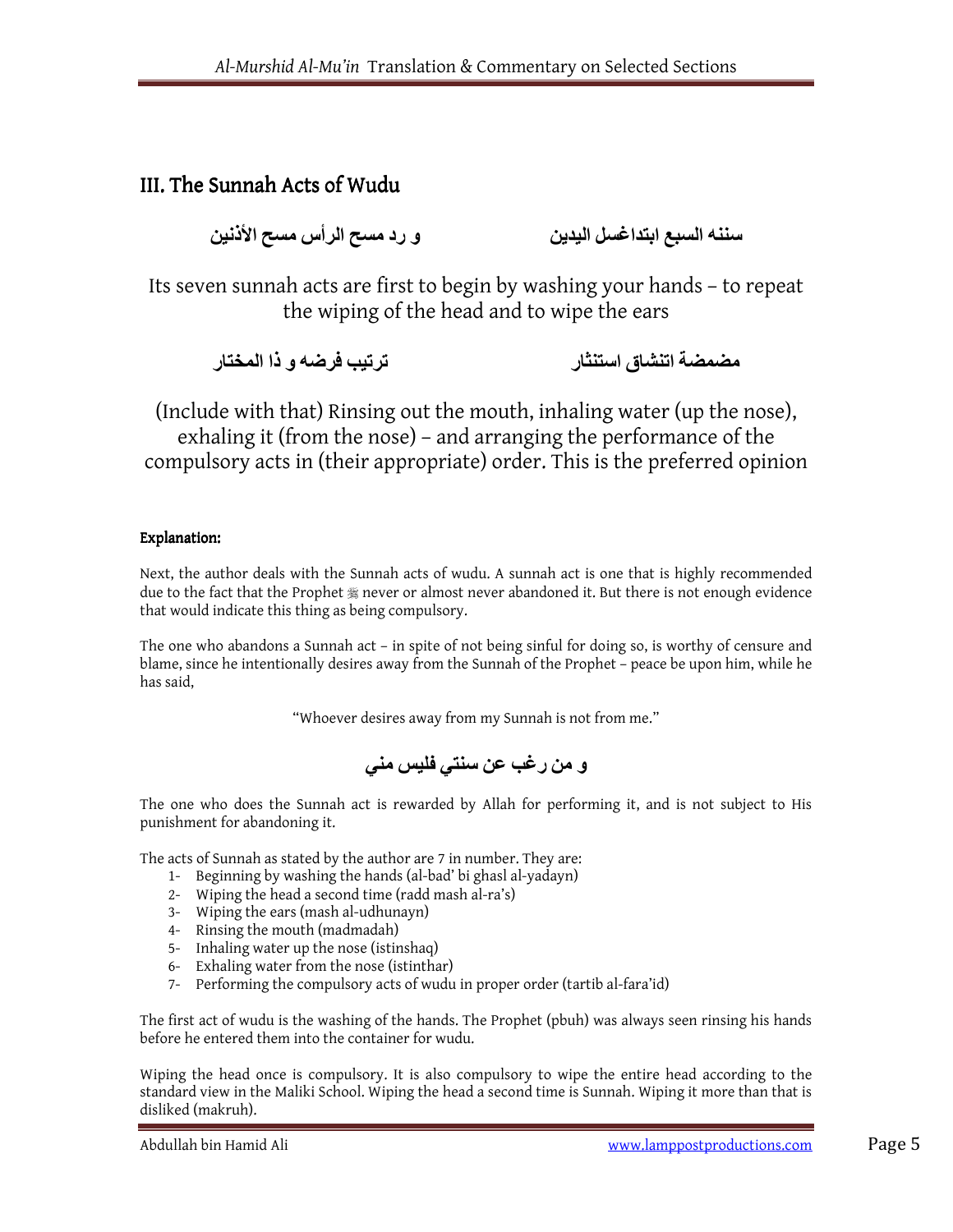As for the ears, the backs of them should be wiped. It is recommended to use the thumbs to do so. The index finger should be used to dampen the opening of the ear. But there's no special emphasis placed on wiping the creases and folds of the ears.

Maintaining the proper sequence between compulsory acts means to wash the face, then the hands to the elbows, then to wipe the head, and then to wash the feet to the ankles last.

What this means is that if someone was to do these acts in a different order, their wudu would still be valid. But the Sunnah is to maintain this order.

## IV. The Meritorious Acts of Wudu

و أحد عشر الفضائل أتت تسمية و بقعة قد طھرت

And eleven meritorious acts (of wudu) have come (in reports) – (They are) starting with Allah's name, in addition to (performing wudu in) a place that is clean

تقليل ماء و تيامن اRنا و الشفع و التثليث في مغسولنا

(They include) Using a minimal quantity of water, placing the rinse container on the right hand side of one's person – and repeating (the washing of) what we are to wash once or twice

بدء الميامن سواك و ندب ترتيب مسنونه أو مع ما يجب

(Also included are) Starting with the members on the right side, using the tooth stick (for the breath), and also of merit are – arranging the sunnah acts in (their proper) order, and arranging them in (proper) order with those acts that are compulsory

و بدء مسح الرأس من مقدمه تخليله أصابعا بقدمه

(And don't forget) To begin wiping the head from its forefront (at the hairline), - and combing between the toes

### Explanation:

After the Sunnah acts, next in importance are the meritorious acts of wudu called fadā'il or mustahabbāt. The meritorious act is the one that if it is done, one is rewarded. And if it is not done, one is not subject to Allah's punishment. And the one who abandons it is not subject to censure or rebuke as in the case of the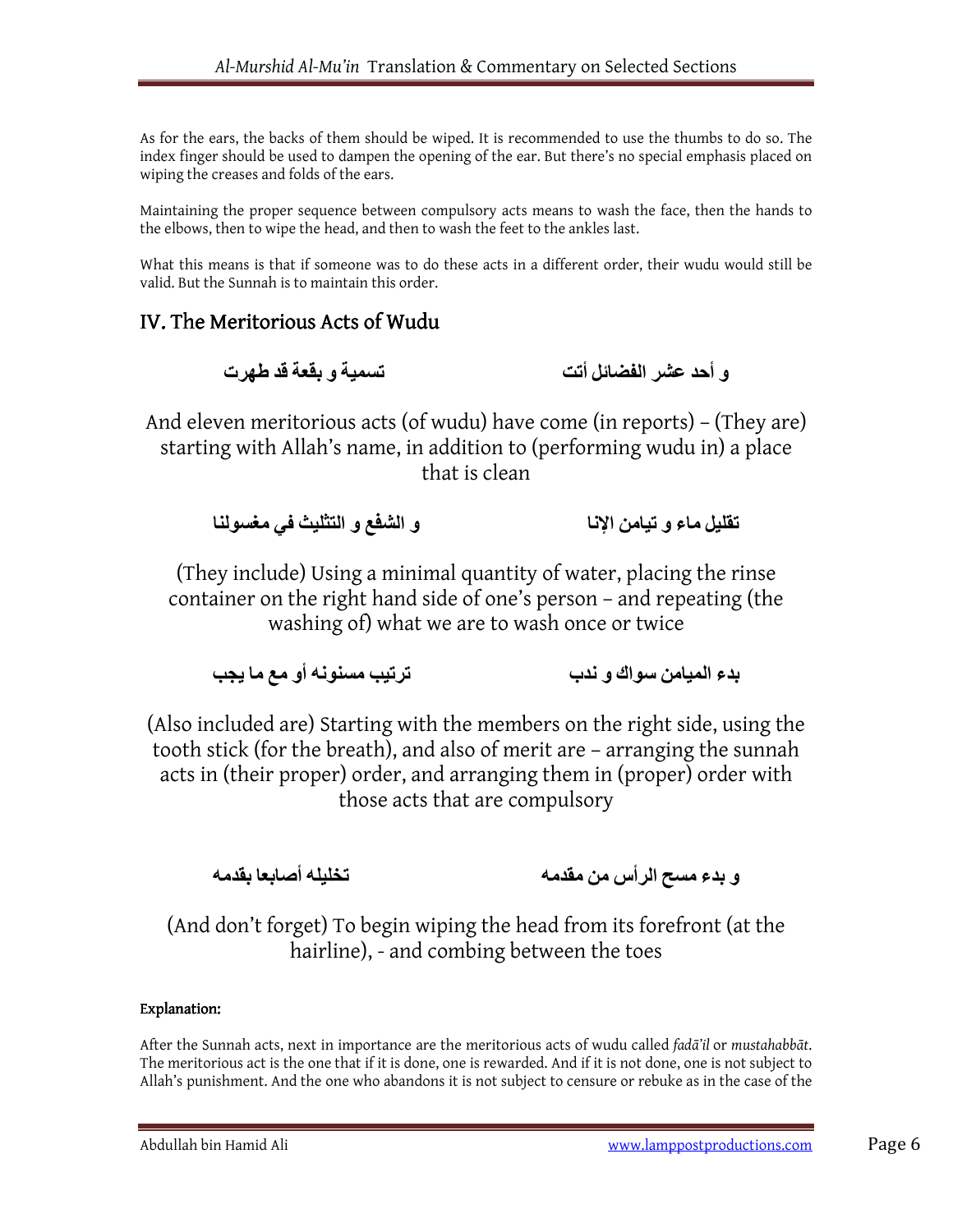Sunnah act. This is because evidence indicates that this type of act is not as emphasized as the Sunnah act.

The fadā'il – according to Sidi Ibn 'Ashir – are 11. They are:

- 1- Saying "Bismillaa" (With the name of Allah) at the beginning
- 2- Making wudu in a clean place
- 3- Using a small amount of water
- 4- Placing the water container on the right side of the body if using one
- 5- Repeating the parts of the body that one washes once or twice
- 6- Begin washing with the members of the right side before the left side
- 7- Using the tooth-stick (siwak) [or brushing the teeth]
- 8- Performing the Sunnah acts in their recommended order
- 9- Performing the Sunnah acts in proper sequence with the compulsory acts
- 10- Begin wiping the head from the front hairline
- 11- Combing between the toes when washing the feet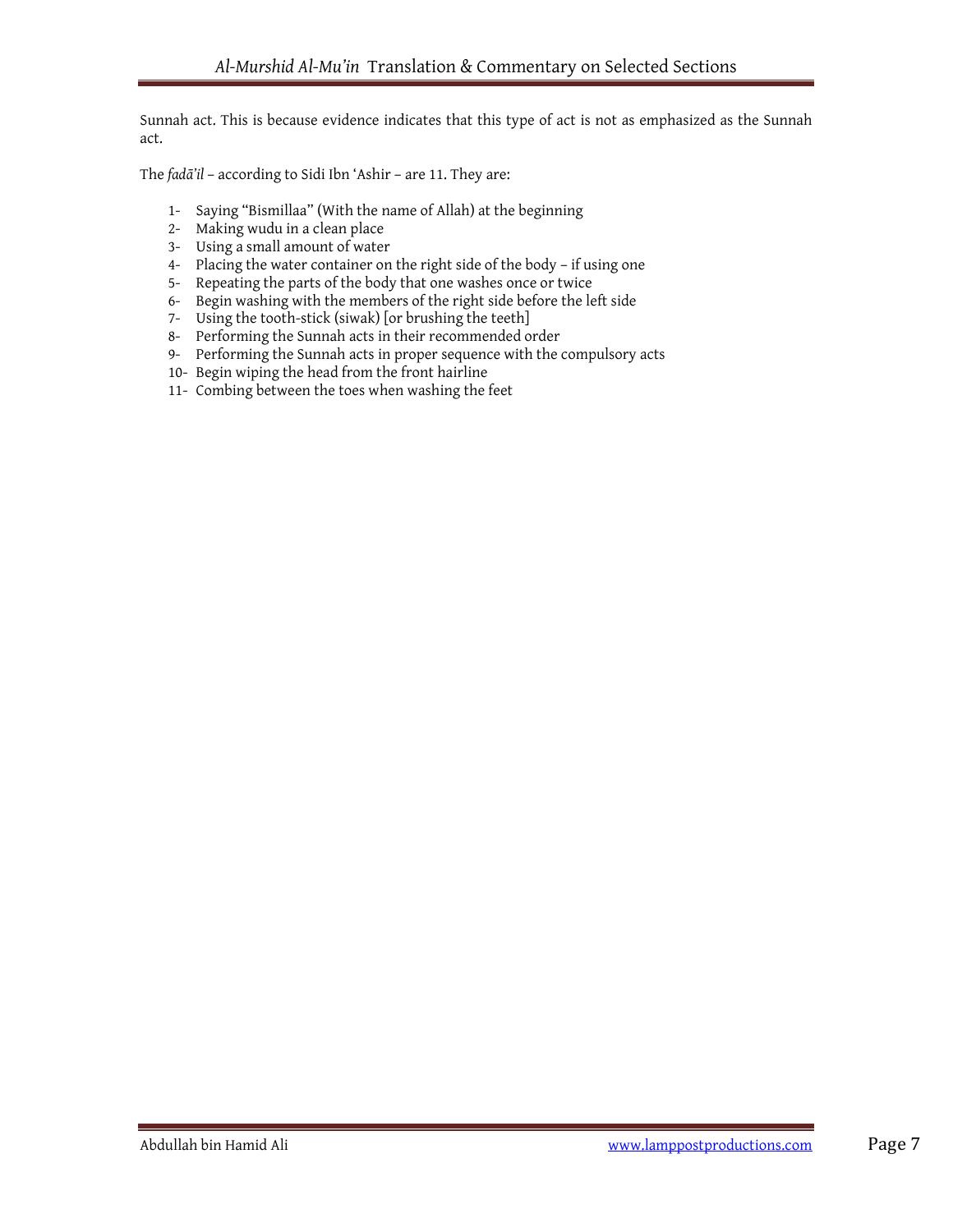| <b>ACTS OF ABLUTION</b>                            | <b>FARD</b> | <b>SUNNAH</b> | <b>MUSTAHABB</b>                                                   |
|----------------------------------------------------|-------------|---------------|--------------------------------------------------------------------|
|                                                    |             |               |                                                                    |
| Intention                                          | $\boxtimes$ |               | Say: Bismillahir-Rahmanir-Rahim                                    |
| Washing the hands                                  |             | ⊠             | Making wudu in a clean place                                       |
| Rinsing the mouth                                  |             | $\boxtimes$   | Using a small amount of water                                      |
| Inhaling water                                     |             | $\boxtimes$   | Placing the container on the<br>right side (if using one)          |
| Blowing water out of the nose                      |             | ⊠             | Repeating washed parts once<br>or twice                            |
| Washing the face                                   | ⊠           |               | Wash parts on right side before<br>those on the left side          |
| Washing the arms to elbows                         | $\boxtimes$ |               | Brushing teeth or using<br>miswak                                  |
| Wiping head once                                   | ⊠           |               | Arranging the sunnah acts<br>with the fard acts in proper<br>order |
| Wiping the head a second time                      |             | $\boxtimes$   | Arranging the sunnah acts in<br>proper order                       |
| Wiping the ears                                    |             | $\boxtimes$   | Begin wiping the head from<br>the front hairline                   |
| Performing the obligatory acts in order            |             | $\boxtimes$   | Comb between toes while<br>washing feet                            |
| Passing the hand over each member<br>while washing | ⊠           |               |                                                                    |
| Immediacy between acts                             | ⊠           |               |                                                                    |
| Washing the feet to the ankles                     | ⊠           |               |                                                                    |

The chart below outlines the different acts of wudu, its classification, and the number of each:

Total: 7 7 11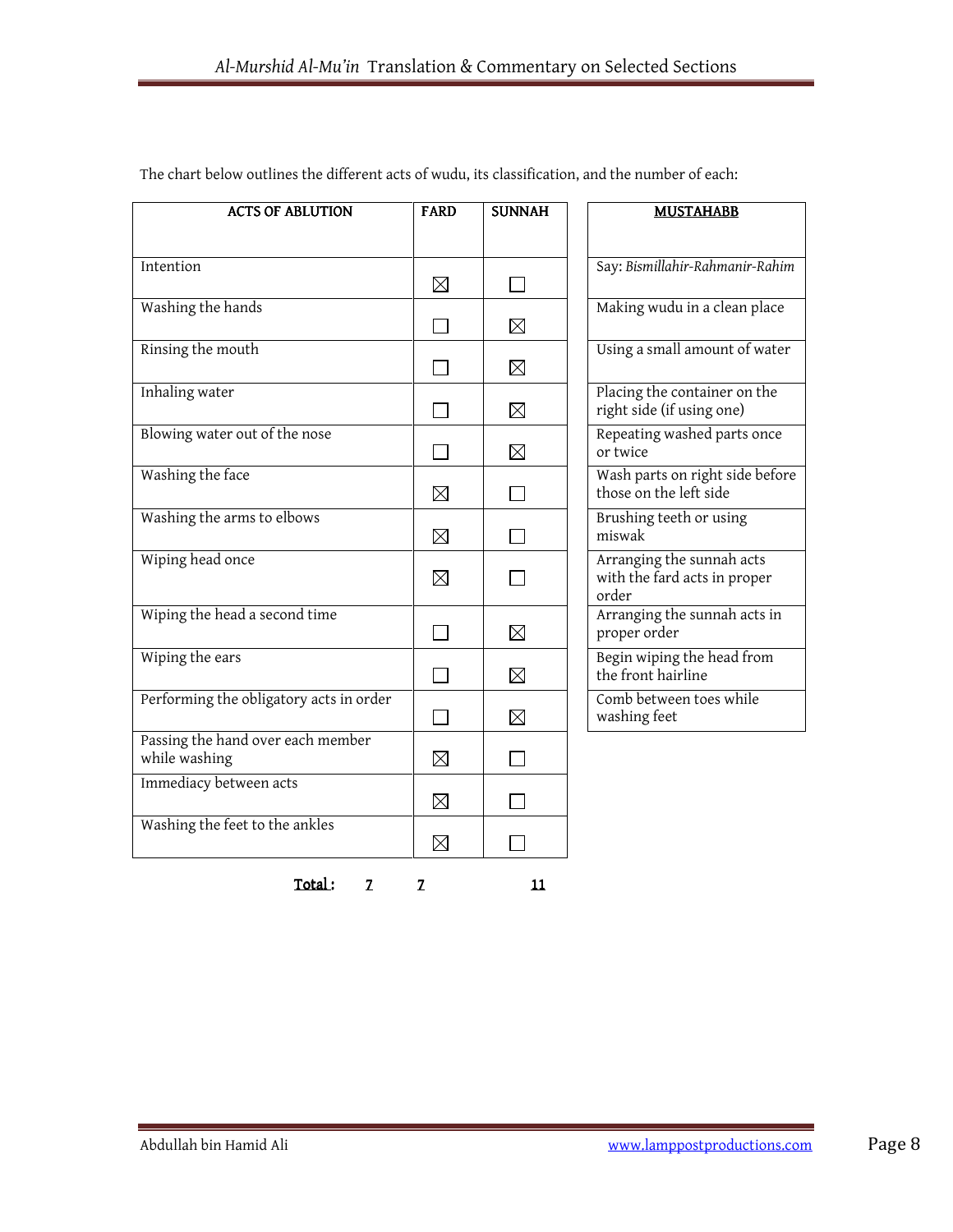## V. Things Disliked During Wudu

و كرہ الزيد على الفرض لدى مسح و في الغسل على ما حددا

And it is disliked to do more than what is compulsory in - whatever is to be wiped and whatever is to be washed beyond what has been determined (by the law)

### Explanation:

The chart below details those things that are disliked during wudu.

| Things that are disliked during wudu                                   |
|------------------------------------------------------------------------|
| 1. To wash or wipe beyond the obligatory washable limits of the limbs. |
| Like, washing the feet beyond the anklebone.                           |
| 2. To wash or wipe the extremities more than the prescribed number of  |
| times, like washing arms and legs 4 times or more. Or to wipe the head |
| more than two times.                                                   |

## VI. Miscellaneous Issues Related to Wudu

و عاجز الفور بنى ما لم يطل

The one who is incapable of (maintaining) immediacy (between acts) can continue where he left off as long as a considerable amount of time hasn't elapsed – (A long time is like the time it takes) for the members to dry (after rinsing) during moderate weather

ذاکر فرضه بطول يفعله فقط و في القرب الموالي يکمله

The one who remembers (the abandonment of) a compulsory act (in ablution) after considerable time has passed, should rectify it – but if only a short period has passed, he should also complete all that comes after (of what he left out)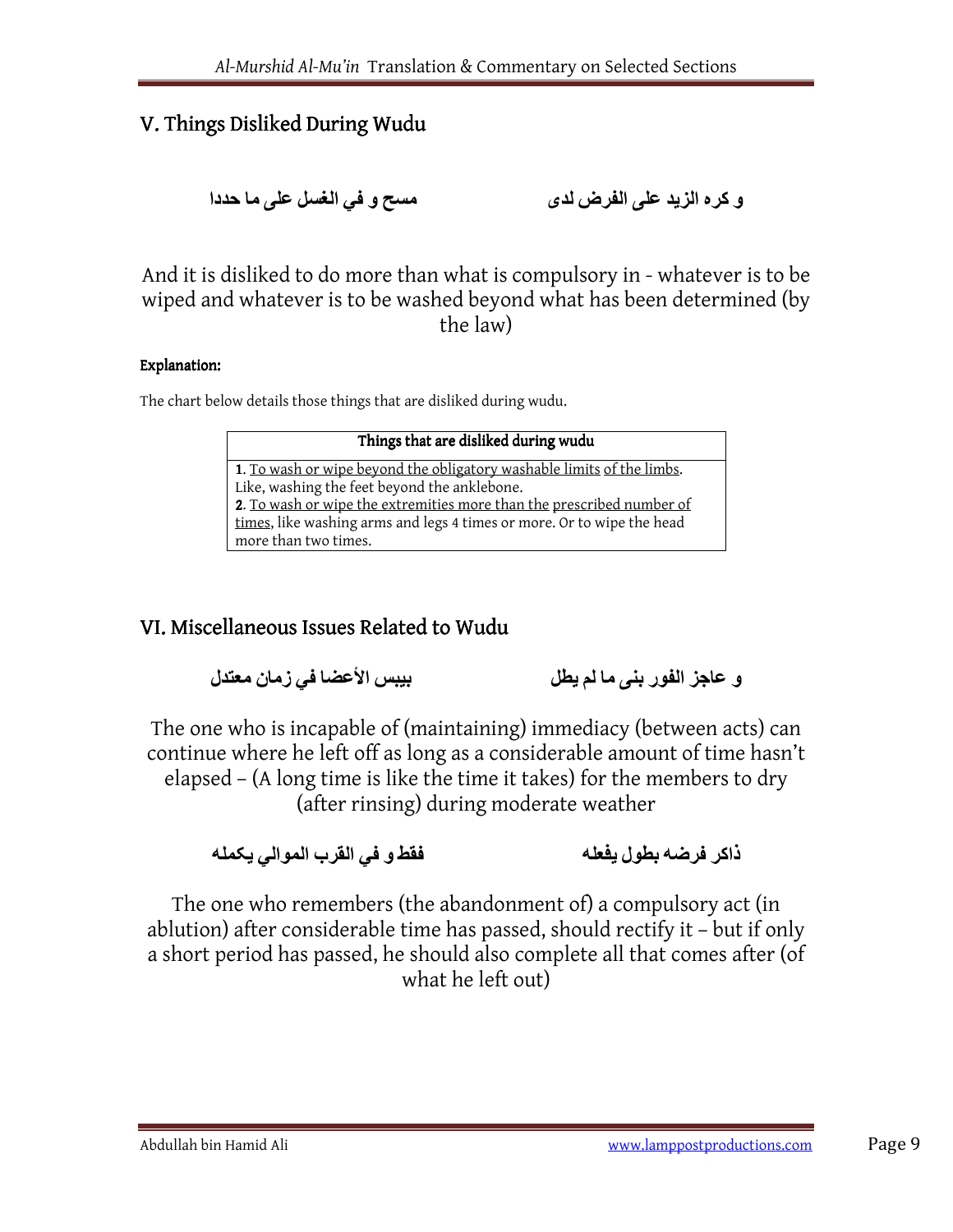إن کان صلى بطلت و من ذکر سنته يفعلھا لما حضر

## If such a person has prayed, (his prayer) is null – And if one remembers a sunnah act (that was left out of his ablution), he should do it before the subsequent (prayer)

### Explanation:

It was mentioned earlier that one of the compulsory acts of wudu is 'maintaining immediacy between each act.' In this section, Sidi Ibn 'Ashir deals with the details of one of the subtopics of immediacy (fawr).

Firstly, if it happens after one begins his wudu that he is denied the water needed to finish – due to things like running out of water, the water becoming polluted, the water of one's house being shut off, etc. – the person may merely wash those parts of the body that were left unwashed once more water is found as long as an extended period of time hasn't passed. An extended period of time is defined as 'time beyond the amount of time it takes for the members to dry when the weather is moderate.' In other words, as long as the weather isn't so cold or windy wherein the water on the members might freeze or quickly dry, the amount of time is considered to be short.

The second issue is the matter of one who remembers that he has forgotten to wash or wipe a member of the body whose ruling is compulsory. If a considerable amount of time has elapsed before he remembers, one should merely wash the omitted member. But if much time hasn't passed (i.e. if the members already washed haven't dried), one should wash the omitted compulsory member as well as every member that comes after it even if it was already washed or wiped.

Contrarily, if a considerable amount of time has passed before one has included the omitted member, one must start the wudu from the very beginning for lacking the compulsory act of 'immediacy.'

If one happens to pray without wiping or washing the omitted member that was compulsory to include in the wudu, his prayer is invalid and must be repeated after making a proper wudu.

Lastly, if a person happens to omit a sunnah act of the wudu after already having performed the prayer, it is recommended to wash that member before one prays the subsequent prayer.

## VII. Nullifiers of Wudu

نواقض الوضوء ستة عشر بول و ريح سلس إذا ندر

The nullifiers of ablution are sixteen – (They are) urination, passing gas, and incontinence when it is rare

و غائط نوم ثقيل مذي سکر و إغماء جنون ودي

Defecation, heavy sleep, the emission of pre-ejaculatory fluid, - inebriation, fainting, a strike of insanity, and seminal discharge unrelated to sexual intercourse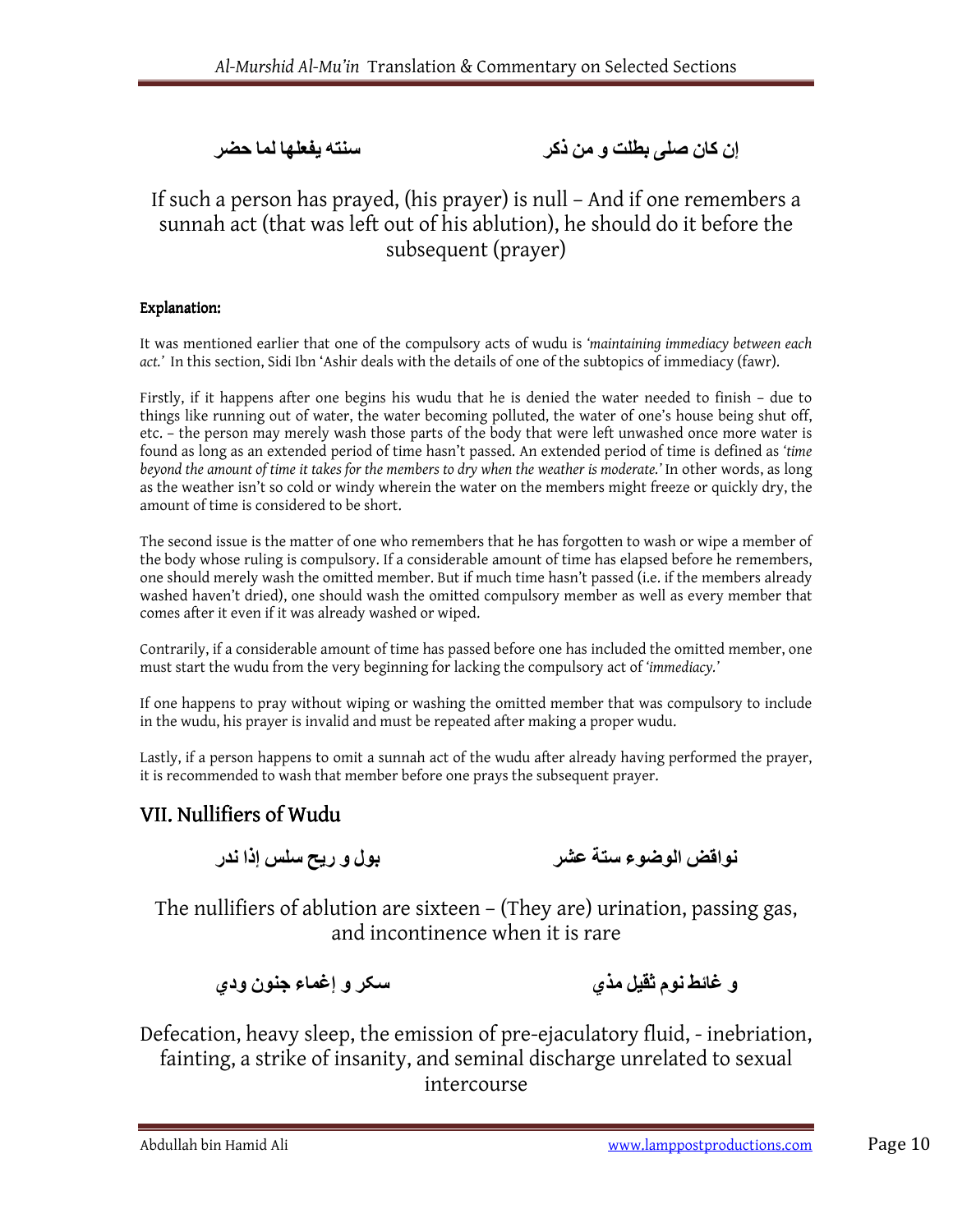لمس و قبلة و ذا إن وجدت لذة عادة کذا إن قصدت

Touching and kissing; But that is when there is an experience of – customarily expected pleasure, the same goes for when such a feeling is sought (from a touch or kiss)

إلطاف مرأة كذا مس الذکر و الشك في الحدث کفر من کفر

(It is also nullified) When a woman places her hand in the slit of her vagina, and (when a man) touches the penis (with the palm of his hand or sides of his fingers) – (It is nullified by) Having doubt that one has invalidated the ablution, and (ablution is required in the case of) the apostasy of the one who has apostatized (from Islam after he has repented)

### Explanation:

In this section, Sidi Ibn 'Ashir lists a number of things that nullify one's wudu (ablution). He mentions 16 in all:

- 1- Urination
- 2- Passing gas
- 3- The rare happening of incontinence of urine, semen, menorrhagia (i.e. abnormal menstrual blood flow), or the constant release of gas
- 4- Defecation
- 5- Heavy Sleep
- 6- The distillation of Pre-ejaculatory fluid (madhy)
- 7- Inebriation
- 8- Swoon/Fainting
- 9- A strike of insanity
- 10- The distillation of wady
- 11- Fondling/Embracing
- 12- Kissing
- 13- Touching the vagina
- 14- Touching the penis
- 15- Having doubt about wudu
- 16- Apostasy

As for nullifier #3 – the rare happening of incontinence, this means that if it is not abnormal for one to pass gas each time he makes wudu to the point that it is nearly impossible for one to maintain wudu, such a person is not required to make wudu before every prayer. Rather, it is merely recommended.

The same thing applies to the man or woman who constantly distills pre-ejaculatory fluid (madhy) in spite of not fantasizing about having intercourse, the person with a bladder disorder who constantly finds remnants of urine, and the woman who is mennorrhagic who menstruates beyond her normal period. It is merely recommended that each one of these people make wudu before Salat. Otherwise, they can pray without wudu. But they should seek medical attention for remedies to their physical conditions if available.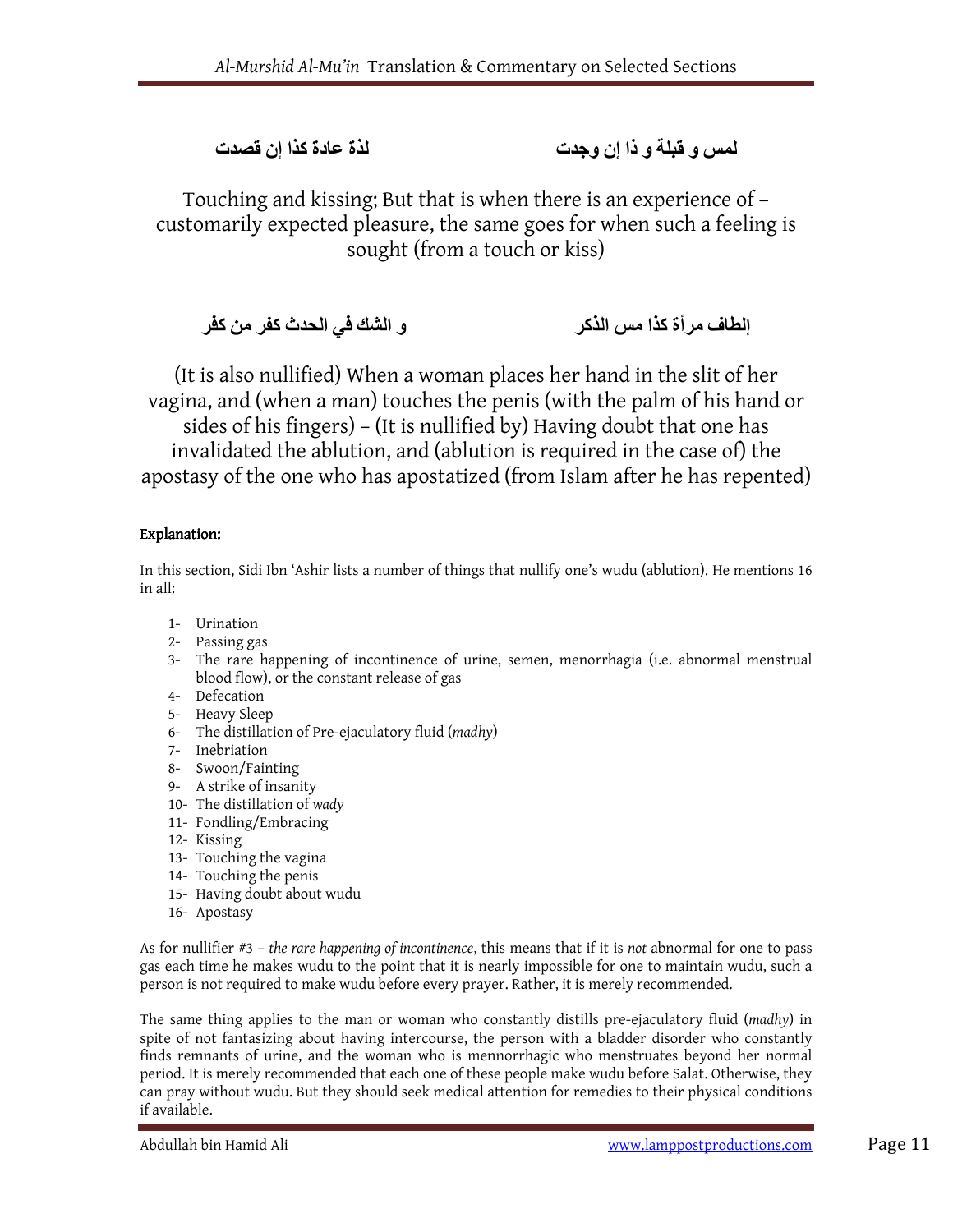The maximum period of time that a woman can menstruate in the Maliki School is 15 days. In other words, there are women who may have a normal menstrual cycle of this scope, not that a woman is only considered mennorrhagic when blood issues from her for more than 15 days.

In the case of the woman whose regular menstrual cycle is 15 days, once she enters the 16<sup>th</sup> day, she is considered mennorrhagic if the bleeding continues. This means that she is required to perform the ritual shower (ghusl), and then recommence observing her regular prayers, fasting, and her husband is allowed to have intercourse with her. As for wudu, it is merely recommended that she perform it before prayers while bleeding continues.

Contrarily, the minimum number of days that a woman can be without menstruation is 15 days. This means that if fewer than 15 days pass between two menstrual cycles of the woman, they are considered part of one cycle, not two separate cycles.

As for nullifier #5 – heavy sleep, one of the greatest signs of it is when a person falls asleep while holding something in his hand. If the object falls while the sleeping person is unaware of it falling, he is considered to be in a deep sleep. Otherwise, the sleep is considered light, and is not enough to invalidate wudu in the Maliki School of Islamic law.

Snoring isn't necessarily a sign of deep sleep, since one may still retain most of one's faculties and memory in spite of lightly dozing off. The main criterion is that one doesn't recall what happened during one's doze.

Nullifiers #6 and #10 are 'the distillation of madhy or wady.' There are three types of sexual fluid distilled:

- Madhy, which is a thin clear seminal fluid that is distilled when one is thinking about having sexual intercourse, or when one is playing with ones spouse or during foreplay.
- Wady, which is a thick fluid that comes out after one urinates and is distilled usually unrelated to sex or fantasizing about it. And
- Mani, which is the sperm of ejaculation/or climax

These first two - madhy and wady - require wudu after one cleans the sexual organ from its traces. As for mani, wudu does not suffice for it. One is required to make ghusl (the ritual shower) to remove one's self from the state of major ritual impurity for worship.

As for wady, the apparent reason that Malikis included it among the nullifiers of wudu was to indicate that one is not required to perform the ritual shower (ghusl) upon seeing it distill, or because it sometimes distills without any connection with urination. Otherwise, it would seem needless to include, since urination is already one of the nullifiers of wudu.

Nullifier #7 – inebriation, is also considered one of the nullifiers of wudu.

As for nullifier #8 – falling into a swoon or fainting, this is also like for one to be comatose. If someone has wudu, and thereafter faints, falls into a swoon or a coma, once he recovers, wudu has to be renewed for prayer. But if this person happens to not recover until after missing a number of prayers, they are not required to make up any lost prayers during their unconsciousness. This is because of the Prophet's statement  $\ddot{\hspace{0.1cm}}$ 

"The pen has been lifted from three (people): From the sleeper until he wakes up, the afflicted (mubtala) until he regains consciousness, and the young until he reaches puberty."

رفع القلم عن ث[ثة**:** عن النائم حتى يستيقظ و عن المبتلى حتى يفيق و عن الصغيرحتى يبلغ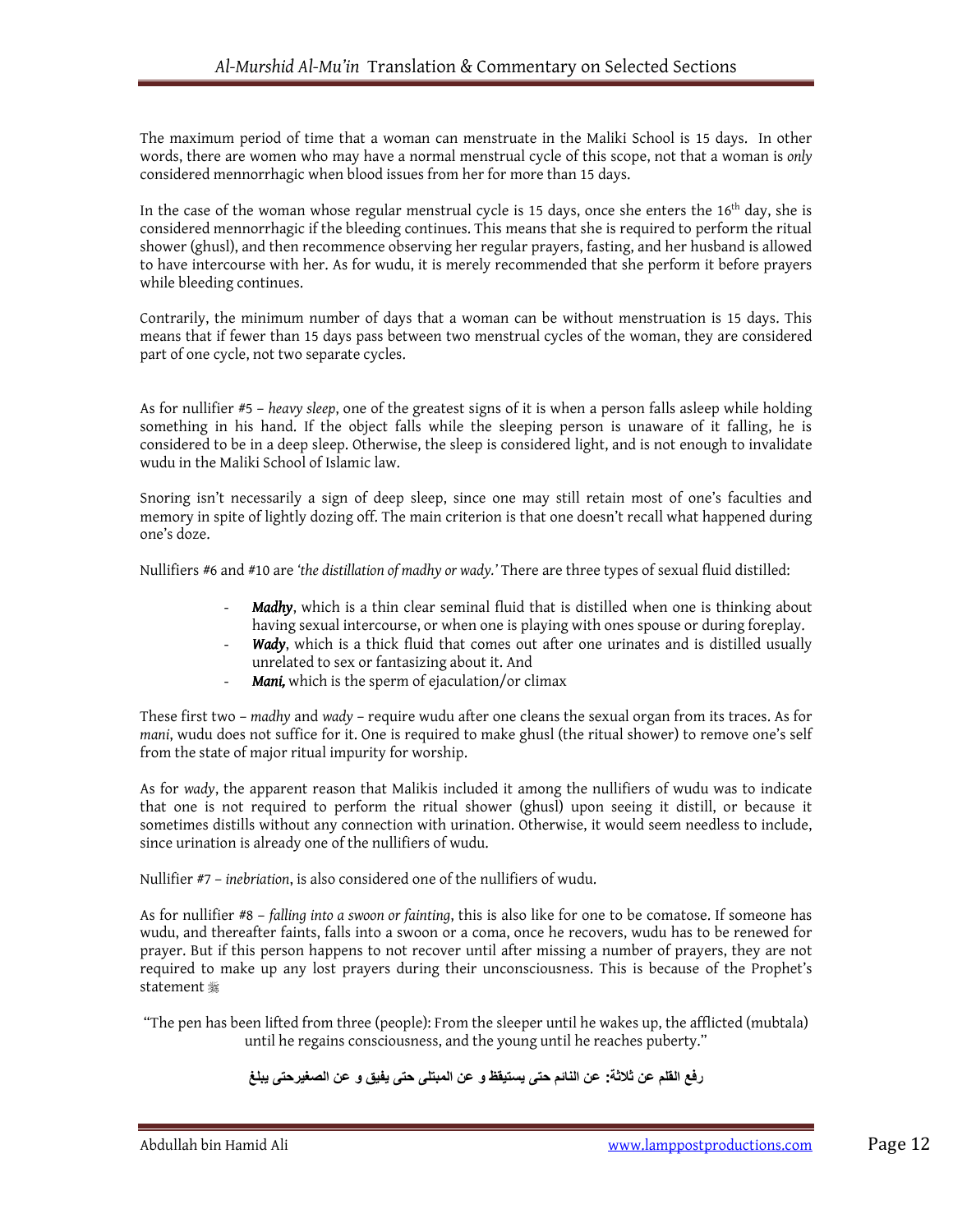As for the insane – as insanity is mentioned under nullifier #9, the same applies due to the other version of the aforementioned hadith wherein instead of mentioning the 'afflicted' the Messenger (pbuh) mentions:

"…the insane until he regains his sanity…"<sup>1</sup>

عن المبتلى حتى يفيق

As for nullifiers #11 and #12 – touching and kissing, touching and kissing break ones wudu in two cases:

- (1) When one experiences pleasure from them. And
- (2) When one's intention is to achieve some form of pleasure from them, even if pleasure isn't achieved<sup>2</sup>.

This means that if one happens to touch or kiss his wife without experiencing any sort of pleasure and without having the intention to experience pleasure from it, such a person still maintains his wudu.

As for kissing on the lips, many Maliki scholars are of the view that this breaks the wudu regardless of whether or not one intends or experiences pleasure from the kiss.

As for other Maliki scholars, they opine that a goodbye kiss or a kiss of mercy – as when a husband or wife may be ill – do not nullify one's wudu, only those kisses that one intends or experiences pleasure from.

Whatever the case, it would be safest for one to renew one's wudu for kissing their spouse on the lips, especially in light of the juristic axiom (qa'ida fiqhiyyah) championed by Malikis that posits:

"When the text that forbids conflicts with the text that permits, the text that forbids is given precedence out of caution for committing the impermissible."

### .إذا تعارض المحرم و المبيح، يقدم المحرم احتياطا من ارتكاب الممنوع

To touch the penis and vagina with the palms of the hands or sides and tips of the fingers – (for nullifiers #13 and #14) – would also nullify one's wudu.

For the man, this includes touching the head and shaft of the penis, or the testicles.

As for the woman, her wudu is only nullified when she places her hands in the slit/or inner border of her vagina. But it is not nullified if she touches the skin outside the borders of the vagina.

Nullifier #15 is to have doubt about wudu. That is, when one has doubt that he has nullified the wudu, the wudu is considered null according to Malikis.

Having doubt about wudu is a view specifically characteristic of the Maliki madhab whereas all other three schools consider doubt about wudu not to be one of the nullifiers, because of the Prophetic tradition (hadith) of 'Abbad ibn Tamim about the person who imagines that he passed gas during Salat. The Prophet (pbuh) said:

"Let him not depart until he hears a sound or senses an odor."

<sup>&</sup>lt;sup>1</sup> Were one to ask, "Isn't this a contradiction that in one hadith the Prophet  $\frac{m}{2}$  mentions 'the afflicted' and in the other he mentions 'the insane' while he mentions that only three types of people have the pen lifted in their regard?" I'd say, there is no contradiction, because the 'afflicted' is a general expression that includes 'the insane.' And the 'insane' is a constituent of that generality. So there is no contradiction.

<sup>2</sup> This is because of the well-known hadith, "Deeds are only by intentions." [Bukhari, Muslim, and others]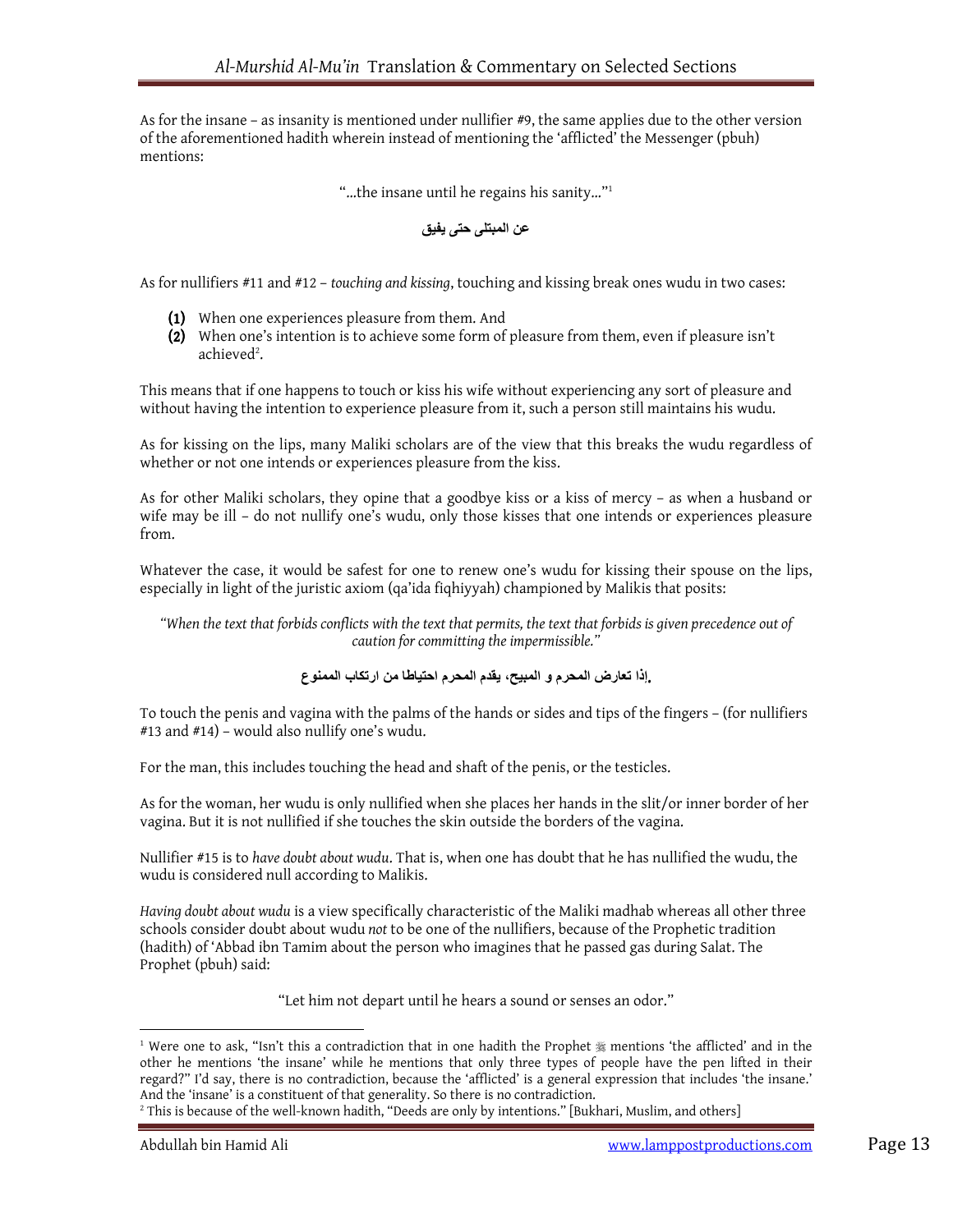### ف[ ينصرف حتى يسمع صوتا أو يجد ريحا

They also base it one the rule that:

### اليقين 0 يزول بالشك

"Certainty is not removed by doubt."

But this rule conflicts with another rule that Malikis have given greater strength to, which posits:

### الشك في الشرط مانع من ترتب المشروط

"Having doubt about the condition (for an act) bars (the validity of) the thing it was a condition for." $^3$ 

And since wudu is a condition for Salat, having doubt about it necessitates that what it is a condition for - i.e. Salat - is not legally valid.<sup>4</sup>

As for apostasy – nullifier #16, it removes the state of wudu anytime a person after establishing wudu makes a pronouncement that explicitly necessitates unbelief. This is because wudu is a condition for the validity of Salat. And Islam is a condition for the validity of any act of worship.

So when a person in a state of wudu rejects faith and then repents from their apostasy soon after or later, he is required to renew the wudu, since wudu is only valid when performed by a believer.

## VIII. Cleaning One's Self of Bodily Wastes

و يجب استبراء الأخبثين مع سلت و نتر ذكر و الشد دع

And vacating the two exits of bodily wastes is compulsory in addition to – pressing and draining the penis. But avoid applying too much pressure!

## و جاز الاستجمار من بول ذكر كغائط لا ما كثير ا انتشر

It is permitted to use stones (to clean) the urine coming from the penis – (and to use them to clean away) feces. But not when (the feces) has become scattered much

<sup>&</sup>lt;sup>3</sup> Refer to Imam Qarafi's 'Furuq' 1/111 Farq #10.

<sup>4</sup> The mashhur (i.e. standard view) in the Maliki madhab is that the one who has doubt about wudu renews his wudu. But they differ as to whether it is compulsory to do so or merely recommended.

Some Malikis make a distinction between doubt happening during Salat and doubt occurring outside of Salat. So if it is during Salat, the wudu is sound, because the person entered the prayer with certainty of having wudu. And if it is outside of Salat, he should renew the wudu.

And Sheikh Ibn Habib of the Malikis made a distinction between 'doubt' that is tantamount to 'an insidious whisper' (waswasah) and imagination (takhyil), and the 'doubt' that is tantamount to 'near certainty' (zhann). The first kind doesn't nullify wudu while the second does. Read about these views in Dr. Muhammad Al-Rugi's book entitled 'Qawa'id al-Fiqh al-Islami min Khilal Kitabi al-Ishraf 'ala Masail al-Khilaf' of Qadi 'Abd Al-Wahhab Al-Baghdadi pp. 184-187; Dar al-Qalam: 1419/1998.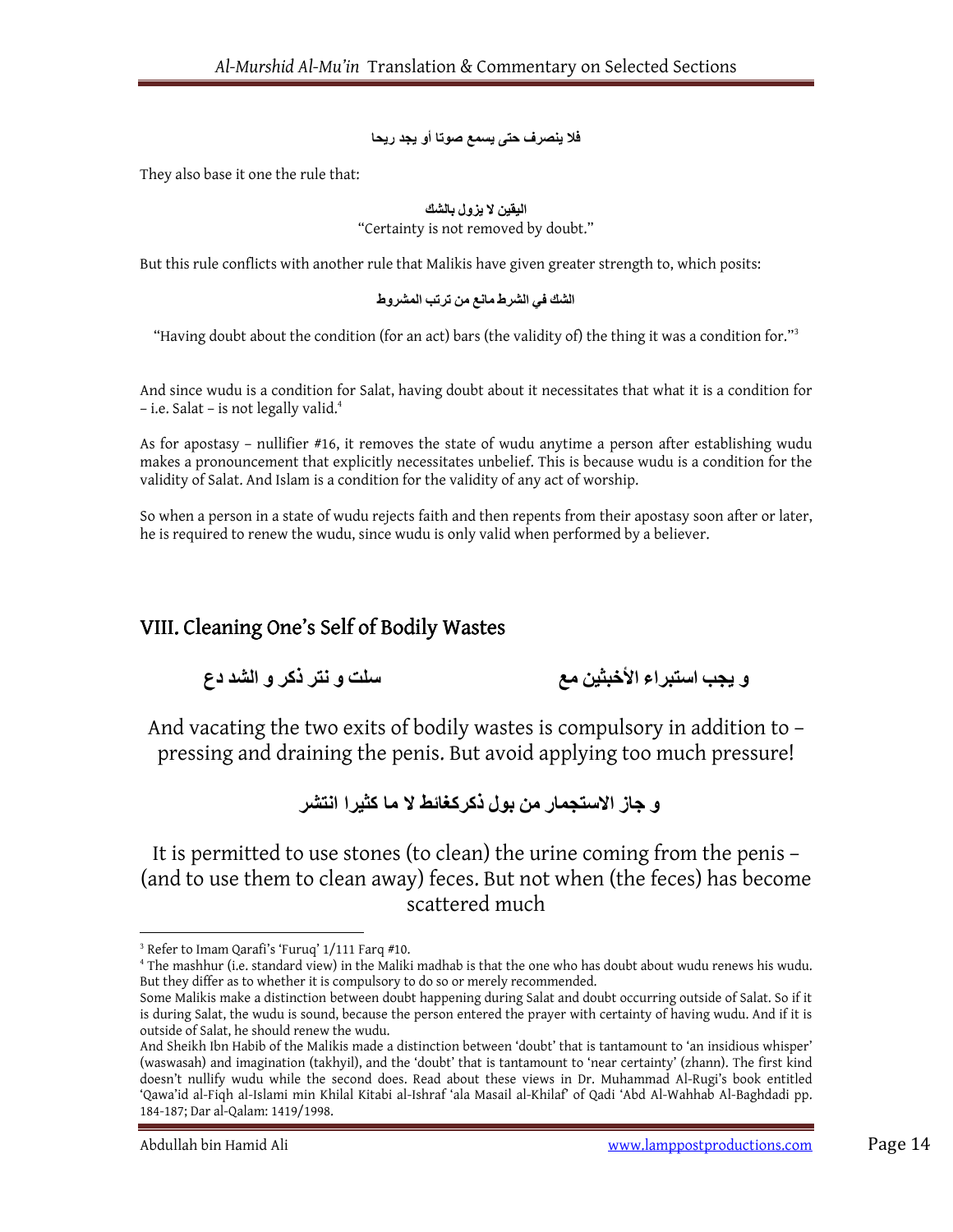### Explanation:

In this section, Sidi Ibn 'Ashir deals with one of the conditions for the validity of Salat - the removal of filth from the body, clothing, and place of prayer. He particularly deals with the removal of filth from the body after urination and defecation. Filth includes urine, feces, blood, semen, wine, and other things. Dirt is not considered filth in Islam unless it is mixed with one of the different forms of filth as in fertilizer.<sup>5</sup>

The ancients – as many of those of us today – paid very close attention to removing bodily wastes. In the past they'd use water and natural substances like stones, earth, and leaves in order to wipe themselves clean of any urine or feces.

The Arabic word used to indicate the removal of bodily wastes from one's person with water is 'istinja.'

And the word used to indicate the removal of bodily wastes – feces in particular – with stones is 'istijmar.'

One should be sure to completely vacate the two waste tracks. A man in particular should press and drain the penis. But he should be sure not to squeeze it, because the excess urine will settle in the bladder so that when he stands or moves after urinating the urine may spill out into his underpants.

It is permissible to use stones – istijmar – to clean away feces as long as the feces doesn't scatter when it exits. If it does, one must use water to clean away feces after defecating.

One may also use stones to clean away urine – istinja – from the penis after urinating.

But it is better to use both stones and water together for both istinja and istijmar.

Toilet tissue is a viable substitute for stones. So they may be used for both istinja and istijmar with the condition that it removes the feces and urine.

## IX. Major Ritual Impurity (Ghusl) and Its Compulsory Acts

### فصل Section 3:

فروض الغسل قصد يحتضر مستحدث الغور عموم الدلك تخليل الشعر

Section 3: The compulsory acts of the ritual shower are: an intention called to mind – immediacy (between acts), a thorough rubbing (of the entire body), and parting the hair

فتابع الخفي مثل الركبتين و الإبط و الرفغ و بين الأليتين

Then follow what is hidden (from view), like the knees – the armpits, behind the knees, and between the buttocks

 $^5$  Human wastes are considered filth. But the wastes of animals permitted for Muslims to eat are not considered filth in the Maliki School. The Shafi'is however consider both human wastes and animal wastes to be filth absolutely.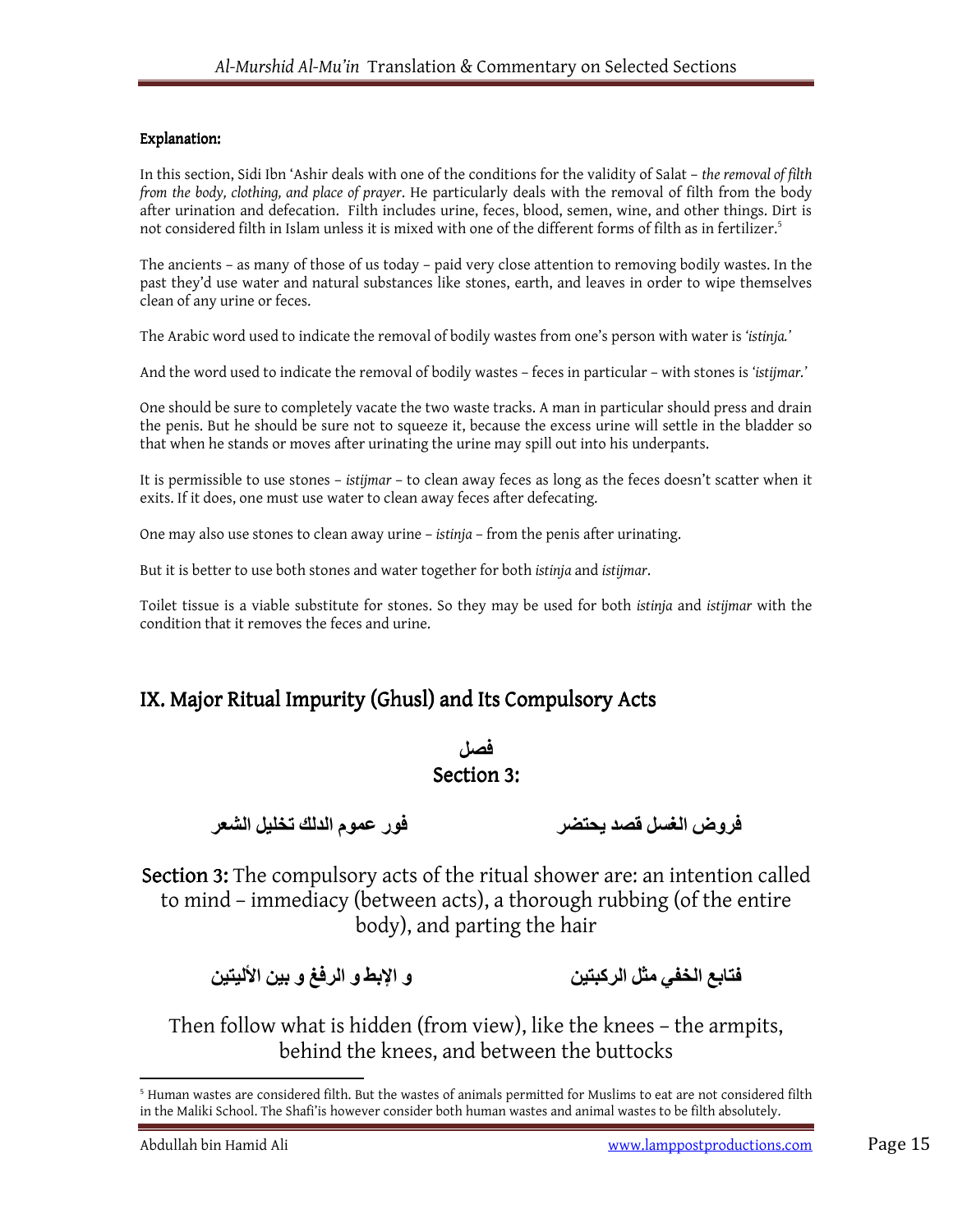## و صل لما عسر بالمنديل و نحوہ کالحبل و التوکيل

## And reach whatever is difficult with a towel – a rope, or the like of it, such as burdening another (to do so)

### Explanation:

In this section, the author speaks about another one of the 3 forms of ritual purity – ghusl (i.e. the ritual shower). Ghusl is required for all defilements that place one into a state of major ritual impurity. They will be discussed later.

As for now, Sidi Ibn 'Ashir mentions the compulsory acts of the ghusl. The compulsory acts of ghusl are 4 things:

- 1- Having an intention
- 2- Immediacy between each act
- 3- Running the hand over the entire body while applying the water
- 4- And combing the wet fingers through the hair if you have any

One should be sure to cover any hard-to-reach area of the body, like the folds of the knees, the armpits, the neck under the chin, the navel, and between the buttocks.

Other hard-to-reach areas like the back should be reached by using things like a towel, handkerchief, a rope, or by having another person wash it for you.

Remember that all of this must be done with natural water. Soapy or sudsy water is not valid for use in ritual purity.

## X. The Sunnah Acts of Ghusl

سننه مضمضة غسل اليدين ندبا و ا0سنشاق ثقب اAذنين

Its sunnah acts are: to begin by first rinsing the mouth and washing the hands – as a recommendation in addition to inhaling water (through the nose), and (conveying water to) the holes of the ears

### Explanation:

Acts that are sunnah are those that are subject to reward if done and not subject to punishment if omitted, but are subject to criticism for not carrying them out.

Ibn 'Ashir mentions the following Sunnah acts of ghusl:

- 1- Rinsing the mouth
- 2- Washing the hands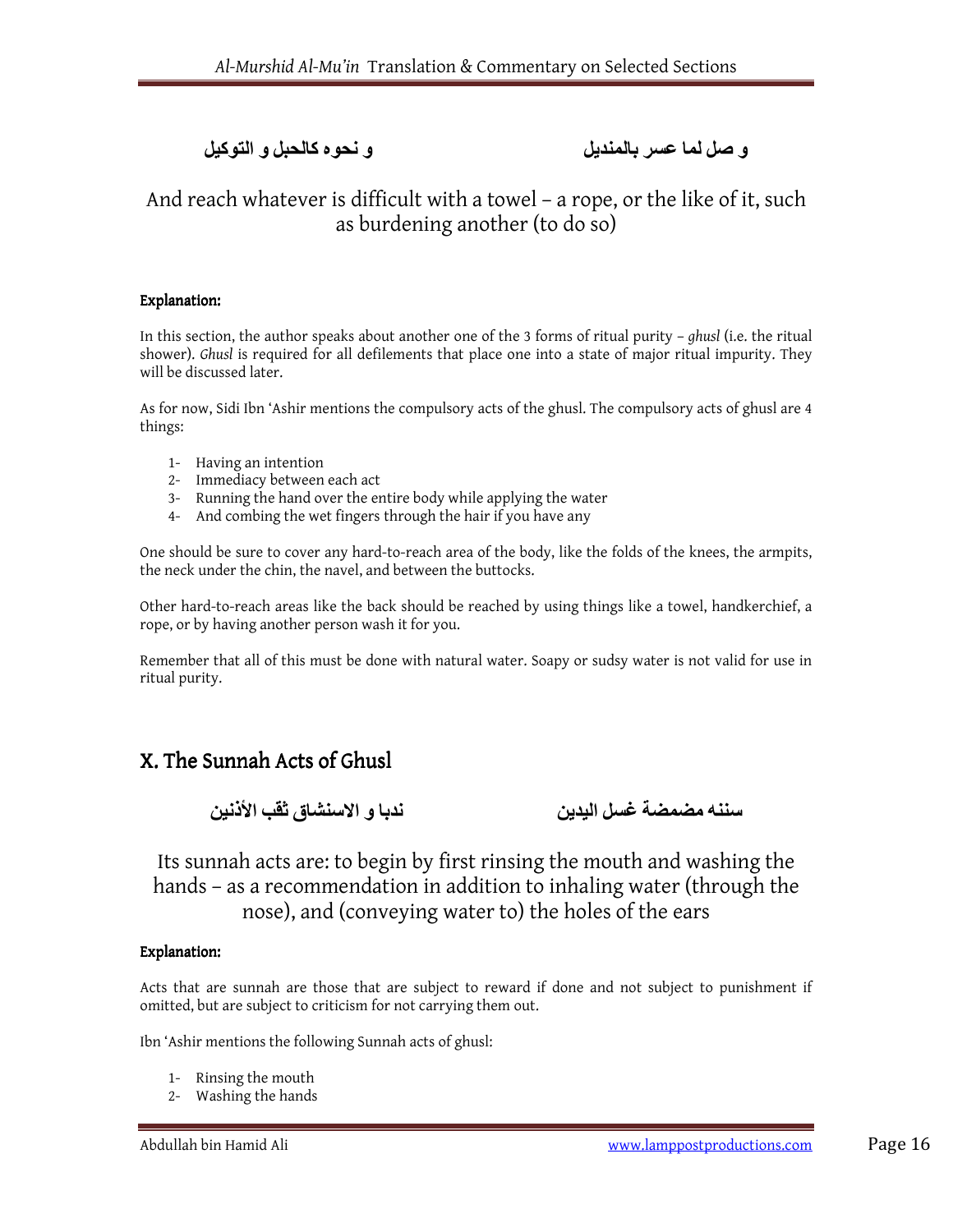- 3- Sniffing and blowing out water with the nose
- 4- And washing the ears

## XI. The Meritorious Acts of Ghusl

مندوبه البدء بغسله الأذى تسمية تثليث رأسه كذا

Its meritorious acts are: to begin by washing away anything harmful – Starting in Allah's name, rinsing the head thrice

تقديم أعضاء الوضو قلة ما بدء بأعلى و يمين خذھما

Giving preference to the members of ablution, using a minimal amount of water – and beginning from the top and with the right side (of the body). (These are all meritorious) So accept them!

### Explanation:

Next, the author states the recommended acts of ghusl, which he refers to in this section with the word 'mandub.' The term 'mandub' (recommended) in this case is used synonymous with 'fadila' (merit) and 'mustahabb,' in spite of the fact that each of them has its own technical distinction.

Something with the ruling of 'recommended' is lesser than Sunnah in degree, although similar. 'Mandub' in this case means 'mustahabb', which is the ruling given to an act that is subject to reward if done and not subject to punishment or criticism if not done. The only difference between it and Sunnah is that one who abandons a Sunnah is subject to criticism while one who abandons a mustahabb is not subject to criticism.

Ibn 'Ashir mentions the following 'Recommended Acts':

- 1- To begin by washing away filth
- 2- Starting with Allah's name: 'Bismillah'
- 3- Rinsing the head/hair thrice
- 4- Washing the members of wudu first
- 5- Using water sparingly
- 6- Washing upper extremities before lower extremities
- 7- And washing extremities of right side before those of the left side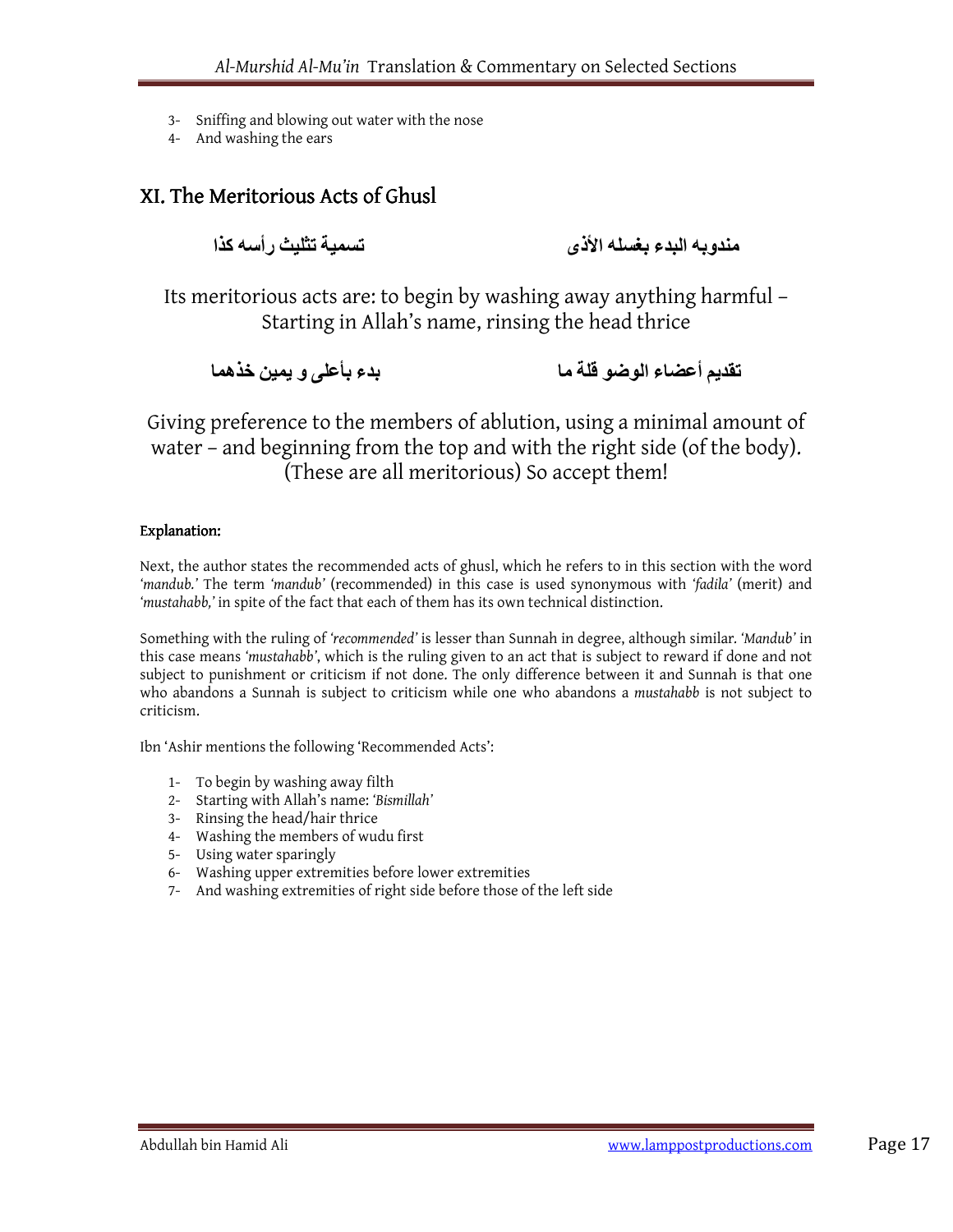## Acts of Ghusl

The chart below represents the acts of ghusl and the ruling of each act respectively:

| Acts of Ghusl                                                     | Fard        | Sunnah      | Mustahabb   |
|-------------------------------------------------------------------|-------------|-------------|-------------|
| Intention                                                         | $\boxtimes$ |             |             |
| Immediacy between acts                                            | $\boxtimes$ |             |             |
| Running the hand over the entire body<br>while applying water     | ⊠           |             |             |
| Combing through the hair with the<br>fingers (if you have any)    | ⊠           |             |             |
| Rinsing the mouth                                                 |             | ⊠           |             |
| Washing hands first                                               |             | ⊠           |             |
| Inhaling and exhaling water up nose                               |             | $\boxtimes$ |             |
| Wash ears                                                         |             | $\boxtimes$ |             |
| Begin by washing off filth                                        |             |             | $\boxtimes$ |
| Say: bismillah                                                    |             |             | $\boxtimes$ |
| Rinse head/hair thrice                                            |             |             | $\boxtimes$ |
| Wash members of wudu first                                        |             |             | $\boxtimes$ |
| Avoiding extravagance in the use of water                         |             |             | $\boxtimes$ |
| Wash upper extremities before lower<br>extremities                |             |             | $\bowtie$   |
| Wash extremities of right side before<br>extremities of left side |             |             | ⊠           |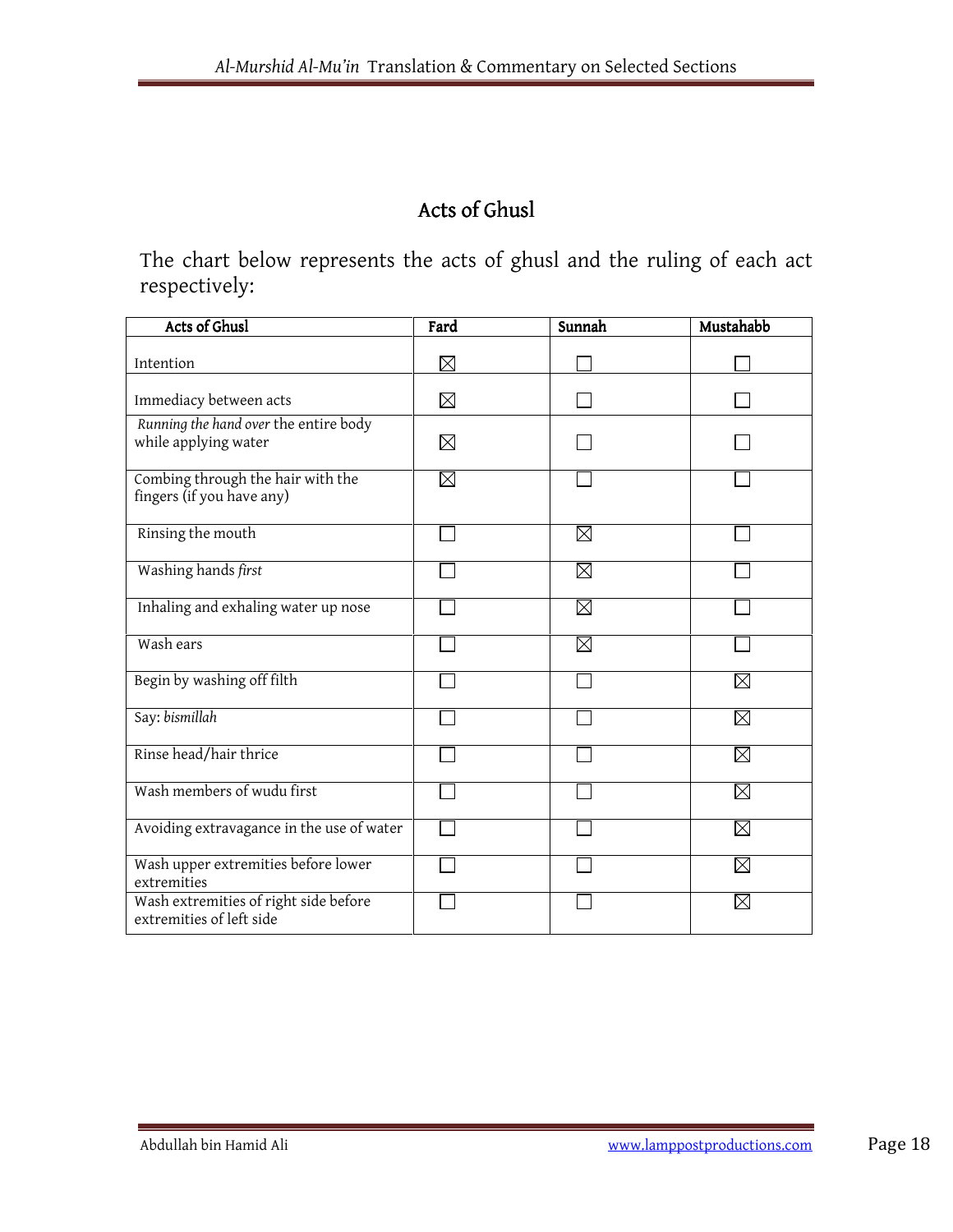## XII. The Description of Ghusl XII. The Description of Ghusl

تبدأ في الغسل بفرج ثم كف عن عن مسه ببطن أو جنب الأكف

You should begin in (performing) the ritual shower by (washing) the private part, but then abstain – from touching it with the palm or sides of the hand

أو إصبع ثم إذا مسسته أعد من الوضوء ما فعلته

Or even the finger. Then if you touch it thereafter, you are to repeat what you have done of ablution

### Explanation:

The following is the description of the ritual shower (ghusl):

- Make one's intention
- Say: 'With the name of Allah' or 'Bismillah'<sup>6</sup>
- Clean any filth like urine, feces, or semen from one's person
- Make the customary wudu except that you only wash each member once<sup>7</sup>
- Run wet fingers through the hair<sup>8</sup>
- Pour water on the hear three times<sup>9</sup>
- Wash the right side of the upper body
- Wash the left side of the upper body
- Wash the right side of the lower body
- Wash the left side of the lower body

If one happens to omit the feet when he performs wudu, he is to wash the feet at the end beginning with the right foot.

Once all of these steps have been taken, one's ghusl is complete. And one may with this ghusl carry out all religious obligations demanded with wudu as long as the wudu isn't nullified by something like passing gas, touching one's sexual organ, etc.

If one does something to nullify his wudu during the course of ghusl, one must renew the wudu.

<sup>6</sup> One may make one's intention and say 'Bimillah' at the same time. The intention is in the heart. It doesn't require any specific formula.

<sup>&</sup>lt;sup>7</sup> Although it is recommended during wudu to repeat the washing of each member once or twice, this is not recommended during ghusl.

<sup>&</sup>lt;sup>8</sup> Parting the hair is an obligatory act of ghusl, whether it is the hair of the head, or in the form of a thick beard. If a woman has braids that are so tight that water cannot penetrate them, it is compulsory that she undo them. In wudu, this is not a requirement. She can merely wipe over them regardless of how tight they are.

<sup>9</sup> Remember that this description includes all acts: compulsory, Sunnah, and recommended. It is only compulsory to wash the hair/head once as long as one can dampen the entire head or all strands of hair.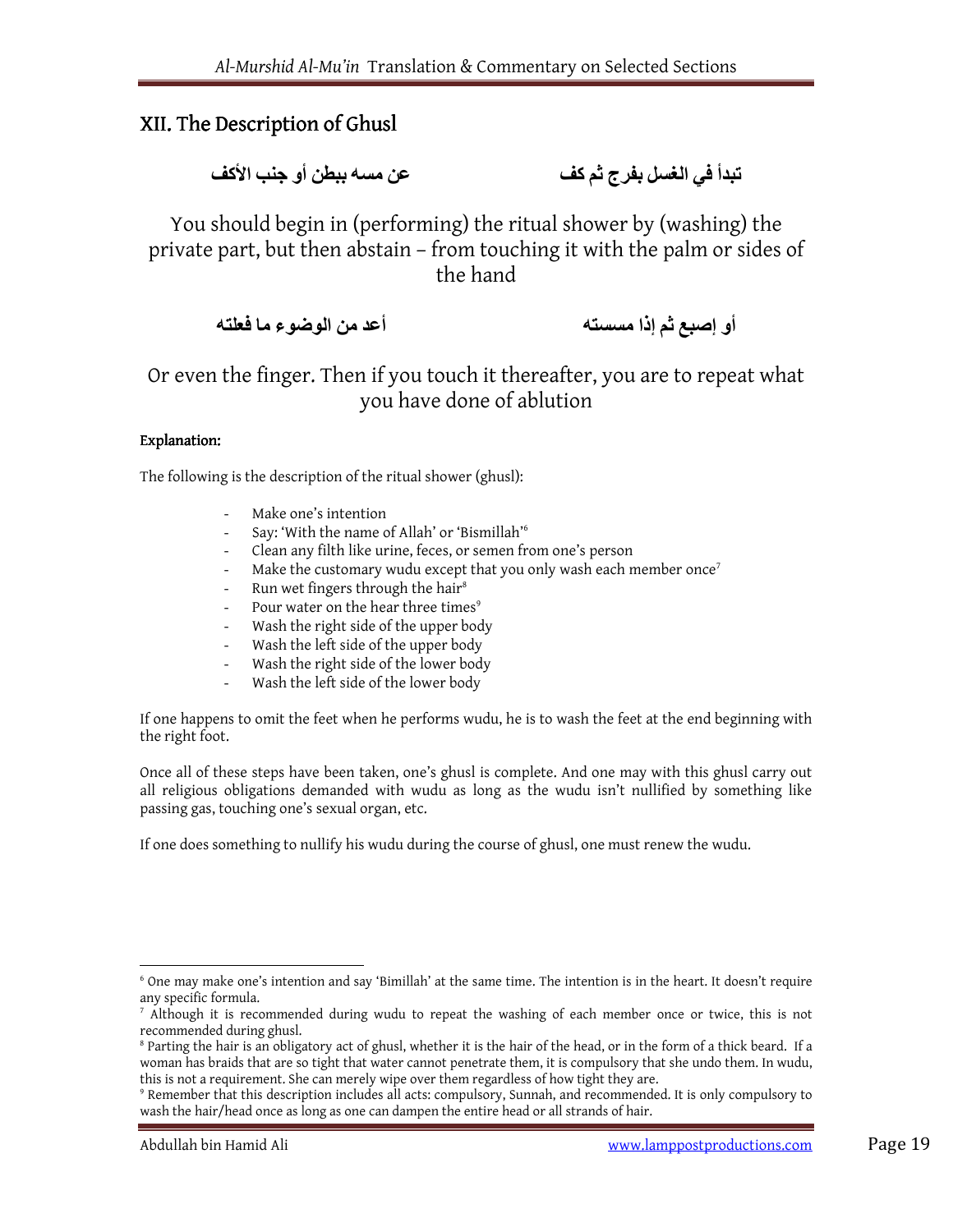## XIII. Defilements That Require Ghusl

موجبه حيض نفاس إنزال مغيب کمرة بفرج إسجال

It is required as a result of: (the cessation of) menstruation, (the cessation of) post-natal bleeding, ejaculation, and entering the head of the penis in another's sexual opening is something absolute (in its prohibition)

### Explanation:

The following chart lists the defilements that require one to make ghusl:

| Defilements Requiring Ghusl                 |  |
|---------------------------------------------|--|
| 1. The Cessation of Menstruation            |  |
| 2. The Cessation of post-natal blood        |  |
| 3. Ejaculation                              |  |
| 4. Penetration (of the penis of the vagina) |  |

الأولان منعا الوطء إلى غسل و الآخران قرآنا جلا

## The first two (legally) bar intercourse until – a ritual shower (is performed). And the last two (legally) bar (the recitation of) Qur'an that is clear

### Explanation:

As for the first two nullifiers of the state of major ritual purity – menstruation, and post-natal bleeding, they not only make it impermissible for a woman to perform Salat and to fast. They also make it impermissible for her husband to approach her for sexual intercourse until the bleeding stops and after she performs a ghusl. Were he to have intercourse with her before performing ghusl, they would both be in sin for doing so.

As for the other two nullifiers – ejaculation, and penetration, they make it impermissible for one to touch the Qur'an until one has performed the ghusl. And what we mean by Qur'an, in this case, is the Arabic text customarily referred to as the 'Mushaf'.

As for the English translation of the Arabic text, it is not called the 'Qur'an.' It is called the 'translation or interpretation of the meanings of the Qur'an.' But it is still a good practice in reading the translation for one to ensure that he is in a state of major ritual purity (ghusl) as well as minor ritual purity (wudu),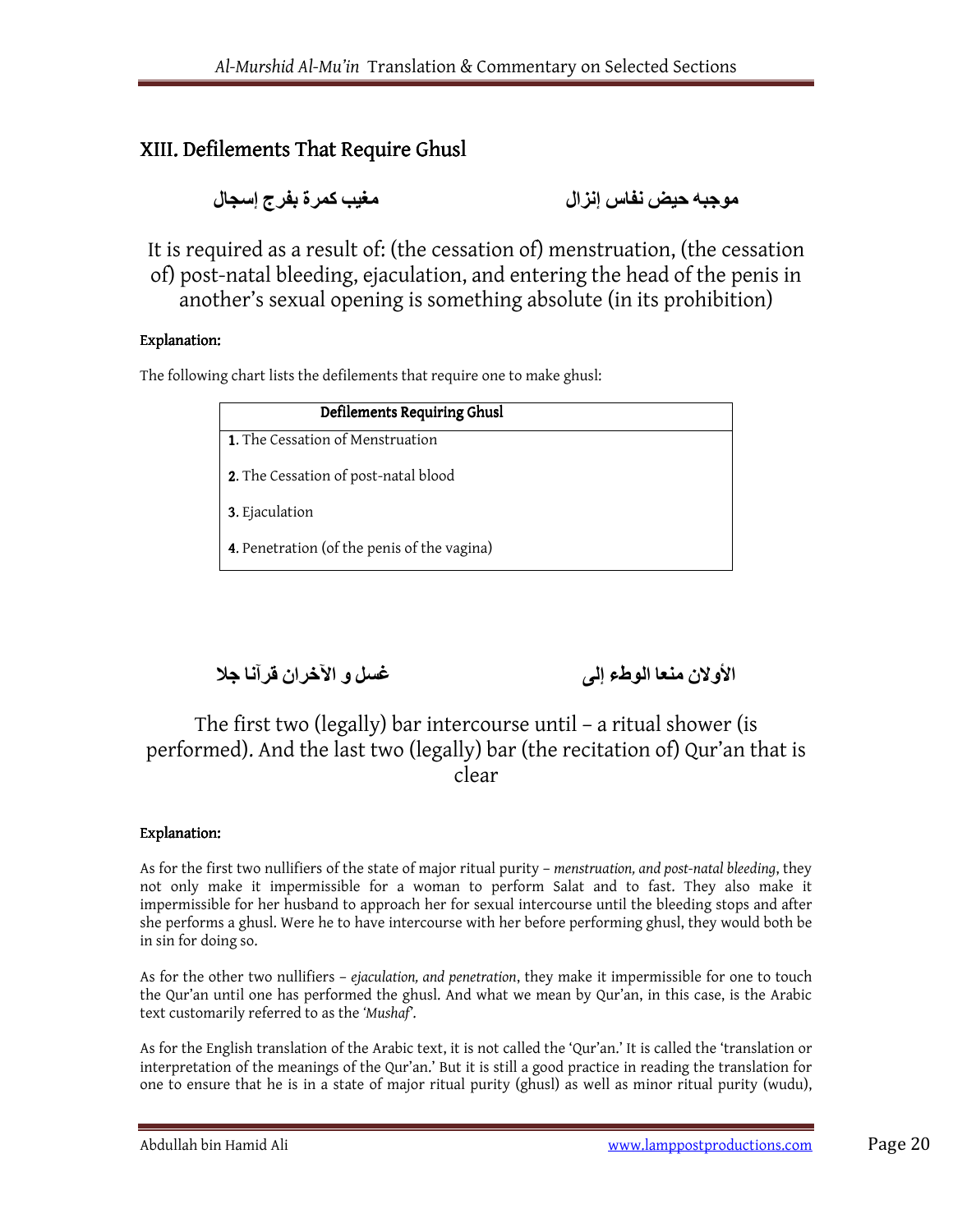since the Qur'an and its meanings are not like other literary works. And Muslims need to learn deference for the Book of Allah.

و الكل مسجدا و سهو الاغتسال مثل وضوئك و لم تعد موال

And each (of them) bar (one from entering a) mosque. And the thing left out during the ritual shower – is similar (in ruling) to your ablution, but you don't repeat (the washing of members in) what comes after (when only a small time passes before you remember – contrary to the case of ablution)

### Explanation:

Each of the 4 defilements that require one to perform ghusl makes it impermissible for one to enter a mosque whether one is a male or female.

Lastly, Sidi Ibn 'Ashir states that the rules of omission due to non-attentiveness in ghusl are the same as they are in wudu. Those rules for wudu are:

- When one omits an obligatory member of wudu and remembers before the other members have dried, one should wash or wipe the member omitted, and then repeat the washing or wiping of those members that are customarily done after them.
- When an obligatory member is omitted and recalled after the other members have dried, one should wipe or wash only the member that was omitted.
- When one leaves out a Sunnah act and remembers later after praying, one should wash the member left out before the following prayer.

All these rules also apply to ghusl except that one is not encouraged to repeat the washing of anything obligatory act skipped that is recalled before the other members dry.

## XIV. Dry Ablution (Tayammum) XIV. Dry Ablution (Tayammum)

 فصل Section 4

لخوف ضر أو عدم ما عوض من الطھار التيمما

## Section 4: When in fear of harm or when lacking water – substitute tayammum for ritual purification (done with water)

### Explanation:

In this section, the author covers dry ablution (tayammum), which serves as a substitute for wudu and ghusl in two cases:

- 1- When one fears some harm from water or from the acquisition of water
- 2- The absence of water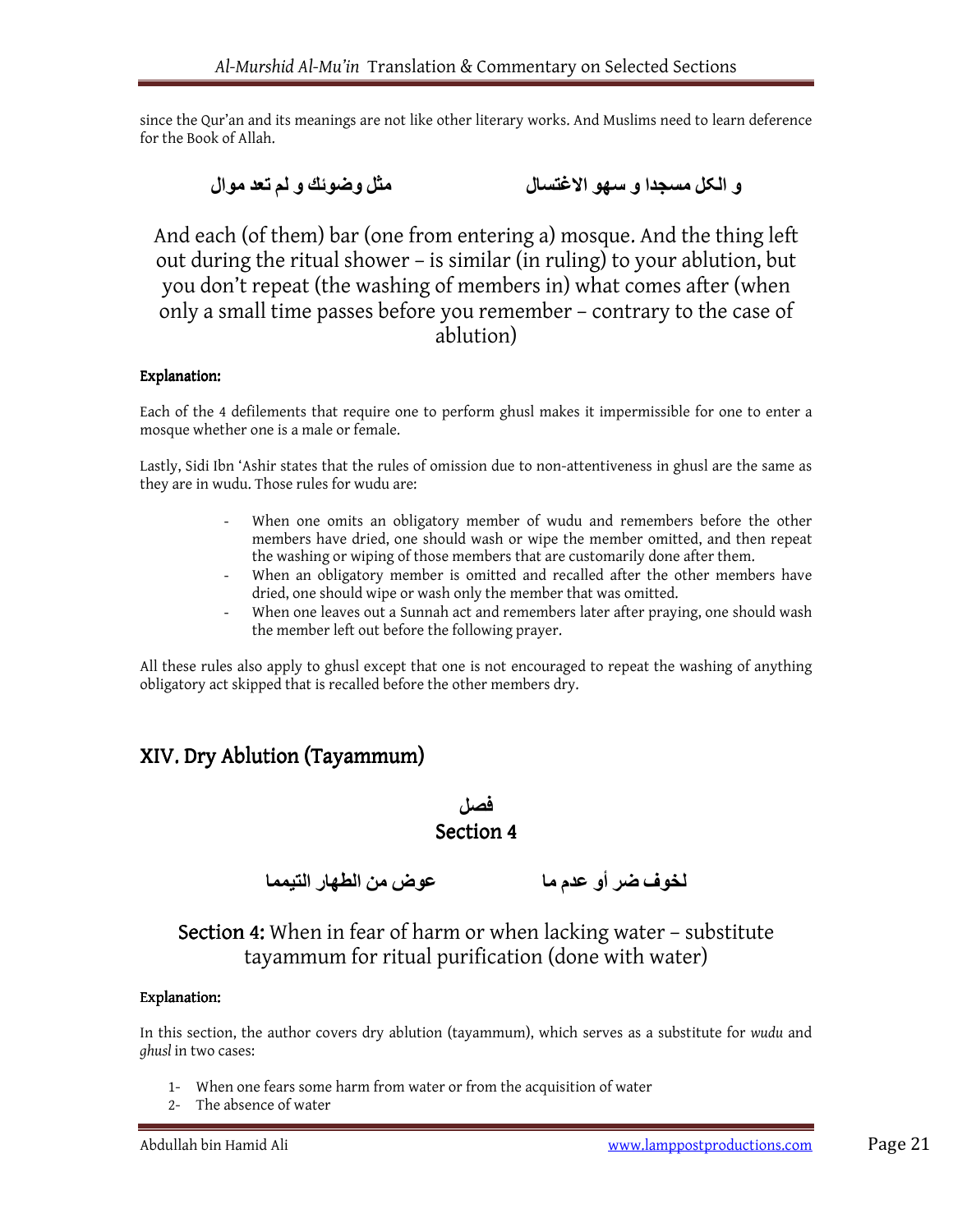Dry ablution can be done with any natural substance found on the Earth's surface like, dirt, sand, stones, dry mud, snow - if in extremely cold climates, etc.<sup>10</sup>

If one fears that water will make him sick, worsen one's illness, or other things like it, one may make tayammum.

Also included under the title of fear of harm, is the fear that one will be harmed by something like bandits, predatory animals, and the like if it happens that the location of water is in a place that puts one at risk were he to try to reach it. Such circumstances permit for one to make tayammum as opposed to wudu or ghusl.

As for the absence of water, it permits for one to make tayammum even without the aforementioned fear. There will be a more detailed discussion of this later.

و صل فرضا واحدا و إن تصل جنازة أو سنة به يحل

And pray (with it) one compulsory prayer, and if it connects to – a funeral prayer or a sunnah prayer it is permitted (to perform the prayer) with it

```
و جاز للنفل ابتدا و يستبيح اللغرض لا الجمعة حاضر صحيح
```
It can be done for the voluntary prayer independently (of the compulsory prayer if one is a traveler or sick). And one may seek permission with it for – the compulsory prayer, but not for Jumu'ah if one is a non-traveler in good health

### Explanation:

The following things are permissible for one to do with tayammum:

| What is permissible with Tayammum?                                                       |
|------------------------------------------------------------------------------------------|
| 1. Praying obligatory prayers.                                                           |
| 2. Praying voluntary prayers that immediately follow obligatory<br>prayers.              |
| 3. Funeral prayers (al-janazah) when they occur immediately after<br>obligatory prayers. |

As for the sick person and the traveler, it is permitted for them only to perform tayammum for voluntary prayers (nawafil).<sup>11</sup> Others can only pray voluntary prayers with tayammum if they are performed immediately after an obligatory prayer with the tayammum made for the obligatory prayer.

If a person is healthy, one may not pray the **Jumu'ah** prayer with tayammum. Wudu is required. Otherwise, the Jumu'ah prayer is invalid. And one is required to pray Zhur prayer of 4 units. $^{\rm 12}$ 

<sup>&</sup>lt;sup>10</sup> The barks of trees and leaves fallen from them cannot be used for tayammum according to the standard view in the Maliki School. And, not many scholars allow one to use stones for tayammum. This is specific to the Maliki School.

<sup>&</sup>lt;sup>11</sup> This is the standard view (mashhur) in the Maliki School.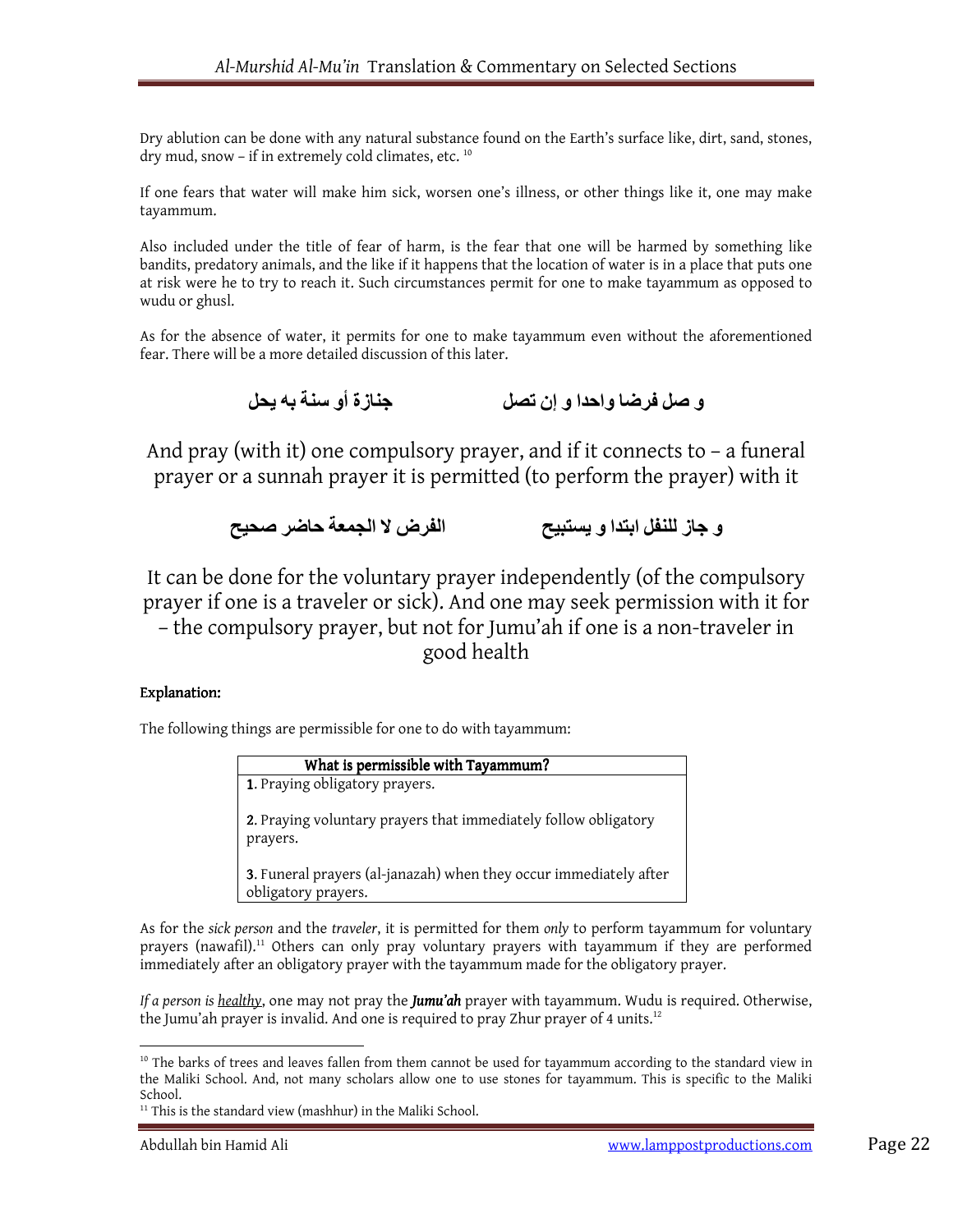Praying the voluntary and funeral prayers that come after the obligatory prayers means for one pray them with the same tayammum that was used for the obligatory prayers.

As for two consecutive obligatory prayers, it is not allowed for one to pray them with the same tayammum unless he is making tayammum for some form of fear.

## XV. The Compulsory Acts of Tayammum

فروضه مسحك وجھا و اليدين للکوع و النية أولى الضربتين

Its compulsory acts are: for you to wipe your face and hands – to the wrists, (making) the intention, and the first of the two (recommended) contacts (made with the object)

ثم الموالاة صعيد طهرا و مسلما به ووقت حضرا

Then immediacy (between acts must be observed), (the use of) Earth that is clean, the connection of a prayer to it, and a (prayer) time that has entered

### Explanation:

The author here mentions the compulsory acts of tayammum. They are:

- 1- Wiping the face
- 2- Wiping the hands to the wrists
- 3- Making intention
- 4- Touching the surface of the object once
- 5- Immediacy between obligatory acts
- 6- Using clean earth
- 7- Performing it for a particular obligatory prayer
- 8- The entrance of the prayer time

XVI. The Hopeful, The Despondent, and The **Irresolute** 

آخره للراج آيس فقط أوله و المتردد الوسط

The last (part) of it is for the one who hopes (to find water). Only the one who despairs (of that) has (the right to prayer with dry ablution at) – the start of it. And the irresolute person has (the right to do dry ablution at) the midway (point of the prayer time)

 $12$  This is the apparent view in the madhab of Malik. However, Sheikh Ibn Al-Qassar and others have said that Jumu'ah is valid with tayammum if necessary. Check Mukhtasar al-Darr al-Thamin wa al-Mawrid al-Ma'een of Sidi Mayyarah pp. 112 – 113.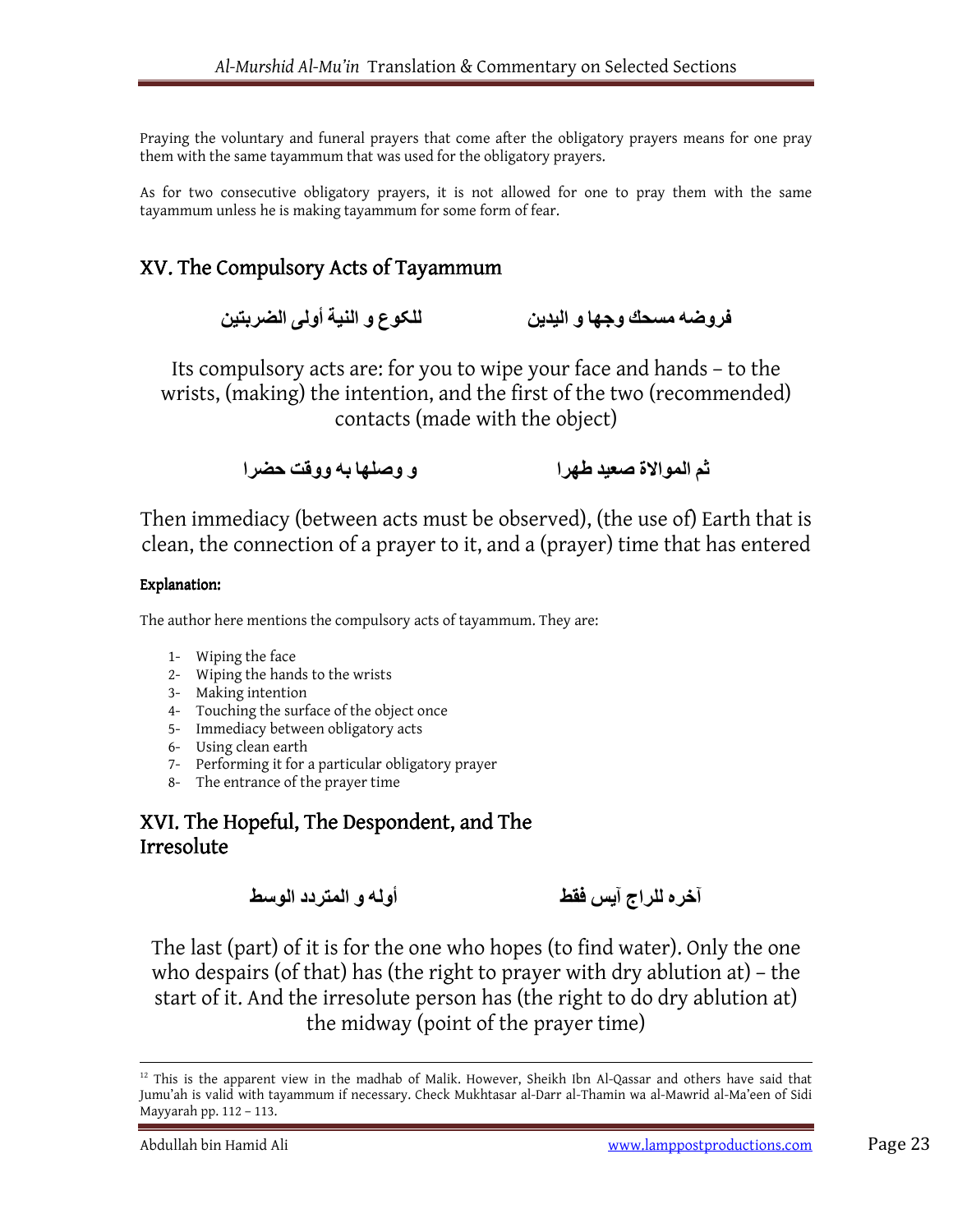### Explanation:

The permissibility of making tayammum instead of wudu or ghusl when water is absent isn't absolute in that the one setting out to make tayammum is in one of three different states. Accordingly, the ruling of tayammum differs in the sense that each category of person has a distinct recommended time to make tayammum. They are listed below:

- 1- The Hopeful This is the one who hopes to find water before the time of the prayer terminates. It is recommended that such a person waits until near the end of the prayer time before making tayammum.
- 2- The Despondent This person despairs of finding water before the end of the prayer time. So it is recommended that he make tayammum at the prayer's earliest time.
- 3- The Irresolute This is the state of the person who equally believes the probability that he will find water before the prayer time ends just as he believes that it is probable that he will not find water before the prayer time ends. It is recommended for such a person to wait until half of the prayer's time has passed before making tayammum for prayer.

Were any of the people in these states not observe their respective recommended times<sup>13</sup> for making tayammum, the tayammum would still be valid, since these times specified above are merely recommendations. But it is better for them to observe these recommendations, because water is always best for one's ablution.

### XIII. The Sunnah Acts of Tayammum



Its sunnah acts are: to wipe (both of) them to the elbow – touching (the object) with the hands (a second time), and a sequence that has been maintained

### Explanation:

The Sunnah acts of dry ablution are the following:

- 1- Wiping arms to the elbows
- 2- Touching the object a second time
- 3- Following the proper sequence for wiping (i.e. wipe face then hands and arms to elbows)

This means that it is only obligatory to wipe the face and the hands. And were one to wipe the hands before the face or only touch the object used for tayammum, it will be deemed valid.

## XIV. The Meritorious Acts of Tayammum and Its Nullifiers

<sup>&</sup>lt;sup>13</sup> Sidi Mayyarah says in his Mukhtasar, "And what is meant by 'time' in this chapter is 'the preferred time' (waqt almukhtar)" [p. 115]. This means that the 'Shared Times' of Zhur and 'Asr and that of Maghrib and 'Isha are not taken into consideration in this matter. This is to clear up an oversight I made in the first edition of my small manual entitled, 'Prayer and Purification according to the Maaliki School of Islamic Jurisprudence.'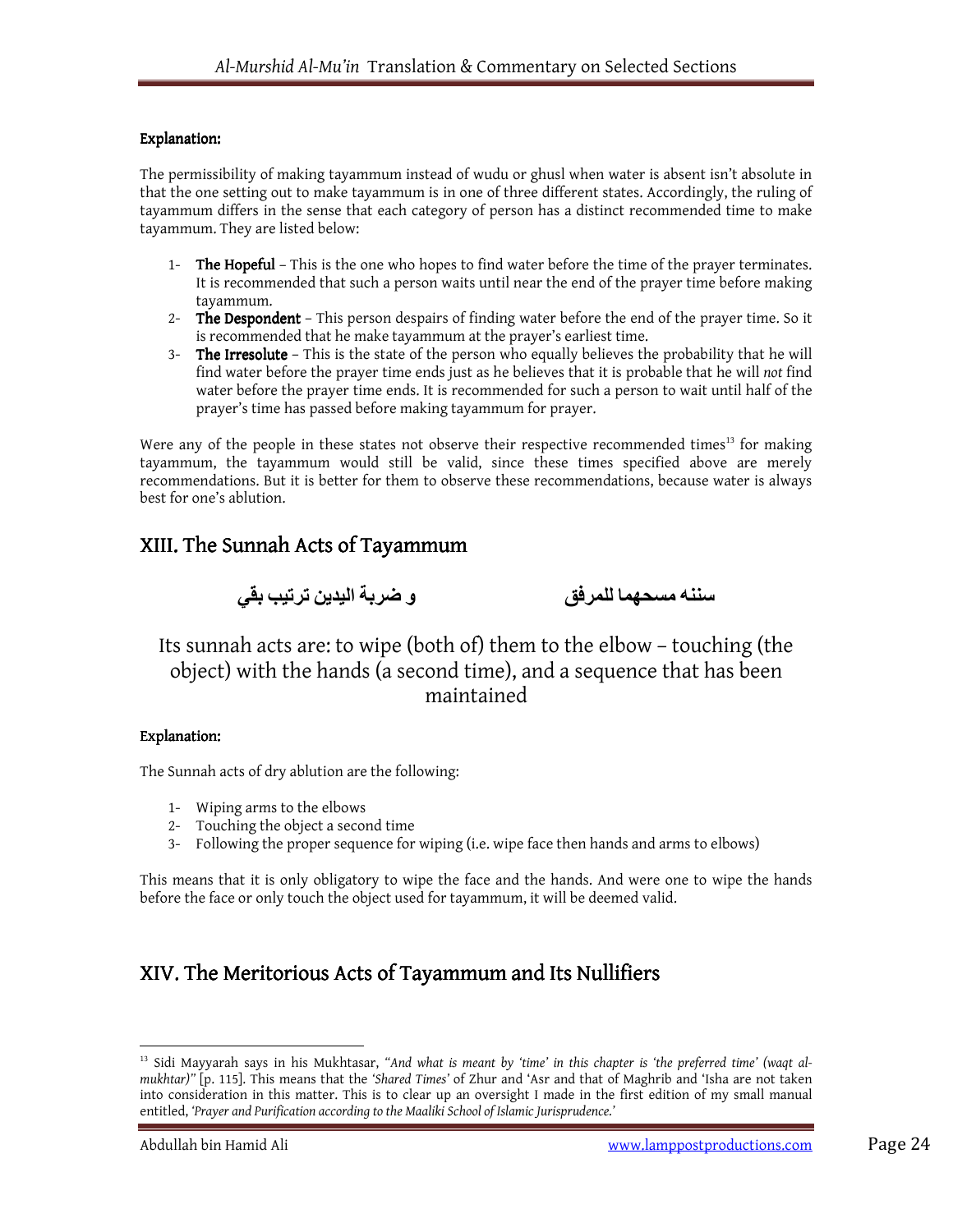### مندوبه تسمية وصف حميد ناقضه مثل الوضوء و يزيد

Its meritorious acts are: starting with Allah's name, and a praiseworthy (and recommended) description (that should be followed) – Its nullifiers are the same as (they are for) ablution. But add

وجود ماء قبل أن صلى و إن بعد يجد يعد بوقت إن يکن

The presence of water before one prays. And if one finds (it) afterwards, one repeats (the prayer) within the time if it permits

### Explanation:

The meritorious acts of dry ablution (tayammum) are the following:

- 1- Saying 'With the name of Allah' or 'Bismillah' at the beginning
- 2- Following the recommended description for tayammum

The description of making tayammum is:

- Say 'Bismillah'
- Touch the earthly object once
- Wipe the face with both hands
- Touch the object again
- Wipe the right arm to the elbow with the left hand starting at the tips of fingers of the palm moving up to the fold of the arm, and then turning over the arm and moving the hand back down toward the hand from the elbow
- Repeat this action but with the other hand and arm
- (Tayammum is complete)

As for what nullifies tayammum, they are the same 16 nullifiers listed under the nullifiers of wudu with the addition of one thing:

Finding water before one begins the prayer

If one is making tayammum for not having water, the tayammum is rendered invalid if he finds water before commencing the prayer. This means that if water is found after one has begun the prayer, it is not compulsory to remake the prayer. Rather, it is merely recommended as long as the time<sup>14</sup> for the prayer hasn't expired.

But if the person is making tayammum out of fear of some sort of harm that will afflict him from the water or in the act of acquiring it, one's tayammum is not invalidated for finding water before commencing the prayer.

کخائف اللص و راج قدما و زمن مناو0 قد عدما

(This applies to the) Like (of) one who (abandons ablution) for fear of thieves, or one who is hoping (to find water) who may execute (the prayer)

<sup>&</sup>lt;sup>14</sup> And remember that 'time' in the chapter of tayammum is a reference to the 'preferred time', not the 'shared time.'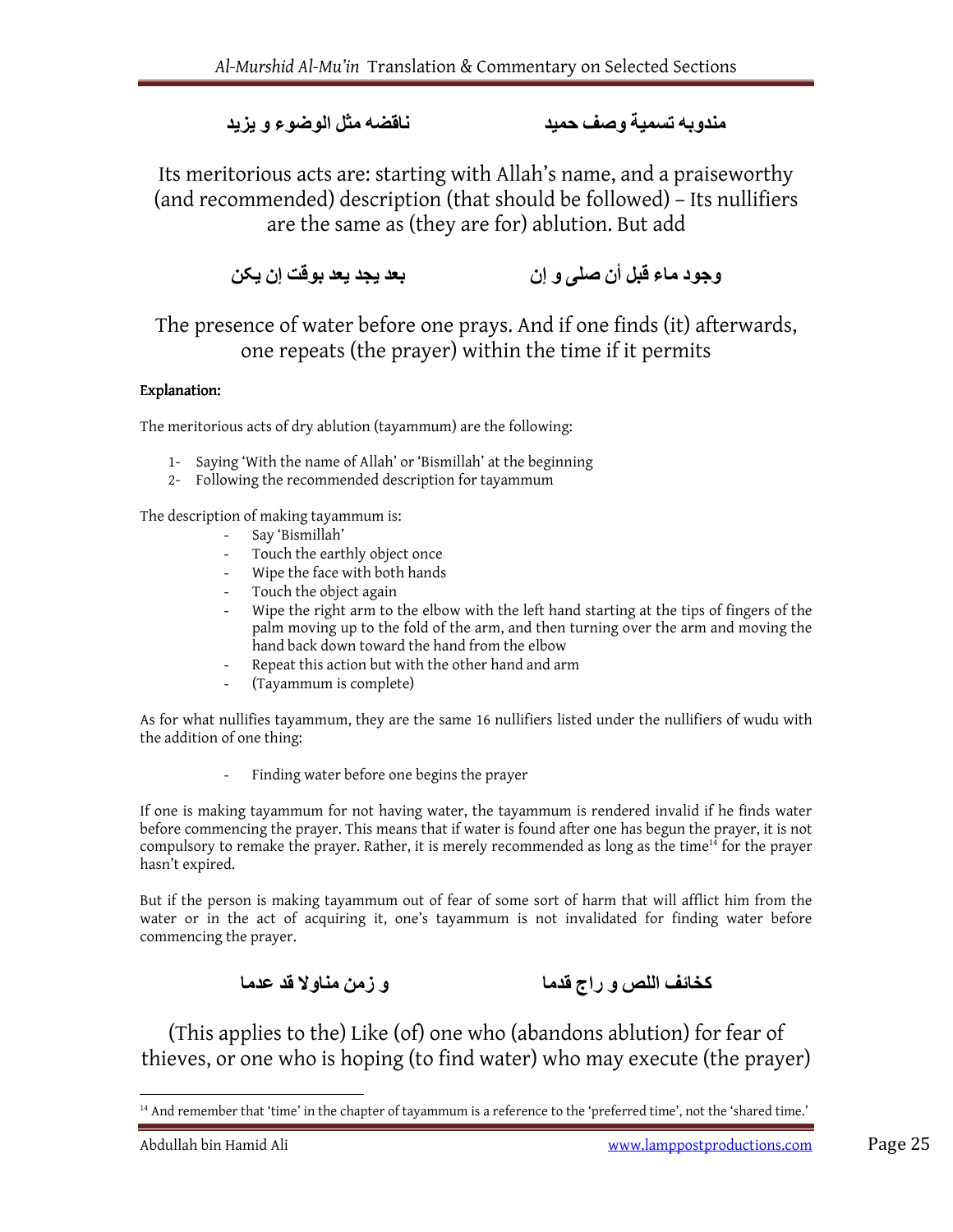## at its earliest time, - or one suffering from a chronic illness who has no one who will hand water over to him (in order to make ablution)

### Explanation:

In the verses prior to these, we mentioned that the one who isn't making tayammum due to the absence of water – but due to some fear of harm from the water or in acquiring it – who locates water before commencing the prayer isn't obliged to remake the prayer – contrary to the one who is making tayammum for not having water.

However, in these verses, Sidi Ibn 'Ashir states that there are only specific kinds of people who are encouraged to repeat the prayer once they find water for wudu after praying with tayammum for not having water. They are like:

- The one who makes tayammum for fear of being robbed or being killed by an animal, since water was located in a different place other than his own
- The one who hopes to find water before the expiration of the prayer's time who makes tayammum at the start of the prayer's time
- One who is chronically ill who can use water but doesn't find anyone to help him to use it
- And those similar to them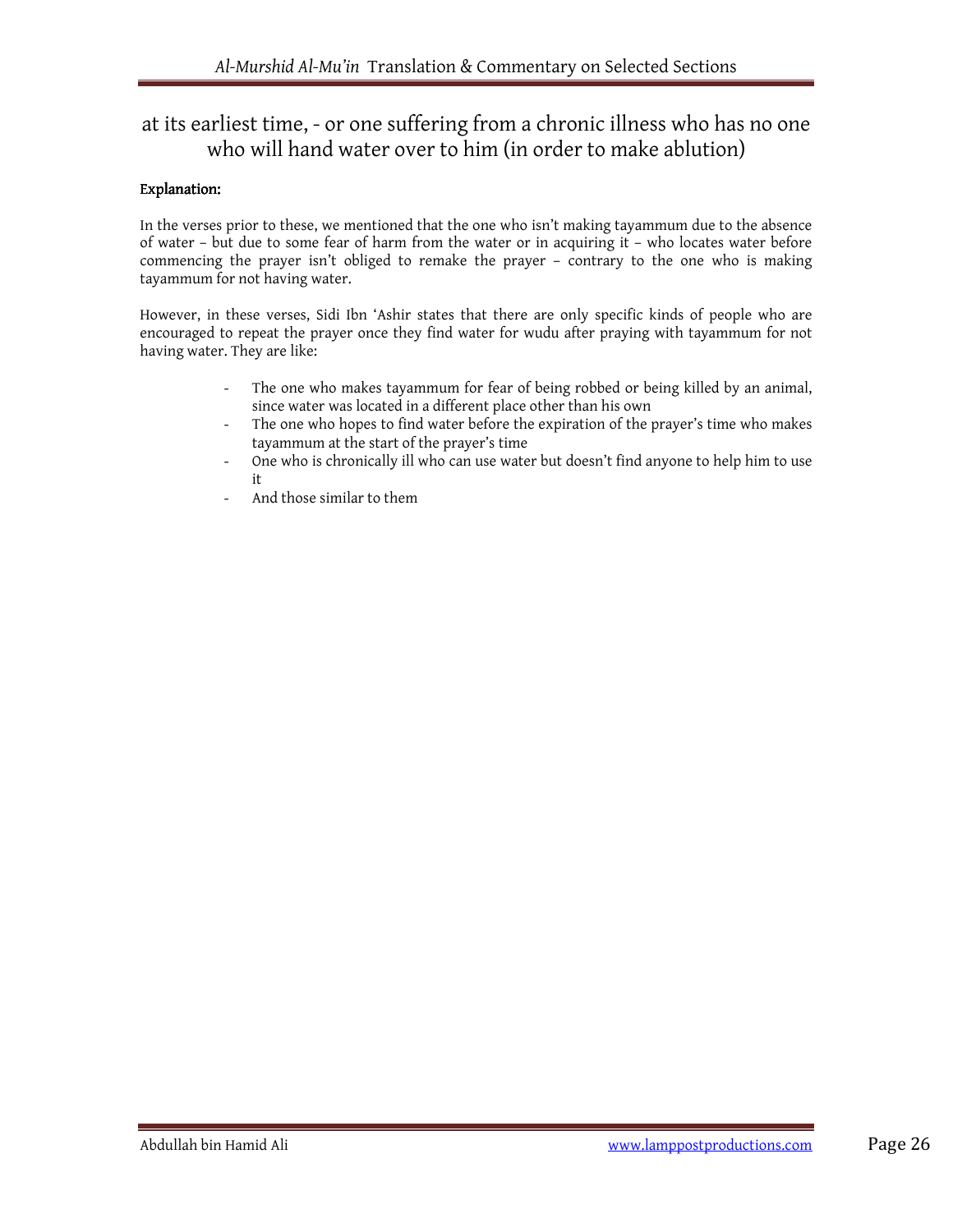| Acts of Tayammum                    | Fard     | Sunnah | Mustahabb |
|-------------------------------------|----------|--------|-----------|
| 1. Wiping the face                  | $\times$ |        |           |
| 2. Wiping the hands to              |          |        |           |
| the wrists                          |          |        |           |
| 3. Intention                        |          |        |           |
| 4. Touching the Earth               |          |        |           |
| or stone once                       | $\times$ |        |           |
| 5. Not interrupting                 |          |        |           |
| between obligatory                  |          |        |           |
| acts                                |          |        |           |
| 6. Using clean Earth                |          |        |           |
| 7. Performing it for a              |          |        |           |
| particular obligatory               |          |        |           |
| prayer<br>8. The entrance of the    |          |        |           |
|                                     |          |        |           |
| prayer time                         |          |        |           |
| 9. Wiping the arms to<br>the elbows |          |        |           |
| 10. Touching the Earth              |          |        |           |
| a second time                       |          |        |           |
| 11. Following the                   |          |        |           |
| sequence for wiping                 |          |        |           |
| 12. Saying the                      |          |        |           |
| basmalah                            |          |        |           |
| 13. Following the                   |          |        |           |
| recommended                         |          |        |           |
| description of                      |          |        |           |
| tayammum                            |          |        |           |

## Chart of Acts of Tayammum

## XV. The Number of Compulsory Acts and Prerequisites of Salat

## كتاب الصلاة Book 2: (Section 1)

فرائض الصلاة ست عشرة شروطها أربعة مفتقرة

## The compulsory acts of Salat are sixteen – its preconditions are four that are required

### Explanation:

Ritual Purity (Taharah) is one of the main prerequisites of Salat. And since we have spoken about it in much detail, we now move to a discussion of the thing it is a prerequisite for – Salat.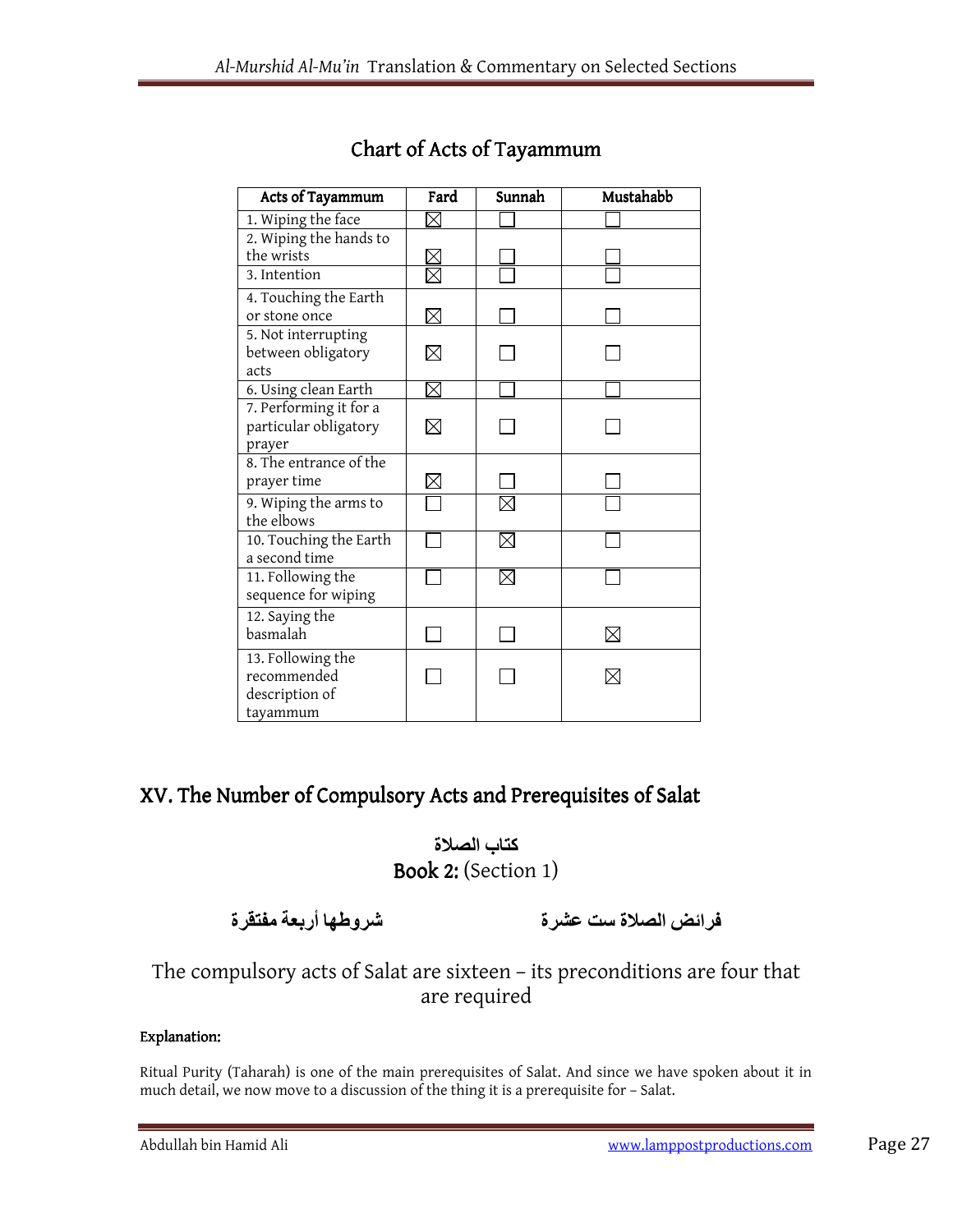In these couple of verses, Sidi Ibn 'Ashir makes short mention of the compulsory acts of Salat and its prerequisites. The prerequisites in this case are a reference to those conditions without which the prayer is considered valid (shurut al-sihhah).

As for the prerequisites of obligation (shurut al-wujub), which are essential before a prayer is deemed an obligation upon a person, they are:

- Puberty
- And Sanity<sup>15</sup>

The prerequisites for the validity of Salat will be discussed later.

Salat has 16 compulsory acts without which the form of the prayer is incomplete even if all of its prerequisites may be in tact. And it also has 4 prerequisites without which the prayer would invalid even if all of the compulsory acts are carried out.

This means that in order for a prayer to be considered legally valid, all of its compulsory acts as well as its prerequisites must be fulfilled.

## XVI. The Compulsory Acts of Salat XVI. The Compulsory Salat

تكبيرة الإحرام و القيام لها و نية بھا ترام

(They are) The takbirah of ihram, standing – for it, and an intention, which is made with it

فاتحة مع القيام و الرکوع و الرفع منه و السجود بالخضوع

The Fatihah, in addition to the standing (while reciting it), bowing – rising from it, and prostration with humility

و الرفع منه و السلام و الجلوس له عن الأسوس له و ترتيب أداء في الأسوس

Rising from it, the Salam, sitting - for it, and the (proper) order for performing the compulsory acts

و الاعتدال مطمئنا بالتزام تابع مأموم بإحرام سلام

<sup>&</sup>lt;sup>15</sup> In the view of Imam Abu Hanifa and others, Islam is included among the essential conditions required before it is considered an obligation upon a person to make Salat. This is due to the fact that Abu Hanifa doesn't believe that non-Muslims are addressed to carry out the particulars of Islamic law (Shariah). As for the majority of scholars, they opine that non-Muslims are also addressed to carry out the particulars of our Shariah. For this reason, Qadi 'Iyad adds to the conditions for the obligation of Salat, "The Reach of the Prophet's Invitation." [Mukhtasar p.120]. This means that once non-Muslims have received the invitation to Islam, they are obliged to execute all of the demands of the Islamic law, although their deeds will not be valid until they accept Islam.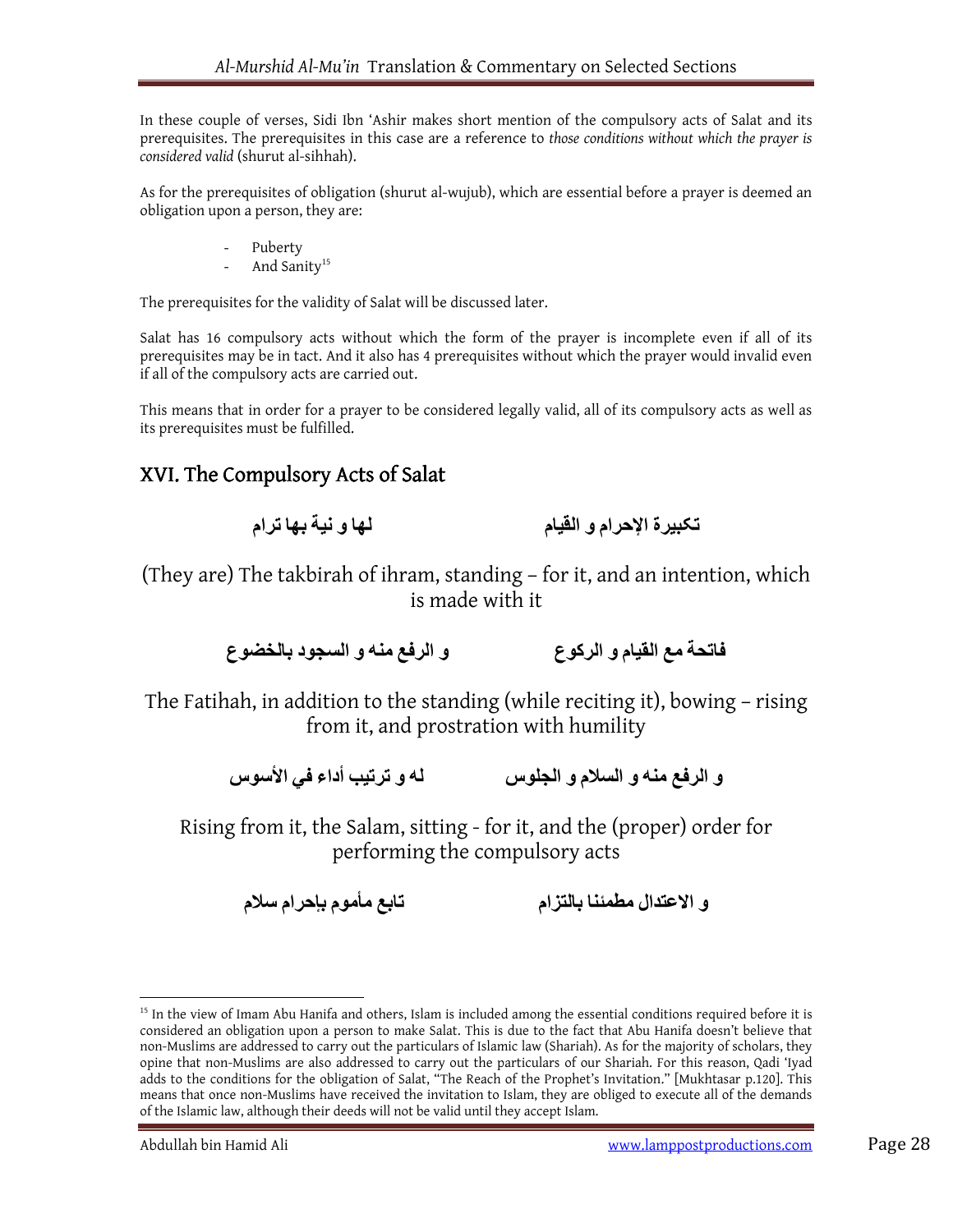## Straightness, in addition to being calm with obligation – one who is being led follows during the (takbirah of) ihram and (the) Salam

### Explanation:

The compulsory acts of the prayer are 16 in all. They are:

- 1- The opening takbir
- 2- Standing for the opening takbir
- 3- Intention for specific prayer
- 4- The recitation of Al-Fatihah
- 5- Standing for the recitation of Al-Fatihah
- 6- Bowing
- 7- Rising after bowing
- 8- Prostrating
- 9- Rising after prostrating
- 10- Giving salam at the end
- 11- Sitting while giving the salam
- 12- Performing compulsory acts in proper sequence
- 13- Straightness (in all positions)
- 14- Calmness (in all movements and positions)
- 15- Beginning and ending the prayer after the Imam does
- 16- Having intention to follow the Imam

If one is praying alone, the number of prerequisites are 14 in all, since prerequisites #15 and #16 are not considered.

As for the opening takbir – prerequisite #1, the extent that is compulsory is for one to say the words 'Allahu Akbar' (God is Greatest). As for raising the hands to the shoulders, this is one of the recommended acts. But one should not intentionally omit the raising of the hands.

As for prerequisite #2 – standing for the opening takbir, this is compulsory for those who are physically able to stand for the obligatory prayers. The prayer of those who pray sitting while being able to stand is null and void, and it must be prayed over properly.

But anyone may sit for the voluntary prayers, although one only gets half of the reward in doing so as reported by the Prophet (pbuh).

Prerequisite #3 – having an intention for a specific prayer, applies only to the obligatory prayers, Jumu'ah, and to witr, which is only one unit (rak'ah). As for voluntary prayers, a specific intention is not required, although there is no harm in making a specific intention for them. In addition, the intention is not made verbally. It is made in the heart. And there is no special formula employed for it.

Reciting Al-Fatihah – prerequisite #4, is required from the Imam and the one who is praying alone. As for the person who is praying behind the Imam, Al-Fatihah is merely recommended (mustahabbah) for him to say during the inaudible recitations of the Imam.

As for prerequisite #15 – beginning and ending after the Imam does, if it happens that one recites the opening takbir (takibah al-ihram) before the Imam does, one is required to repeat it after him. Otherwise, one's prayer will be invalid.

As for the other movements besides the opening takbir and the salam, if one does them before the Imam, it is haram. But the prayer is still valid according to the law, although it's hard to imagine that Allah would accept such a prayer.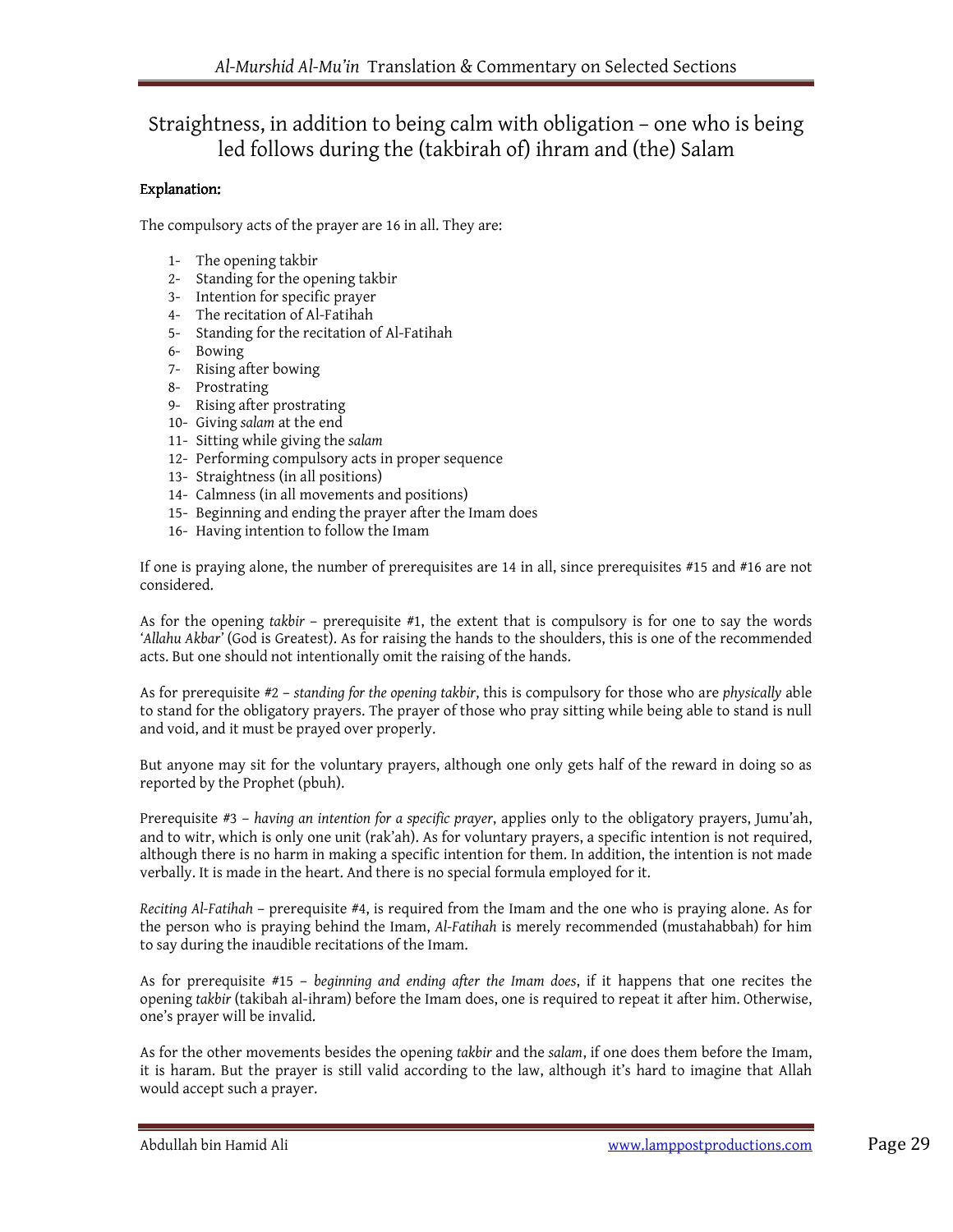If a person moves at the same time as the Imam, it is merely disliked (makruh), not haram (forbidden). But it is better to carry out all movements after the Imam has commenced them.

And if a person concludes the prayer by saying 'As-Salamu 'alaykum' before the Imam, there is no way to make up for this. The person will have to repeat the prayer altogether because of violating a compulsory act of the Salat.

نيته اقتدا کذا اRمام في خوف و جمع جمعة مستخلف

Ones intention should be to follow (the Imam), (and) the same goes for the Imam in – (the prayer of) fear, the congregation of Jumu'ah, (and the prayer of the) substitute (Imam)

### Explanation:

Just as the one who is following the Imam must have the intention of following the Imam, the Imam must have the intention of leading others in 4 instances:

- 1- The prayer of fear
- 2- Combining prayers during rainy nights
- 3- In Jumu'ah prayer
- 4- And the prayer of the substitute Imam

Sidi Mayyarah said,

"The merit of the congregation doesn't happen for the Imam unless he intends that he is the Imam. So if he doesn't intend it, the merit happens for the one being led to the exclusion of him (i.e. the Imam).<sup>16"</sup>

## XVII. The Prerequisites of Salat

شرطها الاستقبال طهر الخبث و ستر عورة و طهر الحدث

Its preconditions are: facing the qiblah, cleanliness from filth, - covering the nakedness, and cleanliness from ritual impurity

بالذکر و القدرة في غير اAخير تفريع ناسيھا و عاجز کثير

(These are all preconditions) when remembering (them) and having the capacity (to fulfill them) in all but the last – the particulars (concerning the) one who forgets as well as the one who's incapable (of doing) them are many

<sup>&</sup>lt;sup>16</sup> He also says, "Lakhmi said: "It also happens for the Imam even if he doesn't make intention that he is the Imam."' [Mukhtasar al-durr al-thamin p. 127]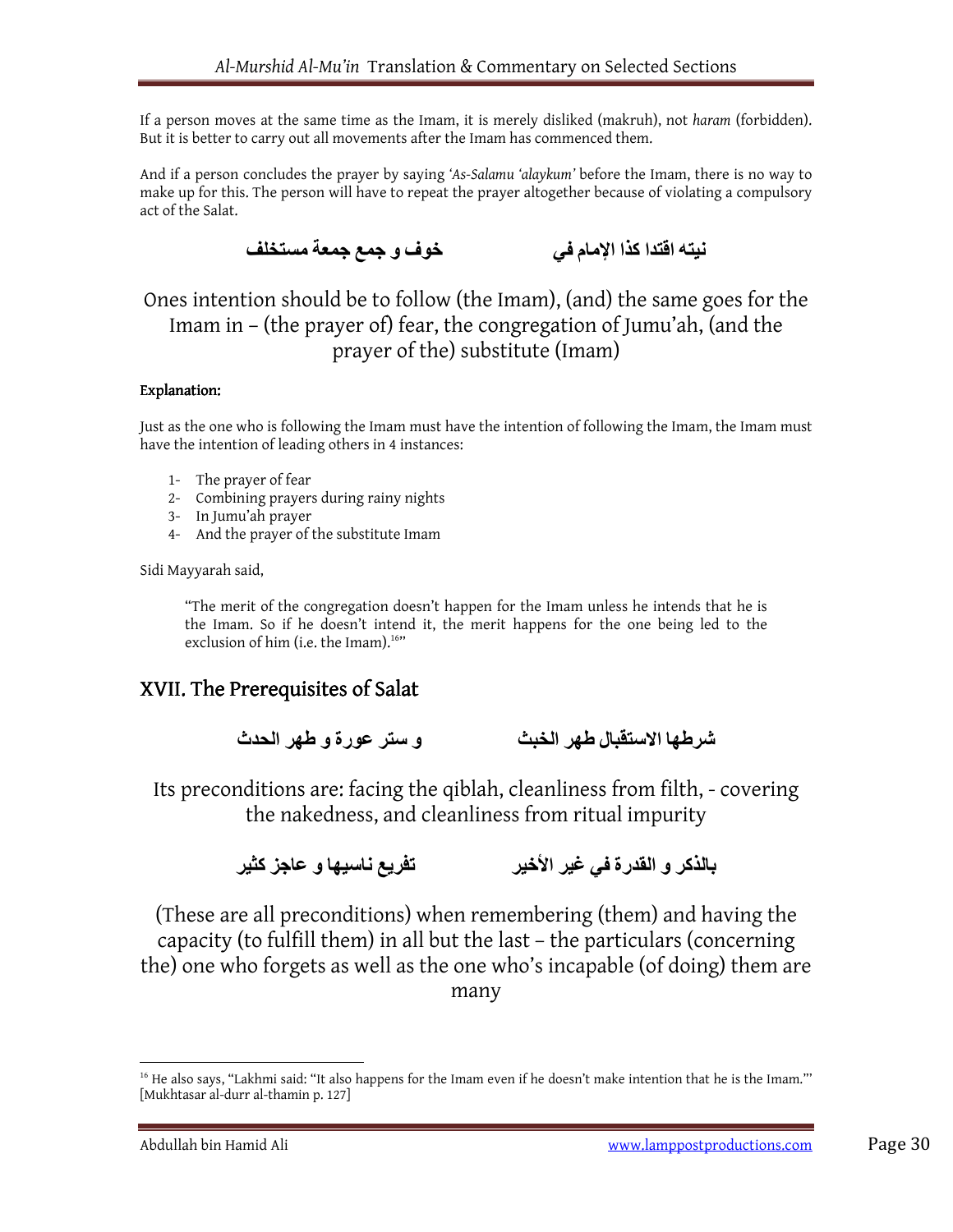## ندبا يعيدان بوقت کالخطا في قبلة 0 عجزھا أو الغطا

As a recommendation, they should repeat (the prayer) if time permits – In particular (this goes for) the mistake (made) about the qiblah, not for the inability to locate it. But (it does go for lack of sufficient) covering

### Explanation:

 $\overline{a}$ 

In these verses, Sidi Ibn 'Ashir covers the 4 prerequisites for Salat. They are listed in the chart below:

| Prerequisites <sup>17</sup> for the Validity of Prayer |  |
|--------------------------------------------------------|--|
|                                                        |  |

1. Facing the Qibla

2. Cleanliness (of place, clothing, and body) 3. Covering nakedness ('awra)

4. Ritual Purity (e.g. wudu, ghusl, or tayammum)

On the other hand, the existence of wudu also doesn't necessarily mean that a person's prayer is automatically rendered valid or invalid, since the possibility remains that one of the other prerequisites may not be present.

<sup>&</sup>lt;sup>17</sup> The Prerequisite intended in this case is what is known in Arabic as "Shart Al-Sihhah." It is defined as "that matter whose absence necessitates the legal non-existence of that for which it is a condition, but whose existence does not necessitate the legal existence or non-existence of that for which it is a condition."

An example of this is like the fact that wudu is a prerequisite for the validity of one's prayer. So the absence of wudu necessitates the legal non-existence of the prayer. I say 'legal non-existence' (al-wujud al-shar'i), since the perceived existence (al-wujud al-hissi) cannot be denied when someone happens to pray without wudu. The prayer may have been done, but it has no legitimacy in the view of the sacred law. So it is as if it wasn't done at all.

Prerequisites are of three types: 1) Prerequisites for the obligation of an act:  $(\text{shurut al-wujub})$ , 2) Prerequisites for the validity/performance of certain acts (shurut al-ada/ al-sihhah), and 3) Prerequisites for the perfection of certain acts (shurut alkamal).

The first type is those conditions that are required in order for actions to be considered legally binding upon people. These prerequisites are two: Sanity, and maturity (i.e. puberty). No action is considered to be an obligation upon a person if these two characteristics aren't manifest in them.

As for the second type of prerequisite (i.e. prerequisites for the validity of actions), they are those conditions where which no action can be considered legally valid without them, although the one performing the action is obliged to do so. Were he not to do so, he would be sinful. As for the person in the first case, he would not be considered sinful, since the action is not a duty of his to carry out. An example of a condition of performance is: Islam.

What this means is that no act of worship directed to the Creator is considered legally valid and subject to reward unless the one carrying it out is a Muslim. This also means that the burdens placed upon Muslims by Allah are not legally binding for non-Muslims.

However, this doesn't mean that the non-Muslim will not be subject to punishment in the Hereafter for abandoning the ritual obligations enjoined upon the creation by Islam. Rather, according to the majority view, when the call of Islam (bulugh al-da'wah) has reached the ear of the non-believer all religious obligations enjoined upon Muslims are also considered to be obligations for non-Muslims in addition to the obligation of accepting Islam. For this reason, most scholars opine that the Kafir is damned eternally in Hell - not just for rejecting Allah's divinity and lordship, but also for not fulfilling these religious obligations. The Hanafis differ and believe that the non-Muslim isn't subject to this address.

As for the third category of prerequisite (i.e. the prerequisite for the perfection of deeds): it is that condition upon which the perfect state of an action is premised that quarantees that such a deed will be accepted by Allah when combined with the other conditions. An example of that is like having *complete humility* and *presence of heart* in Salat, or, as in the view of Abu Hanifa, having an intention when performing an cation, which he only considers to be a prerequisite for perfection.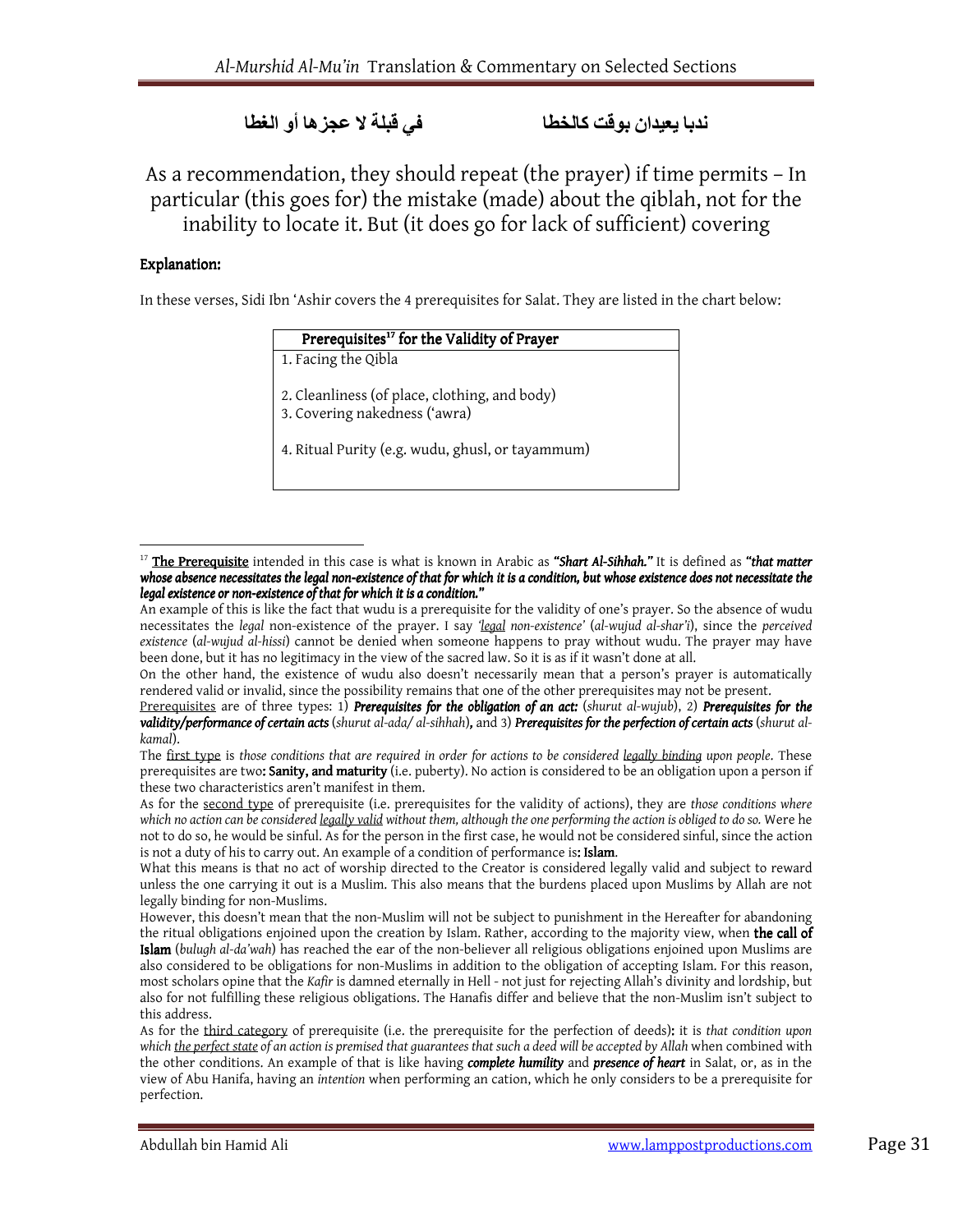As for the first three – facing the qibla, cleanliness, and covering nakedness, these are all prerequisites with the condition that one remembers to fulfill them and has the ability to carry them out.

This means that if one forgets or mistakenly prays to a direction other than the qibla (i.e. Mecca), it is merely recommended for them to pray again as long as the time for the prayer hasn't elapsed.<sup>18</sup>

As for when one remembers, it is always a duty for one to atleast attempt to determine the correct direction of prayer before starting. If one does not attempt to determine the qibla and then prays, the prayer is considered invalid even if it turns out that he happened to pray in the proper direction. This is because facing the qibla is a prerequisite for the validity of prayer, and when one doesn't observe this condition or even consider it before praying, it's as if it doesn't exist.

As for removing filth from one's person, clothing, or place of prayer, this is also a prerequisite as long as one is able to remove the filth. Filth is things like blood, semen, wine, and the urine and feces of humans and animals impermissible for one to eat due to their kind (e.g. pigs) or due to not being properly slaughtered.

Filth must be removed from clothing, person, and place of prayer. By 'place of prayer' we mean the place a person stands and prostrates, not the room. Even if there was blood on the floor and one placed a prayer rug over it to pray, this would be sufficient, because one is not prostrating and standing in filth.

As for condition #3 – covering the nakedness ('awra), there are two classifications of nakedness in the Maliki School – moderate and severe. This differs from man to woman. The charts below show the limits of both:

|               | The Limits of Moderate Nakedness                                                             |
|---------------|----------------------------------------------------------------------------------------------|
| 1. For men:   | From navel to private area (not<br>including it) and from below private<br>area to the knees |
| 2. For women: | From breasts to top of head and from<br>knees to tops of feet                                |

This chart portrays what is known as "the moderate nakedness" (al-'awra al-mukhaffafa). It is a grave sin for one to pray while intentionally exposing part of his/her moderate nakedness. It is recommended to repeat their prayer as long as the time allotted hasn't elapsed if part of his/her moderate nakedness becomes exposed.

| The Limits of Severe Nakedness |                                 |  |
|--------------------------------|---------------------------------|--|
| 1. For men:                    | The penis, testicles, and anus  |  |
| 2. For women:                  | From below the breasts to knees |  |

Severe nakedness for the woman is from below her breasts to her knees. For the man, it is his genitals, the space beneath the pubes and leading to the rectum. Were these areas of ones nakedness to show, it would be a duty to repeat the prayer regardless of whether or not the time has expired as long as it was possible to ensure their concealment.

<sup>&</sup>lt;sup>18</sup> The time for prayer in this instance is a reference to 'The Shared Times' between Zuhr and 'Asr and between Maghrib and 'Isha. The time for Zuhr and 'Asr both runs out at sunset. And the time for both Maghrib and 'Isha runs out at Fajr. So if someone – for example - mistakenly prays to the wrong direction for Zuhr, it is recommended that he make it up before 'Asr's time elapses. The same applies for Maghrib, whereas it would be recommended for one to make it up before the time for 'Isha elapses.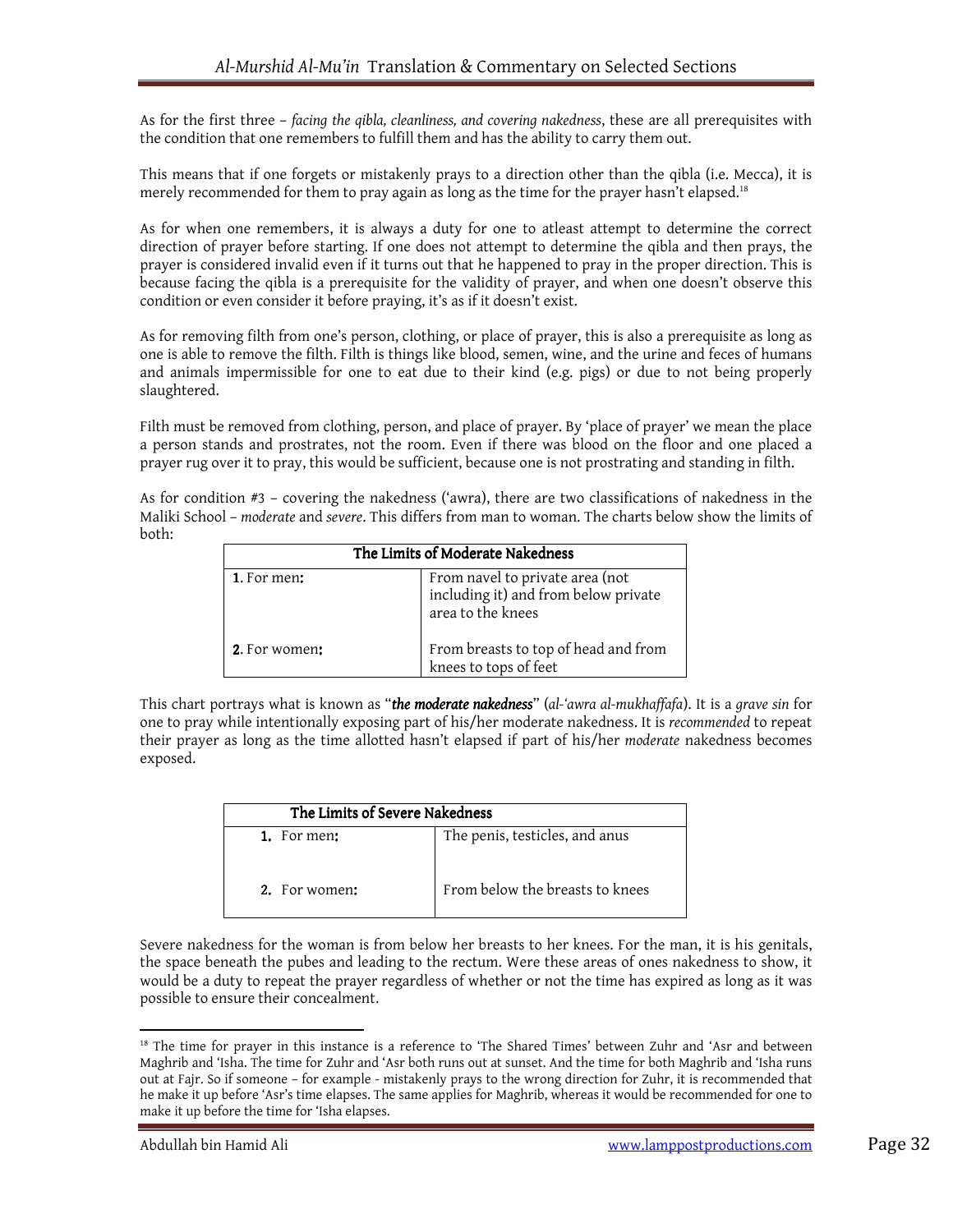If exposing severe nakedness is a result of forgetfulness, there is no obligation to make up the prayer regardless of the time. It is merely recommended as long as the prayer time hasn't elapsed.

As for those in whose regard prayer is recommended to repeat within the prayer's time, they are the following:

- The one who forgets one of the first three conditions
- The one who is *incapable* of fulfilling one of the first three conditions

As for the one who is unable to determine the direction of the qibla and the one who is unable to properly conceal his nakedness, such are not required to repeat the prayer once the conditions can be fulfilled. Furthermore, it is not recommended to do so.

As for the  $4<sup>th</sup>$  prerequisite (ritual purity), it is a condition under all circumstances, whereas, were one to omit it, he would be obliged to repeat the prayer after performing wudu (etc.) at a later time.<sup>19</sup>

### XVIII. The Limits of Nakedness for Women in Salat

و ما عدا وجه و کف الحرة يجب ستره کما في العورة

And all other than the face and palm of the freewoman, - must be covered as is (the case) regarding the nakedness

لکن لدى كشف لصدر أو شعر أو طرف تعيد في الوقت المقر

However, in the case of the exposure of her chest, hair – or an extremity, she is to repeat (the prayer) within the time determined

### Explanation:

The author already spoke about the limits of nakedness for both men and women. And he stated that each of them has two classifications of nakedness: moderate and severe.

Moderate nakedness for the woman is for her to exposure anything from her breasts to her head and from her knees to the tops of her feet.

As for severe nakedness, it is all in between these points i.e. from her breasts to her knees.

Covering areas of severe nakedness is considered a prerequisite for the Salat without which the prayer is invalid.

As for moderate nakedness, it is also compulsory to ensure it is not exposed. But it is not so severe that it would invalidate one's prayer for exposing any of it.

<sup>19</sup> Sheikh Mayyara says in his Mukhtasar, "Sheikh Abu Muhammad – in his Risala – opined such that he said: "…And tayammum is (done) with clean earth (sa'id). It is whatever is appears on the surface of the Earth that is from it like dirt, sand, or stones. Whoever lacks both water and earth, the standard view (mashhur) is that he is not to pray. And if he remains without them until the time elapses altogether, he is not to make up (the prayer)." And there are other statements about the issue. Look for them in Al-Kabir." [Mukhtasar al-Darr al-Thamin p. 144]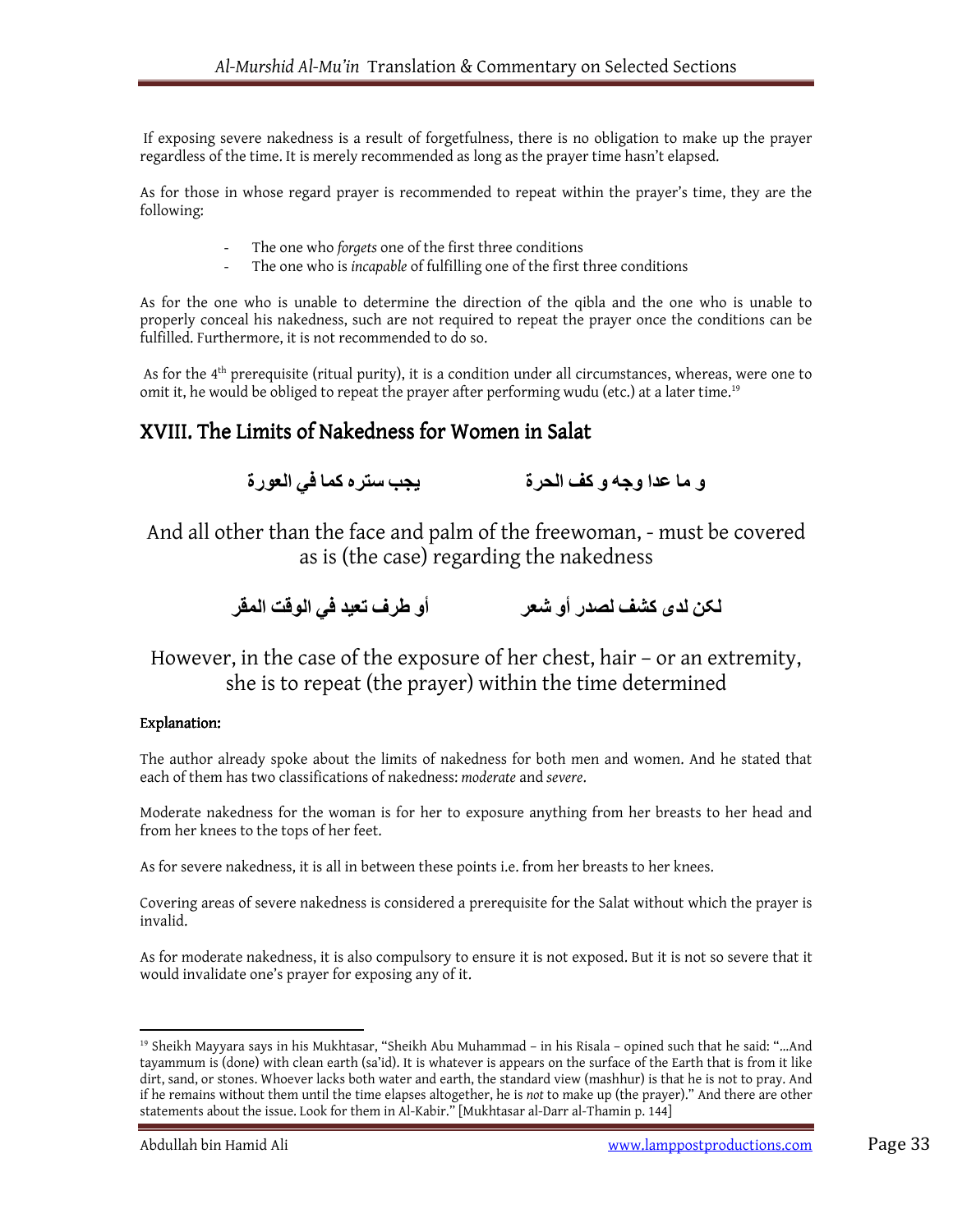This means that when Maliki scholars speak about 'covering nakedness' being a prerequisite for the validity of Salat, they merely mean 'severe nakedness', not 'moderate nakedness.'

Moderate nakedness – opposed to being a prerequisite – is termed an 'obligation' (wajib), which is the ruling given to an act that one is rewarded for doing and subject to punishment for not doing.

So were a woman to intentionally or unintentionally pray without covering her hair, her prayer would be deemed legally valid, since she hasn't abandoned a prerequisite of the prayer or one of its compulsory acts.

Nevertheless, such a woman is sinful for not covering her hair if done intentionally. And it is hard to imagine that God will accept from a person a prayer wherein one commits a  $\sin^{20}$ 

Salat is ruled to be 'invalid' (batila) – when one or more of its prerequisites and/or compulsory acts are omitted, 'imperfect' (naqisa) – when its meritorious acts are omitted, 'valid' (sahiha) - when its prerequisites and compulsory acts are all observed while lacking on some of its Sunnah or meritorious acts, 'complete' (tamma) – when its prerequisites, compulsory acts, Sunnah acts, and meritorious acts are present, 'perfect' (kamila) when the deed is carried out with complete presence of heart and submissiveness, and accepted (maqbula) – when Allah determines that His slave is worthy of His acceptance.

One will only know that Allah has accepted or rejected his deeds at the time of the meeting with Him. So when it is said that a deed is 'valid' (sahih) all it means is that according to the interpretation of scripture there is not enough evidence available indicating that the particular deed is void absent of the particular element omitted – according to the dominant view in the Maliki School.

"Whoever doesn't leave off speaking indecencies and acting by it, then Allah has no need for him to leave off his food and his drink." Bukhari

### من لم يدع قول الزور و العمل به فليس لله حاجة في أن يدع طعامه و شرابه

One may believe that this hadith means that if one tells a lie, his fast is invalid. However, this hadith is understood to indicate that Allah's acceptance of one's fast is unlikely and that just as it is forbidden for one to lie when not fasting, then to do so while fasting one would be more serious of a sin. So, one should be more attentive of his deeds and misdeeds.

So it is possible that someone can commit a sin while performing a ritual, and that the ritual may still be considered legally valid.

Another example is the Prophet's prohibition against moving before the Imam during Salat. He said,

"Does he who raises his head before the Imam feel secure that Allah will not transform his form into the form of a donkey?" Muslim

 $\overline{a}$ 

One might think this means that if a person raises his head before the Imam does during Salat, the Salat is invalid. But none of the Imams use this hadith to indicate that. And none of them list 'raising the head before the Imam' to be something that nullifies the prayer.

So, again, one can commit a sin during a ritual without invalidating that ritual. But it is highly unlikely that the ritual will win acceptance with the Creator when one intentionally commits a sin while performing an act of worship. And how could one be in the process of asking God for His forgiveness for one thing while knowing committing another sin in the process?

 $^{20}$  The idea that it is possible for one to carry out a ritual or rite while committing a sin and still having the ritual determined sound and valid shouldn't be something we consider far fetched. Think for example of the Prophet's statement about fasting,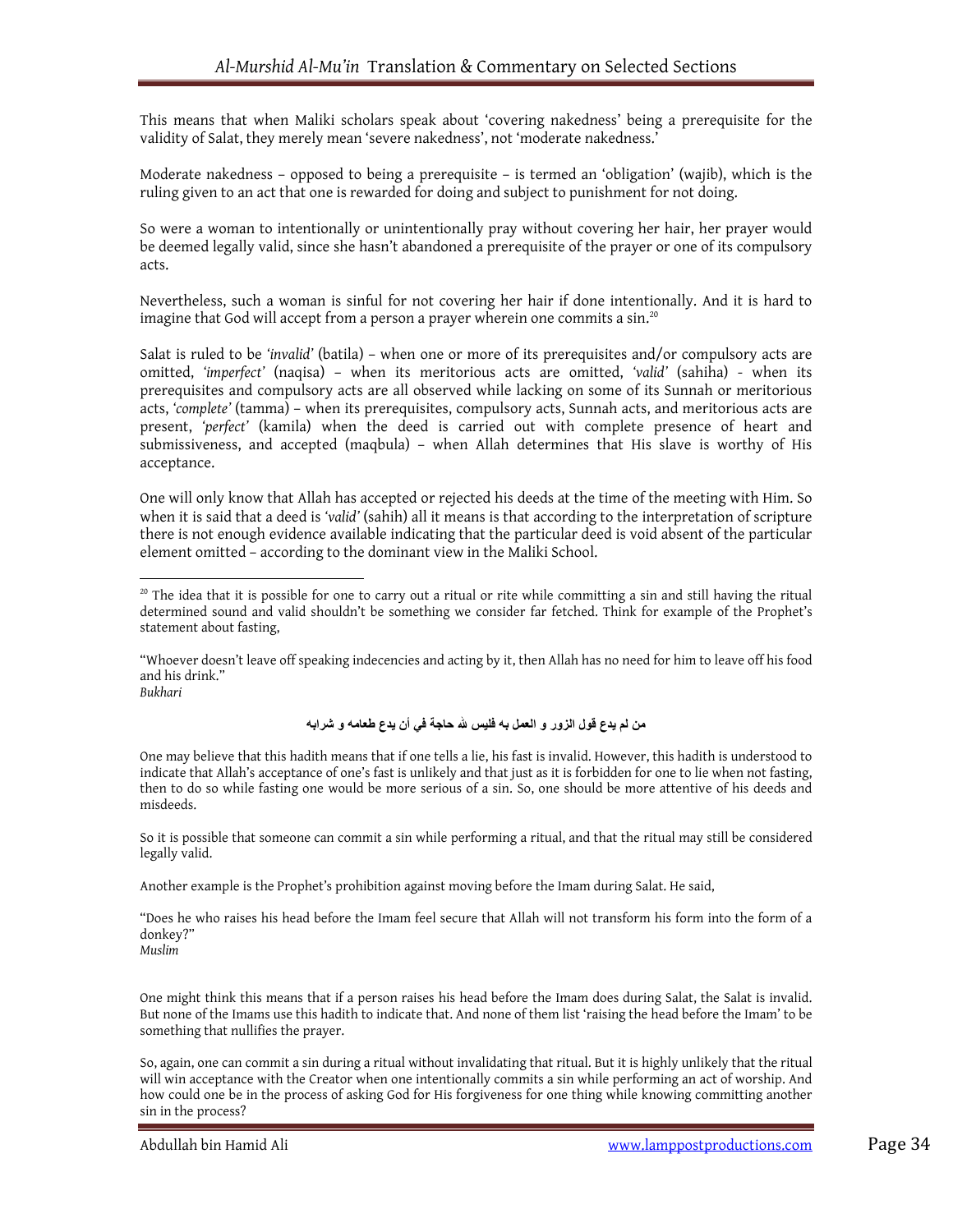So this means that a woman who insists on praying whilst not covering her hair is taking a serious gamble with her soul and her Salat on the Day of Resurrection and Judgment.

In conclusion, a woman whose hair, chest, or other extremity (e.g. arm or foot) is exposed during prayer, it is recommended that she pray again later with proper covering as long as the shared time for prayer hasn't expired.

## XIX. Menstruation Bars a Woman from Praying

```
 شرط وجوبھا النقا من الدم بقصة أو الجفوف فاعلم
```
The precondition for her being obliged (to pray) is that she be cleansed from menstrual blood – (noted) by a thick white fluid or by (seeing) dryness. So become acquainted!

```
 ف[ قضا أيامه ثم دخول وقت فأدھا به حتما أقول
```
So there is no duty to make up (prayers) during the days of it, but (once comes) the entrance - of the time (and menstruation has stopped), perform them in it. (That is) obligingly, I say!

### Explanation:

Earlier we mentioned that the conditions required before a prayer is deemed to be an obligation on a person are: Puberty and sanity.

In other words, a person is not subject to reward or punishment until they are pubescent.<sup>21</sup> And the same applies to the person who is insane. $22$ 

But for the woman, a third condition must be met before Salat is considered an obligation upon her: The cessation of menstruation.

In reality, 'the cessation of menstruation' is not a condition (shart). It is a barrier (mani'). So as long as a woman is menstruating, she is not allowed to make Salat.

The signs that menstruation has stopped are two:

- 1- A thick white fluid  $(qassa)^{23}$
- 2- A dry cloth or pad

Contrary to fasting, a woman who menstruates is not obliged to make up the prayers she missed during the days of her cycle.

<sup>&</sup>lt;sup>21</sup> Some hold the view that children who are not pubescent receive reward for praying, fasting, and other religious obligations even though they are not obliged to do so. But, they are not subject to punishment for abandoning them until they reach puberty.

 $22$  A person is insane when he has no sense of responsibility, accountability, and cannot distinguish between right and wrong.

 $^{23}$  Qassa – is defined as 'a white fluid like gypsum (jir).' [Mukhtasar al-Darr al-Thamin: p. 132]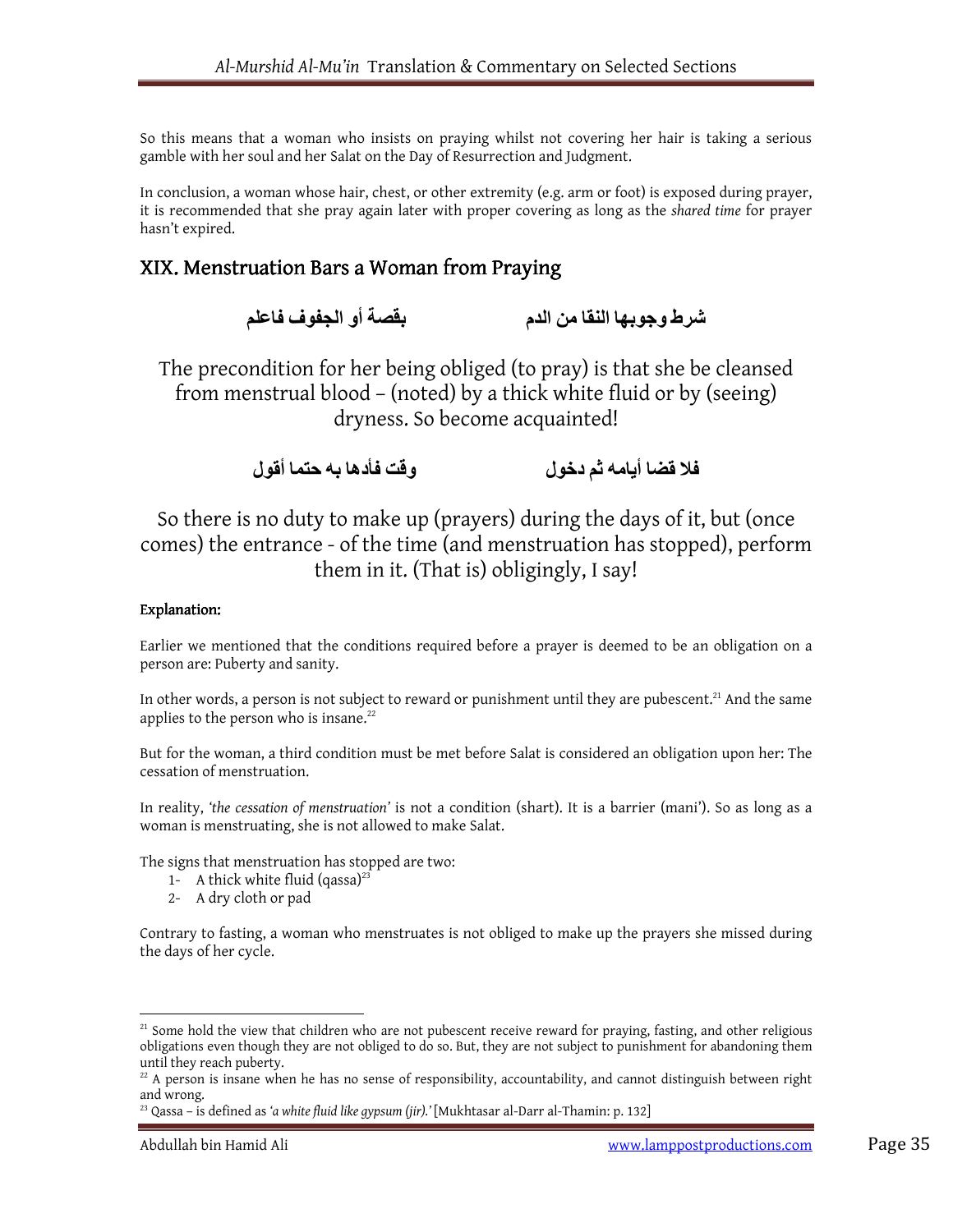An exception to this rule is when a woman's menstrual cycle begins before sunset and she hasn't prayed 'Asr, she must make up the 'Asr she missed on the day her menstrual cycle begun once it is over.

The same goes for if she didn't pray Zhur that day. That is, she is required to make up these prayers once her period has ended.

Similarly, she will make up 'Isha if her period started before Fajr if she didn't already pray it. And the same goes for if she delayed Maghrib beyond its preferred time until 'Isha while she didn't pray it. She is obliged to make up both prayers when her cycle ends if her period begins before Fajr and she hasn't prayed them.

## XX. The Stressed-Sunnah Acts of the Salat

سننها السورة بعد الواقية مع القيام أو لا و الثانية

Its sunnah acts are: the surah after Al-Fatiha – along with standing for the first and second unit (of prayer)

جھر و سر بمحل لھما تكبير ه إلا الذي تقدما

Audibleness and inaubleness in their (proper) places – Each takbir except the one that was done first

كل تشھد جلوس أول و الثاني ما 0 للس[م يحصل

Each tashahhud, the first sitting (for tashahhud) – as well as the second (sitting) except for what is done for saying the Salam

و سمع الله لمن حمده في الرفع من ركوعه أورده

And (saying): "Sami' Allahu liman hamidahu" – in rising from one's bowing, one has carried out

الفذ و الإمام هذا أكدا و الباق كالمندوب في الحكم بدا

(This applies to) The one praying alone and the Imam. (All of) these things are stressed – And the remainder is similar in ruling to what has appeared of what is recommended without stress

### Explanation:

The Sunnah acts of the prayer are of two types: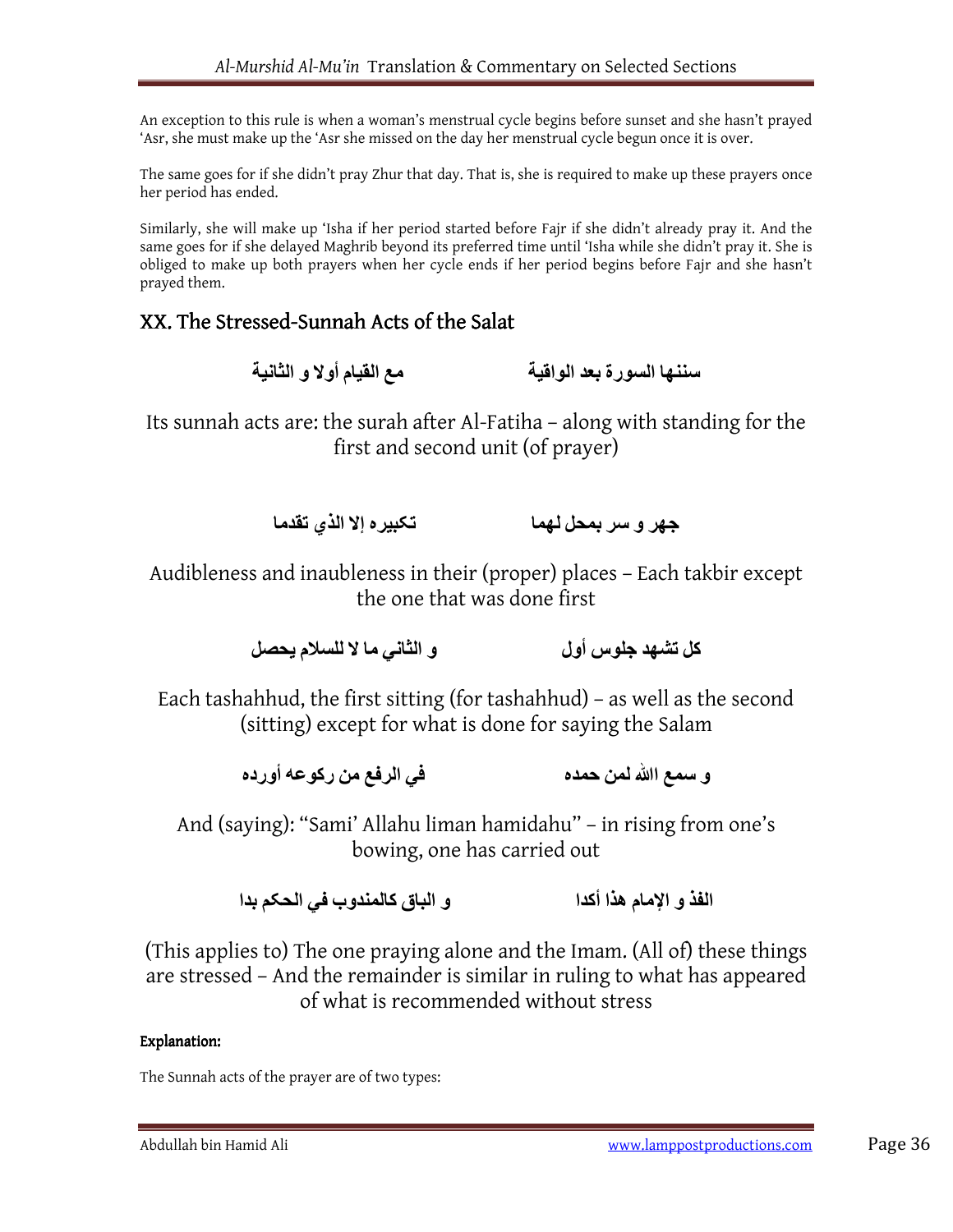- 1- The Stressed Sunnah acts: i.e. those whose omission warrant two additional prostrations at the end of the prayer.
- 2- The Unstressed Sunnah acts: i.e. those whose omission do not necessarily warrant any prostrations.

In this section, Sidi Ibn 'Ashir makes mention of the Stressed Sunnah acts of the prayer. The chart below lists them in order:

| The Sunnah Acts of the Prayer                                                |  |  |
|------------------------------------------------------------------------------|--|--|
| The Stressed Sunnahs <sup>24</sup>                                           |  |  |
| 1. Reciting a Sura after Al-Fatiha in the first and second rakats            |  |  |
| 2. Standing for the recital of the Sura                                      |  |  |
| <b>3.</b> Audibleness in its appropriate places <sup>25</sup>                |  |  |
| <b>4.</b> Inaudibility in its appropriate places <sup>26</sup>               |  |  |
| 5. The takbir preceding each movement <sup>27</sup>                          |  |  |
| <b>6.</b> The first tashahhud                                                |  |  |
| <b>7.</b> The last tashahhud <sup>28</sup>                                   |  |  |
| 8. The first sitting                                                         |  |  |
| 9. The last sitting <sup>29</sup>                                            |  |  |
| 10. Saying: "Sami Allahu liman hamidah" when rising from ruku' <sup>30</sup> |  |  |
|                                                                              |  |  |
|                                                                              |  |  |
|                                                                              |  |  |

<sup>&</sup>lt;sup>24</sup> These are those sunnahs that if one were to leave out, he is encouraged to make two prostrations (sajdahs).

<sup>&</sup>lt;sup>25</sup> The lowest degree of audibleness is to hear one's self and for the person standing next to you to hear you (if there is one).

 $26$  The highest degree of inaudibility is to hear ones self. The lowest degree is to move ones tongue.

<sup>&</sup>lt;sup>27</sup> The opening takbir (takbira al-ihram) is compulsory.

 $^{28}$  It is recommended that one make du'a during the final tashahhud. It is not recommended during the first.

 $^{29}$  The two sittings - all that is beyond the amount of time it would take to say the salam - are stressed Sunnahs. Sitting for the amount of time it would take to say the salaam is obligatory. Beyond that is Sunnah.

<sup>&</sup>lt;sup>30</sup> Both the Imam and the individual praying person must say this. The one following the Imam doesn't say this. He says: "Rabbana lakal-hamd."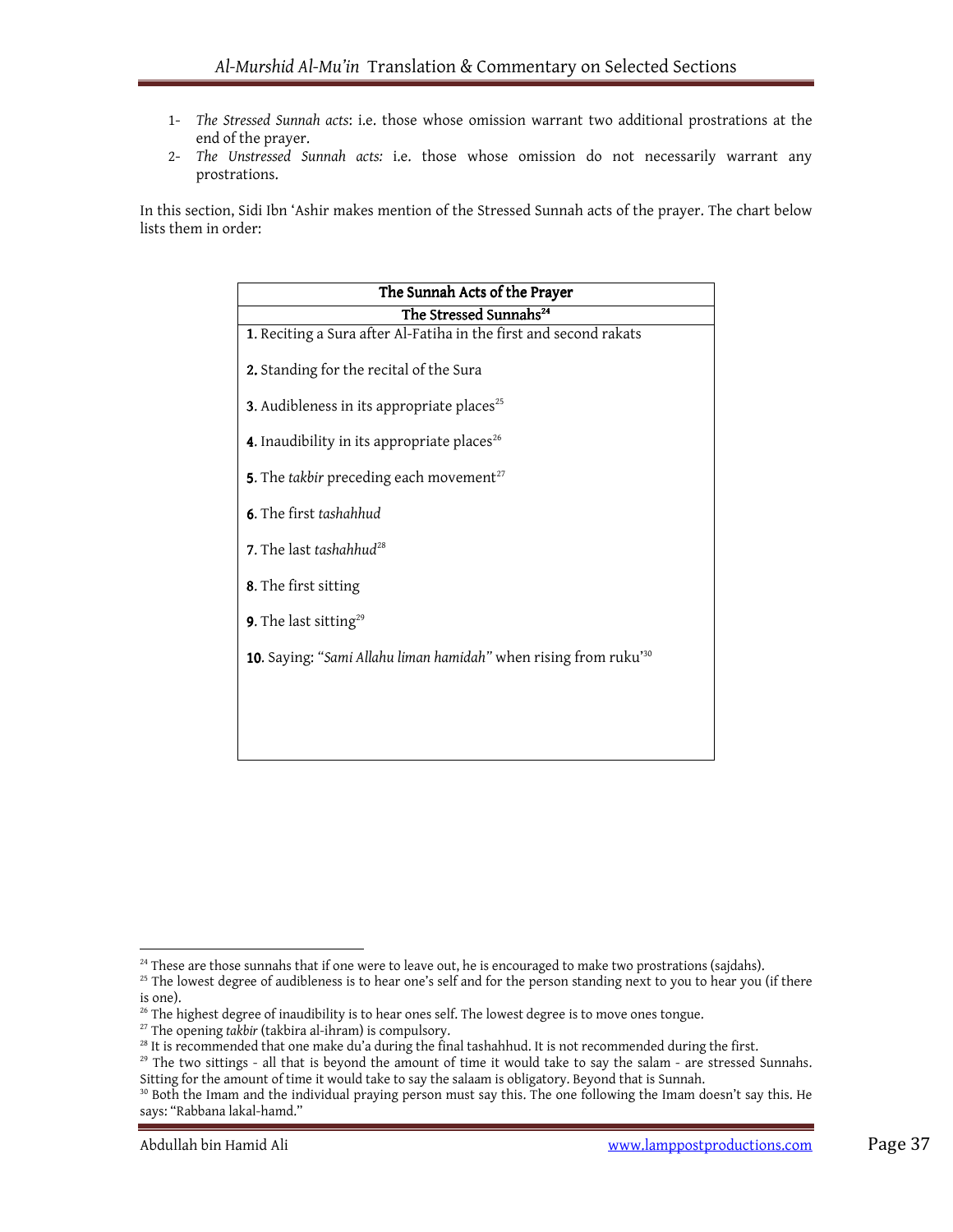## XXI. The Unstressed Sunnah Acts of Salat

إقامة سجوده على اليدين و طرف الرجلين مثل الرکبتين

(Things recommended without emphasis are) the call to commence the prayer, and prostrating on the hands – on the tips of the feet, and likewise the knees

إنصات مقتد بجهر ثم رد على الإمام و اليسار و أحد على الإمام و اليسار و أحد

Silence maintained by the one following during audible recitation (done by the Imam), then he is to respond – to the Imam to the right and to another (on the left if there is one)

به و زائد سکون للحضور سترة غير مقتد خاف المرور

With it, and with an added level of calmness for the presence (of heart) – A barrier set for one who is not following (another) and fears that one will pass (in front of him)

جھر الس[م کلم التشھد و أن يصلى على محمد

Saying the Salam audibly, (reciting) the (prescribed) words of the tashahhud, and that salutations be sent on Muhammad

سن الأذان لجماعة أتت فرضا بوقته و غيرا طلبت

The first call to prayer has been made a sunnah for a group that performs – a compulsory prayer in its (proper) time, and summons others (to attend)

### Explanation:

Here, Sidi Ibn 'Ashir covers the unstressed Sunnah acts. The chart below details them: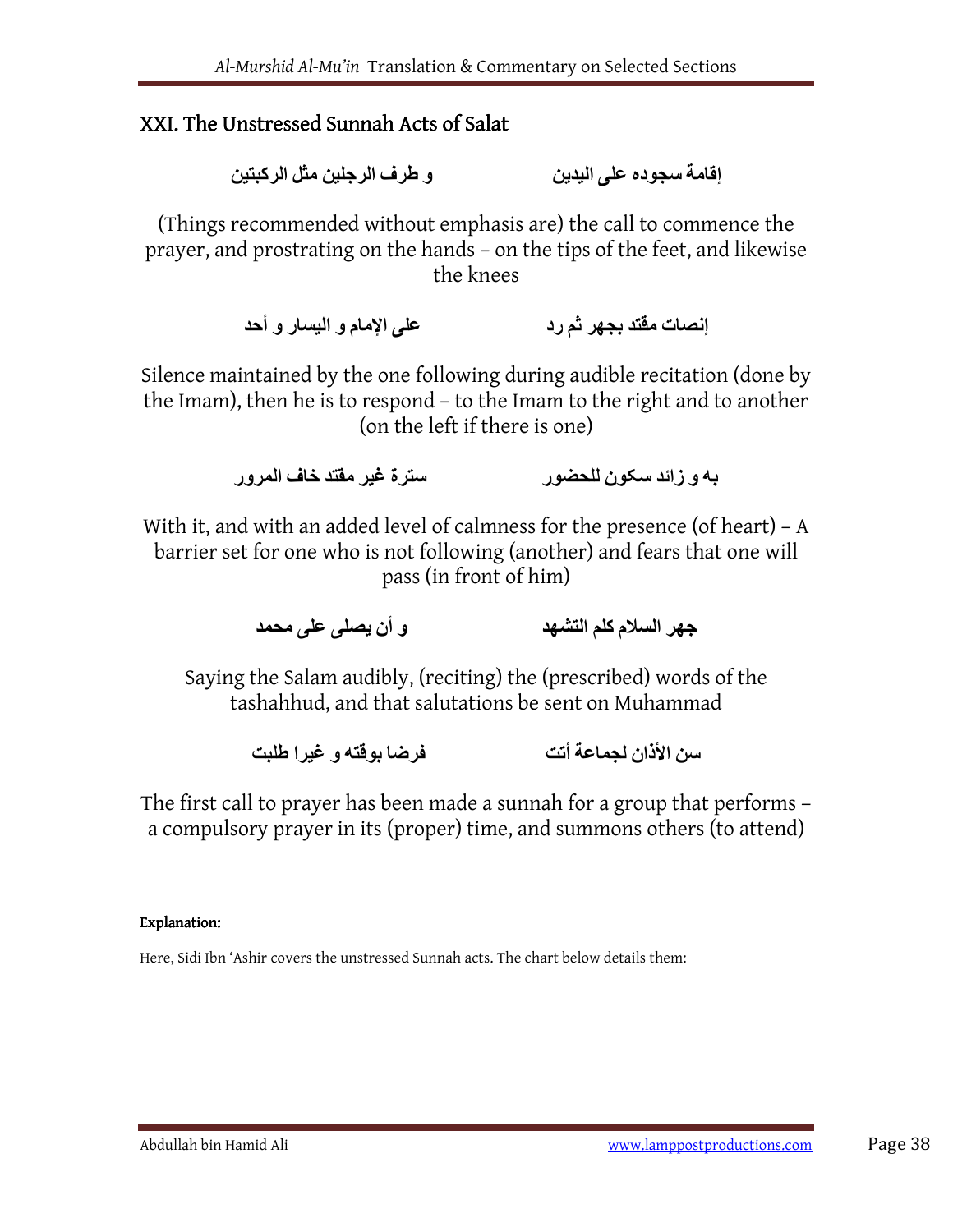| The Sunnah Acts of the Prayer                                                                                              |  |  |
|----------------------------------------------------------------------------------------------------------------------------|--|--|
| The Unstressed Sunnahs <sup>31</sup>                                                                                       |  |  |
| 1. The Iqama $32$                                                                                                          |  |  |
| 2. Prostrating on the palms, knees, and toes                                                                               |  |  |
| 3. Remaining silent for Imam's recital in audible prayers                                                                  |  |  |
| 4. Returning the salam on the Imam                                                                                         |  |  |
| 5. Returning the salam on the person on one's left side (if there is one)                                                  |  |  |
| <b>6.</b> Calmness beyond the required amount (with presence of heart)                                                     |  |  |
| 7. The use of a sutra (shield) $^{33}$ (when it is feared that one will pass in<br>front of the Imam or individual prayer) |  |  |
| 8. Saying the salam audibly                                                                                                |  |  |
| 9. Reciting the words of the tashahhud as transmitted in hadiths                                                           |  |  |
| 10. Sending the Prayers on the Prophet (i.e. the Du'a of Ibrahim) in the<br>last tashahhud                                 |  |  |
| 11. The adhan (for the obligatory prayer with the congregation who's<br>summoning others) <sup>34</sup>                    |  |  |
| 12. Shortening the prayer of travel                                                                                        |  |  |

## XXII. The Prayer of the Traveler

و قصر من سافر أربع برد ظھرا عشا عصرا إلى حين يعد

And shortening (the prayer) is for the one who travels a distance of 4 barids (or 48 miles) – for Zuhr, Isha, and 'Asr (from the time he leaves) until he returns

مما ورا السكنى إليه إن قدم

<sup>&</sup>lt;sup>31</sup> These sunnahs are of lesser importance. One isn't encouraged to do 2 prostrations for omitting them.

<sup>&</sup>lt;sup>32</sup> This is done for obligatory prayers. Not for voluntary prayers.

<sup>&</sup>lt;sup>33</sup> That is, the use of a barrier indicating to people that one is praying, so that no one walks in front of you. As for the one following the Imam, it is not warranted for one to take a sutra. The Imam is the sutra.

 $34$  It is not a Sunnah to call the adhan in places where no one is being summoned to prayer, unless it is a traveler who possibly might stumble across other Muslims on his journey.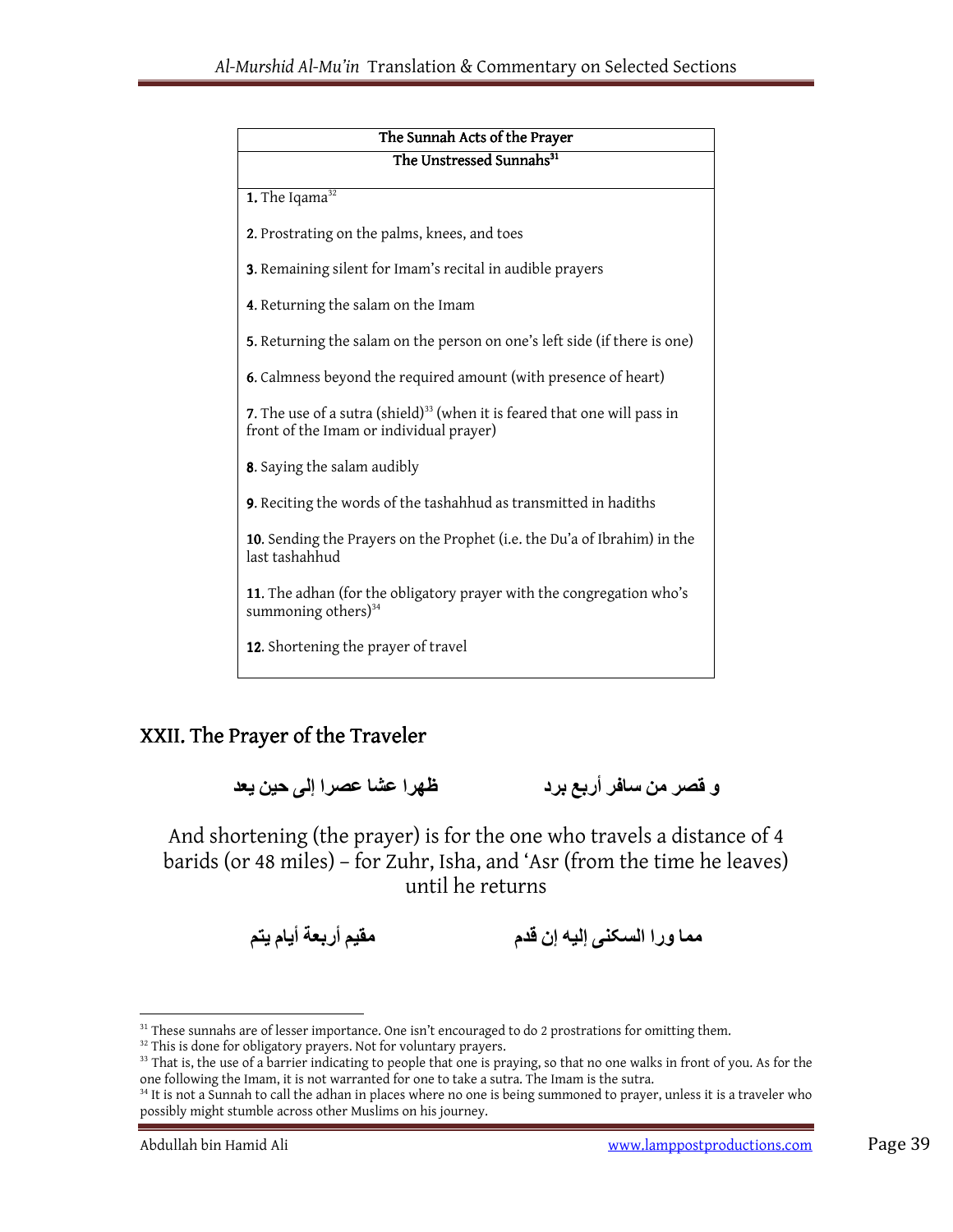## (Starting) from (where) the homes (are cut off and ending) at them if he returns – And the one residing for four days (is required to) complete (his prayer as 4 units)

### Explanation:

A special license is given to the person who is on a journey or sojourn away from home to shorten one's four-unit prayer (i.e. Zuhr, 'Asr, and 'Isha) to only two units.

This license is given when the following conditions are fulfilled:

- The journey from the limits of one's home town is atleast 48 miles<sup>35</sup>
- One has passed beyond the city limits<sup>36</sup>
- The reason for this trip is for something permissible<sup>37</sup>

So, it is permissible for one who sets out a journey with a noble objective to shorten his prayer if the distance that one is traveling from the city limits is 48 miles or more. It is permissible to begin shortening all prayers of 4 units once one has exceeded the city limits. That is, it isn't permissible to shorten them before that while one is in his or her home. However, it is permissible to join<sup>38</sup> between Zuhr and 'Asr, and between Maghrib and 'Isha before leaving ones residence even if they haven't traveled beyond the city limits. The chart below describes how the prayers are to be performed before, during, and after returning from ones journey.

 $35$  Sidi Ibn 'Ashir uses the Arabic term 'burud' – the plural of 'barid' – to express the distance ones journey must be before it becomes permitted to shorten the prayer. A barid is equivalent to four farasikh – the plural of farsakh. So there are 16 farsakhs in 4 barids. And one farsakh is equivalent to 3 miles. And in 16 farsakhs are 48 miles. And one mile is equivalent to 2000 cubits according to the standard view in the school. [Mukhtasar of Mayyara: p. 137]

<sup>&</sup>lt;sup>36</sup> If one shortens his prayer at home before going beyond the city limits, the prayer must be repeated. And the distance cannot be measured by overlapping such as if the distance between ones town and the destination spot is merely 24 miles. One cannot combine the 24 miles going with the 24 miles coming. The total distance between the hometown and the place of destination has to be atleast 48 miles in one direction.

 $37$  In other words, if one is traveling for something like to meet a person in a motel for illicit intercourse or hunting for mere amusement – not for eating, one is not given a license to shorten prayers.

<sup>&</sup>lt;sup>38</sup> Although, Sidi Ibn 'Ashir doesn't cover the rules for joining prayers - as opposed to shortening them, one should understand that there is a slight difference between the two. The journey must still be at least 48 miles from the city limits, but while it is not permissible to shorten prayers until passing beyond the city limits, it is permissible to join between the prayers without shortening them before passing beyond the city limits.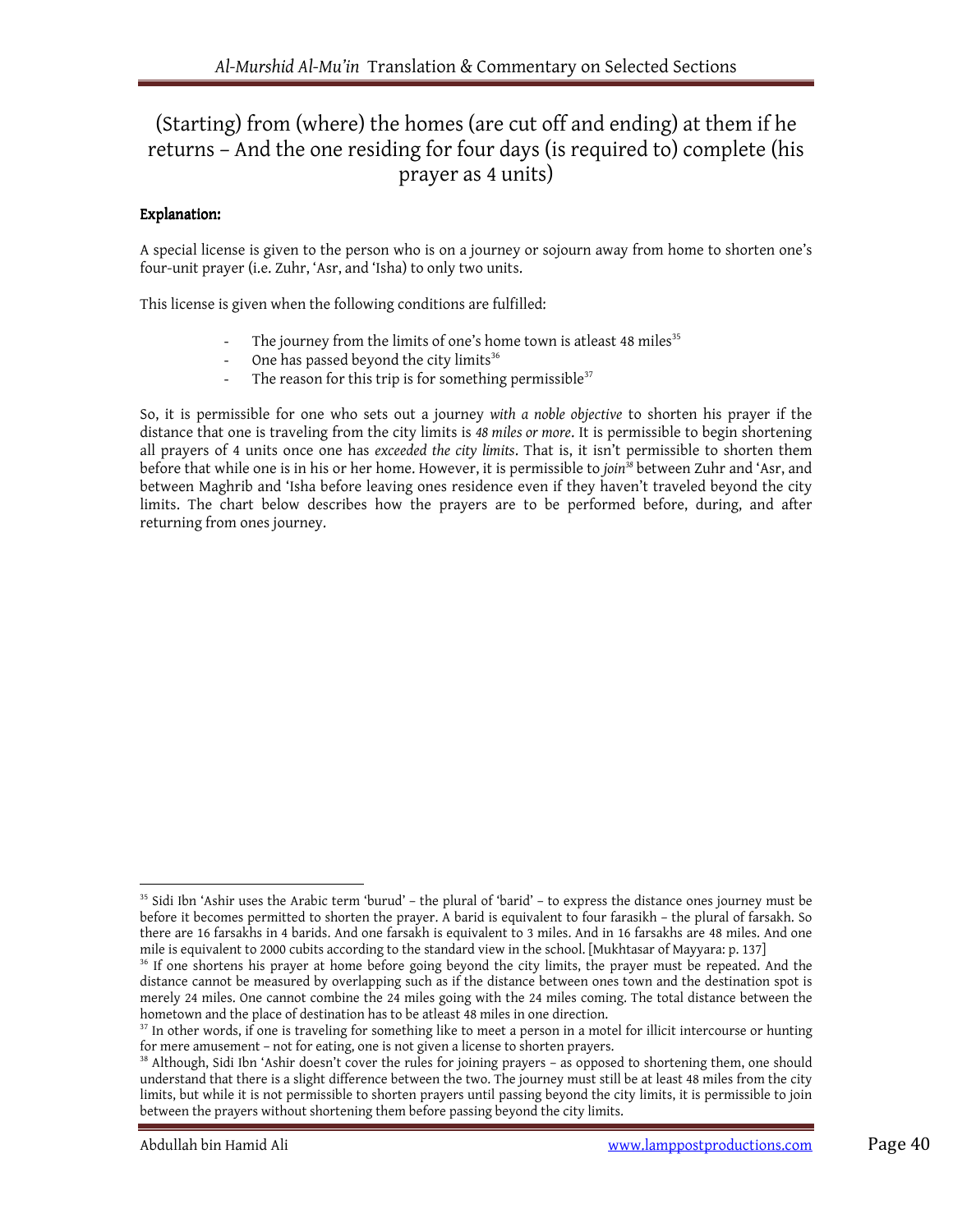| Shortening Prayer while Traveling                                                                                                                                                                                                                                                                  |
|----------------------------------------------------------------------------------------------------------------------------------------------------------------------------------------------------------------------------------------------------------------------------------------------------|
| Leaving: One may combine prayers before leaving home <sup>39</sup> , or once one<br>has arrived at the destination. <sup>40</sup>                                                                                                                                                                  |
| One may not shorten prayers until leaving the city.                                                                                                                                                                                                                                                |
| Arriving at destination: One may shorten prayers, but not combine<br>them for 3 days and 3 nights or if one will pray 19 prayers or fewer<br>during the sojourn. After that, the prayers will have to be prayed in<br>their usual fashion (i.e. 4 units).                                          |
| Returning: One may shorten and combine prayers before departing.<br>One may delay the prayers until approaching the city, and then<br>shorten and combine them before entering the city.<br>Or, one may delay prayers until he reaches his residence, and then<br>combine without shortening them. |
|                                                                                                                                                                                                                                                                                                    |
|                                                                                                                                                                                                                                                                                                    |
|                                                                                                                                                                                                                                                                                                    |

It is important to note that one is only provided with the license to shorten prayers while on a journey or sojourn in a locale 48 miles or more beyond ones hometown to the extent of 4 days or 19 prayers. Once one completes 4 days or 20 prayers, he must resume praying the usual number of units for each 4-unit prayer.

The following are additional rules for prayer whilst traveling:

Leaving from and arriving to ones residence towards the end of the time of urgency<sup>41</sup> for zuhr and 'asr:

 $\overline{a}$ 

2. Times of Urgency: are the alternate intervals that usually occur at the end of a particular prayer's time before the next prayer enters. They are referred to as 'times of urgency' or 'necessity', since the person who prays during these times does so due to some necessity or legitimate excuse. This doesn't mean that if one delays the prayer until the time of urgency that he is exempt from the obligation of prayer. Rather, it means that if one doesn't have a

<sup>&</sup>lt;sup>39</sup> This is like one who believes he will not reach his destination until sunset or after it in the case of Zuhr and 'Asr, or fears he will not arrive until sunrise or after it in the case of Maghrib and 'Isha'.

<sup>40</sup> Siraj al-Salik Sharh Ashal al-Masalik: 1/166.

<sup>&</sup>lt;sup>41</sup> Each prayer has what is termed a 'time of choice' and a 'time of urgency'.

<sup>1.</sup> Times of Choice/Selective Time: are the intervals of time within which it is permissible for one to perform the prayer without incurring any sin were one to delay the prayer to the end of this particular interval. That's like the time allotted to pray the noon prayer (Zuhr) that extends until the time of the afternoon prayer ('Asr). The space all between these two prayers is considered time of choice, since one has the choice between performing the prayer at the beginning of the first prayer's time up and to the beginning of the subsequent prayer time without there being any sin for that delay.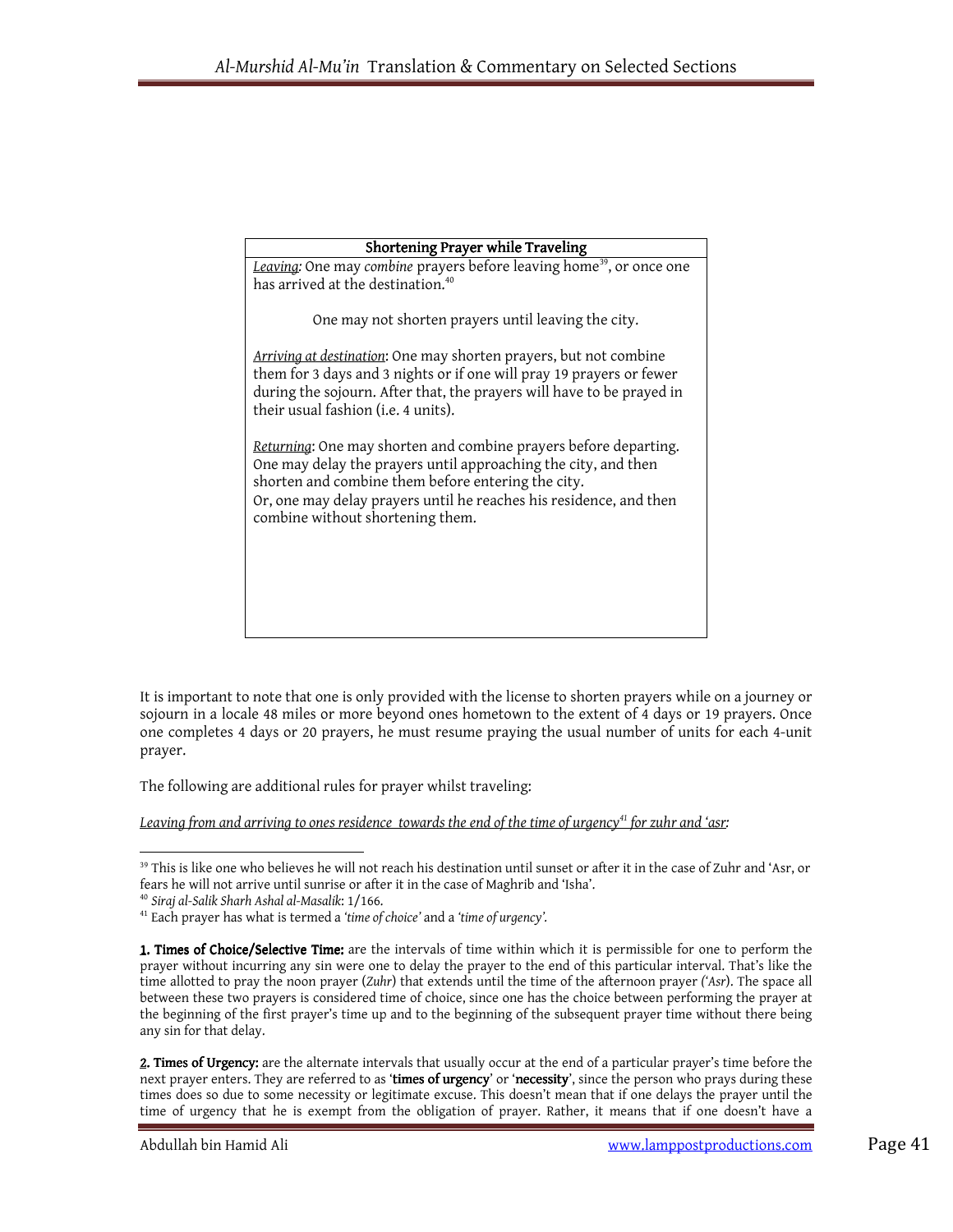1 – Leaving: If there is enough time left in the day to perform 3 rakats, one should pray Zuhr as if it was shortened (i.e. 2 units), and 'Asr should be prayed as if one was a non-traveler (i.e. 4 units). 2 - Returning: If there is enough time left in the day to do 5 rakats, one should pray Zuhr and 'Asr as if one was a non-traveler. However, if there is only enough time to do from 1 to 4 rakats, one should pray Zuhr (i.e. 2 units) as if he was a traveler, and 'Asr as if one was a non-traveler (i.e. 4 units).

Leaving from and arriving to ones residence towards the end of the time of urgency for maghrib and 'isha:

1 - Leaving: If there is enough time left before Subh to perform one or more rakats, one should pray Maghrib normally and then 'Isha as a non-traveler (i.e. 4 units).

2 – Returning: If one returns while there's enough time before Subh to pray one or more rakats, one should again pray Maghrib in the usual way, and pray 'Isha as a traveler (i.e. 2 units).

## XXIII. The Meritorious Acts of the Salat

مندوبھا تيامن مع الس[م تأمين من صلى عدا جھر اRمام

Its non-stressed recommended acts are: turning (the head) to the right when giving the Salam – the Saying 'Amin' by everyone praying with the exception of the Imam when he is praying audibly

و قول ربنا لك الحمد عدا من أم و القنوت في الصبح بدا

To say 'Rabbana laka al-hamdu' (for all) except – for the one leading, and the qunut (supplication) should (also) appear in the prayer of dawn

ردا و تسبيح السجود و الرکوع سدل يد تکبيره مع الشروع

(Wearing) a tunic, glorifying Allah during prostration and bowing – Draping the hands (at the sides), and saying 'Allahu Akbar' while in the process (of changing position)

legitimate excuse for delaying it, then one is considered sinful for this delay. Legitimate excuses are things like sleeping, fainting, forgetting about the prayer, reaching puberty during prayer time, being stricken by insanity, accepting Islam or apostatizing and repenting before prayer time has elapsed, or for the blood of menstruation or child birth to cease before the prayer time has elapsed when there remains enough time for a woman to perform the ritual bath (ghusl) and pray at least one rakat before the time elapses.

The time of urgency for Zuhr enters when the time of choice for 'Asr begins. And the time of choice for Maghrib ends shortly after sunset once one has performed wudu and prayed while its time of urgency extends until Fajr. This means that when one prays Zuhr during the time of 'Asr and Mughrib during the time of 'Isha one is not making up these respective prayers. Rather, one is praying each prayer within its determined time, since they have a 'Shared Time.' The difference is with regard to who incurs sin for the delay and who doesn't?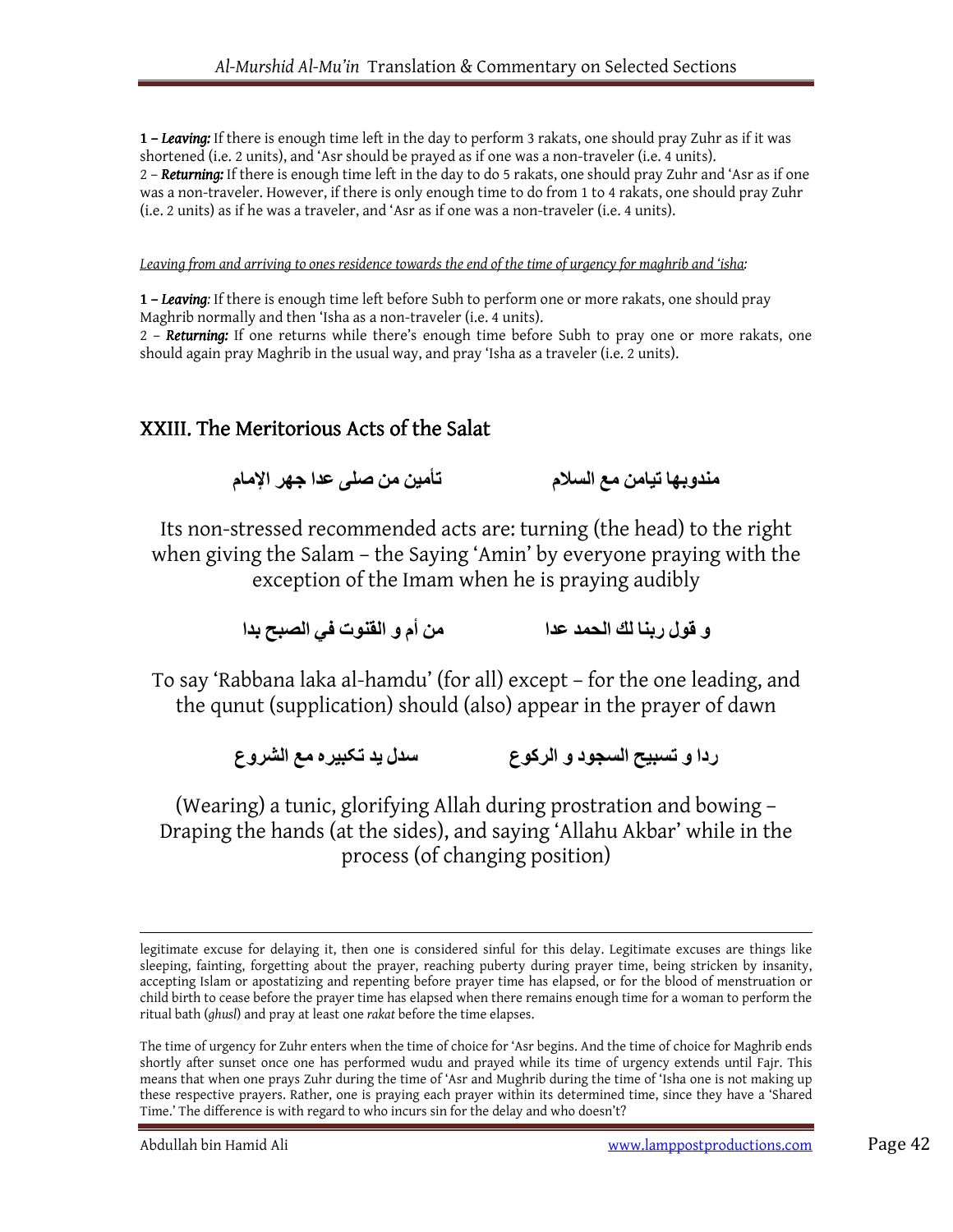و بعد أن يقوم من وسطاه و عقده الثلاث من يمناه

And (also saying it) after standing from the middle sitting (for tashahhud) – while clinching the (bottom) three fingers of his right hand (while sitting)

لدى التھشد و بسط ما خلاه تحريك سبابتھا حين تلاه

During the tashahhud while spreading out all (other fingers) besides (those of) it – (And) moving its index finger while he recites it

و البطن من فخذ رجال يبعدون و مرفقا من رکېة إذ يسجدون

(Add to that that with) the abdomen from the thigh, men are to keep some distance (between them) – (Similarly there should be space between) the elbow from the knee when they prostrate

و صفة الجلوس تمکين اليد من رکبتيه في الرکوع و زد

The description for the sitting is to plant firm the hands (on the thighs) – And in the bowing posture (he places them firm) on his knees, just add

نصبھما قراءة المأموم في سرية وضع اليدين فاقتفي

(That one should) straighten them, and the one being led should recite during - an inaudible prayer, just as one should place the hands (on the ground). So follow (this description)!

لدى السجود حذوا أذن و کذا رفع اليدين عند اRحرام خذا

In prostration (place the hands) parallel to the ears, and likewise – raise the hands during the (opening takbir of) ihram. (Again) Take it!

تطويله صبحا و ظھرا سورتين توسط العشا و فصل الباقين

One should lengthen (the recitation of) the two surahs during Subh and Zuhr – (Maintain) A moderate recitation during 'Isha, and recite one of the short surahs during the two remaining (prayers)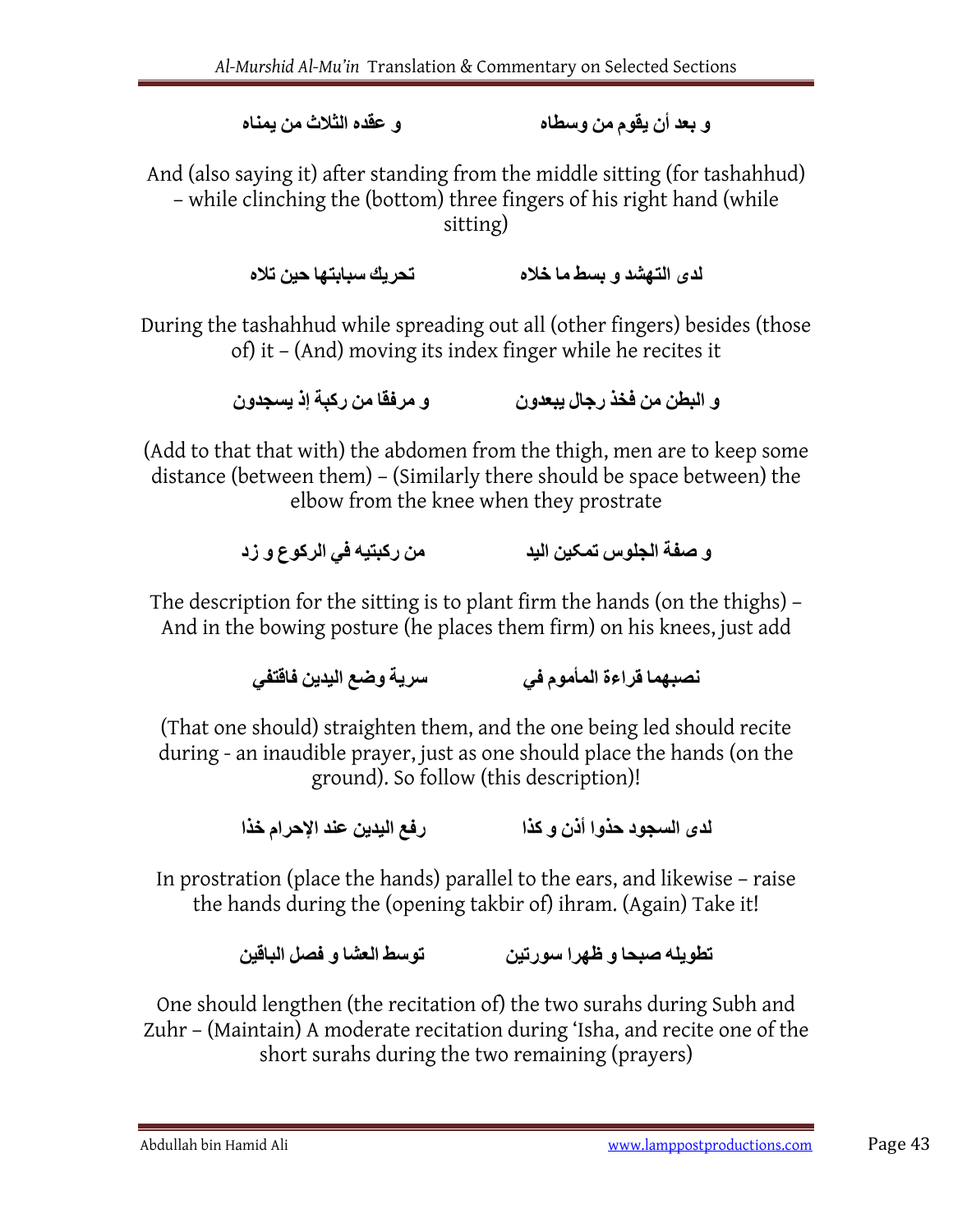## كالسورة الأخرى كذا الوسطى استحب سبس يد وضعا و في الرفع الركب

Similarly, (make the surah of the first unit longer than) the other surah, and likewise it is encouraged to make the middle sitting (shorter than the last) - And placing the hands (on the ground) first when kneeling, and in rising (lift) the knees (first)

### Explanation:

In this section, the author covers the recommended – but not Sunnah – acts of Salat. These are acts that bring the Salat to near perfection. Were they to be left out, there would be no sin or any basis for censure. But were one to include them, there would be reward for their inclusion.

The chart below lists the recommended acts of the Salat:

| Recommended Acts of Salat (Mustahabbat)                                            |                                                                                                                                  |  |  |
|------------------------------------------------------------------------------------|----------------------------------------------------------------------------------------------------------------------------------|--|--|
| 1. Turning ones head to the right when<br>giving salam                             | 12. Crossing left foot under posterior and<br>propping up right foot during sittings                                             |  |  |
| 2. Saying: "Amin" at the termination of<br>Al-Fatih $a^{42}$                       | 13. Placing hands firmly on knees during<br>ruku'                                                                                |  |  |
| 3. Saying: "rabbana lakal-hamd" <sup>43</sup>                                      | 14. Straightening ones legs during ruku'                                                                                         |  |  |
| 4. Performing the qunut supplication<br>in the dawn prayer (Subh)                  | 15. Reciting during the inaudible prayers <sup>49</sup>                                                                          |  |  |
|                                                                                    | 16. Positioning hands parallel with the ears                                                                                     |  |  |
| 5. Wearing a cloak or long garment<br>that covers the entire body during<br>prayer | 17. Raising the hands during the opening<br>takbir                                                                               |  |  |
| 6. Glorifying Allah when bowing and<br>prostrating                                 | 18. Extending the recitation during Subh<br>and Zuhr prayers, reciting surahs of mid-<br>length during 'Isha, and reciting short |  |  |
| 7. Draping hands at one's sides <sup>44</sup>                                      | surahs during 'Asr and Maghrib                                                                                                   |  |  |

 $42$  This is to be done by the one following the Imam during the audible prayers and inaudible prayers. As for the Imam, he is to say it during the inaudible prayers only, although there is no harm in saying it during the audible prayers.

"If you'd like to look at the prayer of the Messenger of Allah # then copy the prayer of 'Abdullah ibn Az-Zubayr." (Abu Dawud)

 $43$  This is the duty of the one following the Imam, and the individual praying person.

<sup>&</sup>lt;sup>44</sup> It is recommended during the obligatory prayers. It is disliked for one to grasps his arms on his chest or below the navel in fard prayers. This is contrary to it being permitted during nafl prayers. Almost all of the distinguished scholars among the Tabi'in prayed while draping their hands at their sides. Among them were: Sa'id ibn Al-Musayyab, Ibrahim Al-Nakha'i, Hasan Al-Basari, Muhammad ibn Sirin, Sa'id ibn Jubayr, 'Abd Allah ibn Al-Zubayr, Ibn Juraij, Imam Al-Awza'i, and Imam Malik ibn Anas [Refer to the Musannaf of Ibn Abu Shayba]. And 'Abd Allah ibn Al-Zubayr – the grandson of Abu Bakr Al-Siddiq – learned how to pray from his grandfather. And when Ibn 'Abbas was asked about the prayer of 'Abd Allah ibn Al-Zubayr, he said:

And of all the reports that give the indication that Allah's Messenger 鬓 prayed while clasping his hands as well as his companions, only two of them are Sahih (sound). And neither of them explicitly states that he prayed that way his self. So ponder!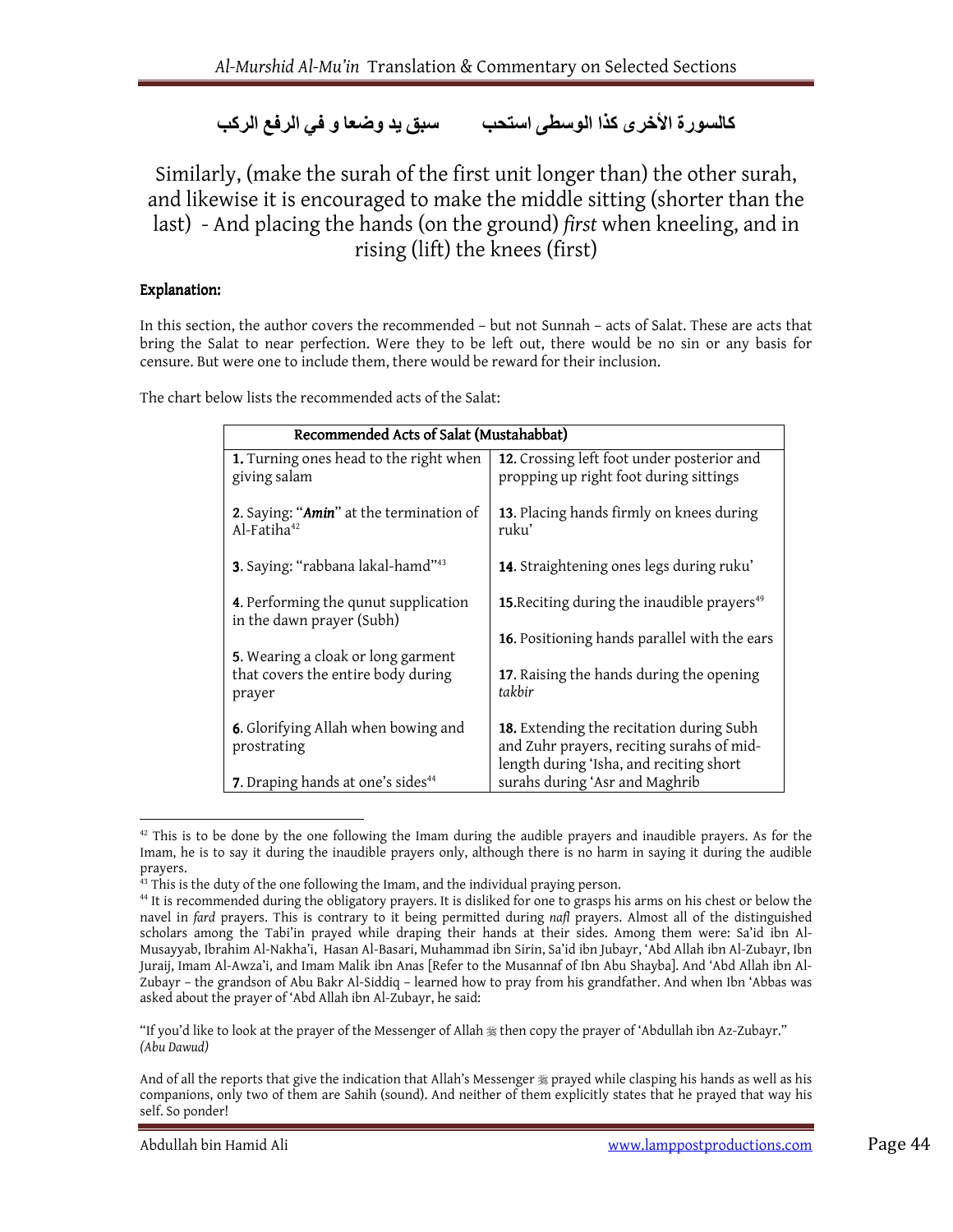| 8. Saying: "Allahu Akbar" in the process<br>of changing from one position to<br>another <sup>45</sup> | 19. Making the surah of the second rak'a<br>shorter than the surah of the first rak'a                                |
|-------------------------------------------------------------------------------------------------------|----------------------------------------------------------------------------------------------------------------------|
| <b>9.</b> Clasping the last three fingers of the<br>right hand and pointing with the                  | 20. Making the sitting of the first tashahhud<br>shorter than the sitting of the last                                |
| index finger when reciting the<br>$tashahhud^{46}$                                                    | 21. Placing the hands first when going<br>from standing to prostration, and lifting<br>the knees first when standing |
| 10. Moving the index finger from right<br>to $left47$                                                 |                                                                                                                      |
| 11. Distancing the thighs from the<br>abdomen and the elbows from the<br>knees (for men) $48$         |                                                                                                                      |

## XXIV. Things Disliked During Salat

و کرھوا بسملة تعوذا في الفرض و السجود في الثوب کذا

They (meaning the scholars) dislike (for one to recite) during the compulsory prayer 'bismi Allah Al-Rahman Al-Rahim' and the 'A'uthu bi Allah min Al-shaytan Al-rajim' – (just as they dislike for one) to prostrate on a garment,

کور عمامة و بعض کمه و حمل شيء فيه أو في فمه

The same goes for (prostrating on) the wrap of a turban or part of one's sleeve – or to carry something in it or in one's mouth (during prayer)

قراءة لدى السجود و الرکوع تفکر القلب بما نافى الخشوع

(Also disliked are) Reciting (Qur'an) during prostration and bowing – thinking about anything that will negate focus (in the prayer)

<sup>&</sup>lt;sup>49</sup> This is recommended for those following the Imam. As for the Imam, it is obligatory for him to recite during all prayers.

 $^{45}$  That is, it is recommended to say "Allahu Akbar" simultaneously with the movements and changes from position to position. This doesn't mean that it is 'recommended' to say "Allah Akbar." We already established that to say "Allah Akbar" is Sunnah in all cases with exception of the opening Takbir, which is compulsory (fard).

<sup>&</sup>lt;sup>46</sup> The left side of the right index finger should face upward toward the face, and one should move it from right to left.

<sup>&</sup>lt;sup>47</sup> It has also been said that one should move it up and down.

<sup>48</sup> Women should do the opposite of this.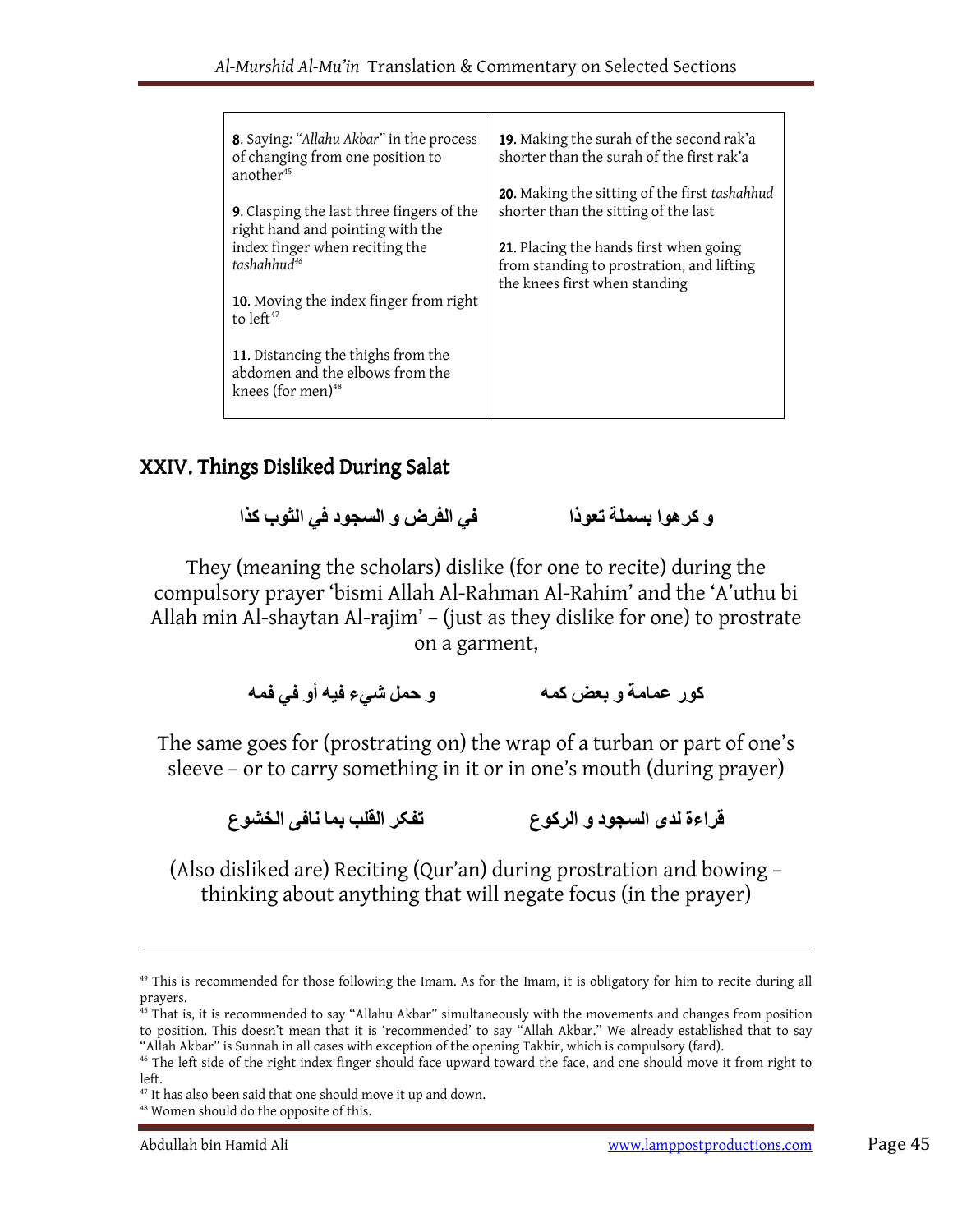و عبث و ا0لتفات و الدعا أثنا قراءة کذا إن رکعا

Horse-playing, turning one's attention away, and supplicating – during recitation, and while in the bowing posture

تشبيك أو فرقعة الأصابع تخصر تغميض عين تابع

Intertwining or cracking the fingers – (praying with) the hands on the waists, and closing the eyes. Now follow!

### Explanation:

Just as we stated that there are things disliked during wudu, there are also things that are disliked and inappropriate during Salat. The chart below lists the acts that are disliked during prayer

| Things Disliked During Prayer (Makruhat Al-Salat)                            |                                                                                   |  |  |
|------------------------------------------------------------------------------|-----------------------------------------------------------------------------------|--|--|
| 1. Saying: "bimillaahir Rahmanir Rahim"<br>before surahs during fard prayers | 9. Thinking about worldly affairs that<br>negate the presence of heart            |  |  |
| 2. Saying: "A'udhu billahi min ash-<br>Shaytanir Rajim" in the fard prayers  | 10. Fidgeting with ones belongings and<br>person <sup>52</sup>                    |  |  |
| <b>3.</b> To prostrate on a garment/cloth <sup>50</sup>                      | 11. Turning slightly away from the<br>direction of prayer <sup>53</sup>           |  |  |
| 4. Prostrating on the fold of ones<br>turban <sup>51</sup>                   | 12. To perform supplication during the<br>recitation of Qur'an and while in ruku' |  |  |
| 5. Prostrating on the rim of ones<br>turban                                  | 13. Interlacing the fingers                                                       |  |  |
| 6. Holding something in the inner fold<br>of ones turban                     | 14. Cracking the fingers                                                          |  |  |
| 7. Holding something in one's mouth                                          | 15. Placing the hands on the waists<br>while standing                             |  |  |
| <b>8.</b> Reciting Qur'an in the position of<br>ruku' and sujud              | <b>16.</b> Closing the eyes <sup>54</sup>                                         |  |  |

 $50$  This is disliked unless there's some necessity to pray on a garment like in the case of the ground being cold or hot.

 $51$  If the fold is one or two layers thick it is only disliked to pray on top of it. If it happens to be more than two, ones prayer isn't valid.

<sup>&</sup>lt;sup>52</sup> That's like fidgeting with ones beard or ring.

 $53$  If one happens to turn ones back to the qiblah, the prayer is not valid.

<sup>&</sup>lt;sup>54</sup> However, if one finds difficulty concentrating while keeping his eyes open, there's no harm with closing them. That's because it is only disliked to close ones eyes, since an onlooker might think that it's what one is supposed to do during prayer.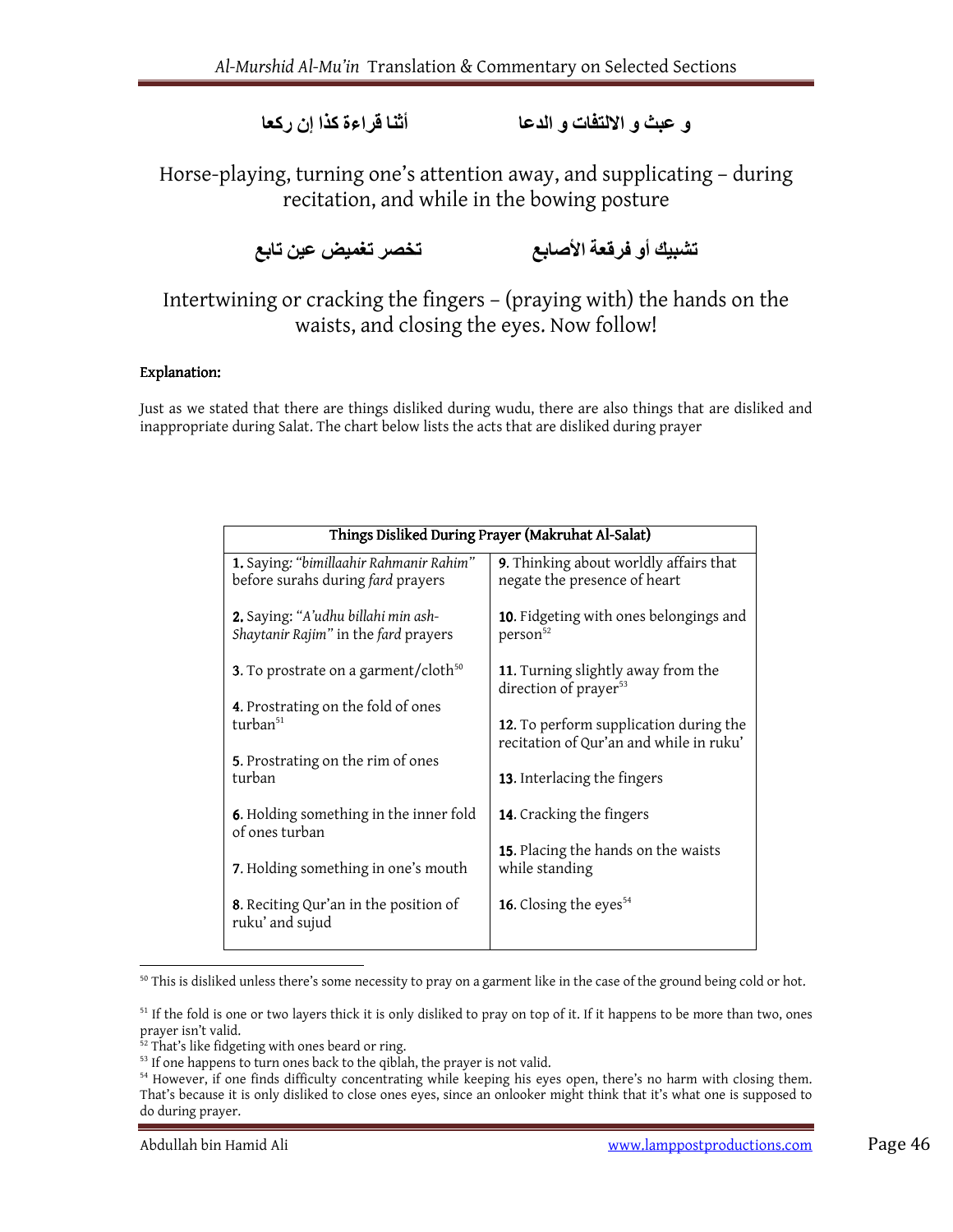## XXV. The Different Types of Salat

### فصل

### Section 2:

و خمس صلوات فرض عين و ھي كفاية لميت دون مين

Five prayers are individual obligations – But it is merely a communal obligation when done for the dead, and (about that there is) no doubt

فروضها التكبير أربعا دعا و سلام سر تبعا و نية سلام سر تبعا

The compulsory acts of it are to say the takbir four times, supplication – (having) an intention, and an inaudible salam that follows

### Explanation:

First the author establishes that there are only 5 individual compulsory prayers (fard 'ayn) in Islam. He then adds that there is one communal obligatory prayer. (fard kifaya) This last prayer is known as the Funeral Prayer.

### Salat Al-Janaza -The Funeral Prayer

The compulsory acts of the Funeral Prayer are the following:

- Four takbirs
- Praying for the deceased after each takbir
- **Intention**
- The concluding 'Salam'

As for the description of Salat al-Janaza:

- The Imam stands with the deceased in front of him
- The followers line up behind the Imam in rows as they customarily do
- The Imam raises his hands to the shoulders and then says, "Allahu Akbar"
- Those behind him do the same after he does and they all pray quietly for the deceased
- The Imam does the takbir without raises his hands three more times while pausing between each takbir to supplicate Allah, and those following him do the same
- The Imam ends the prayer by saying "As-Salamu 'alaykum" one time to the right
- The followers do the same after him
- (The funeral prayer is concluded)

Note: The funeral prayer is prayed while standing. There are no bows, prostrations, or sittings.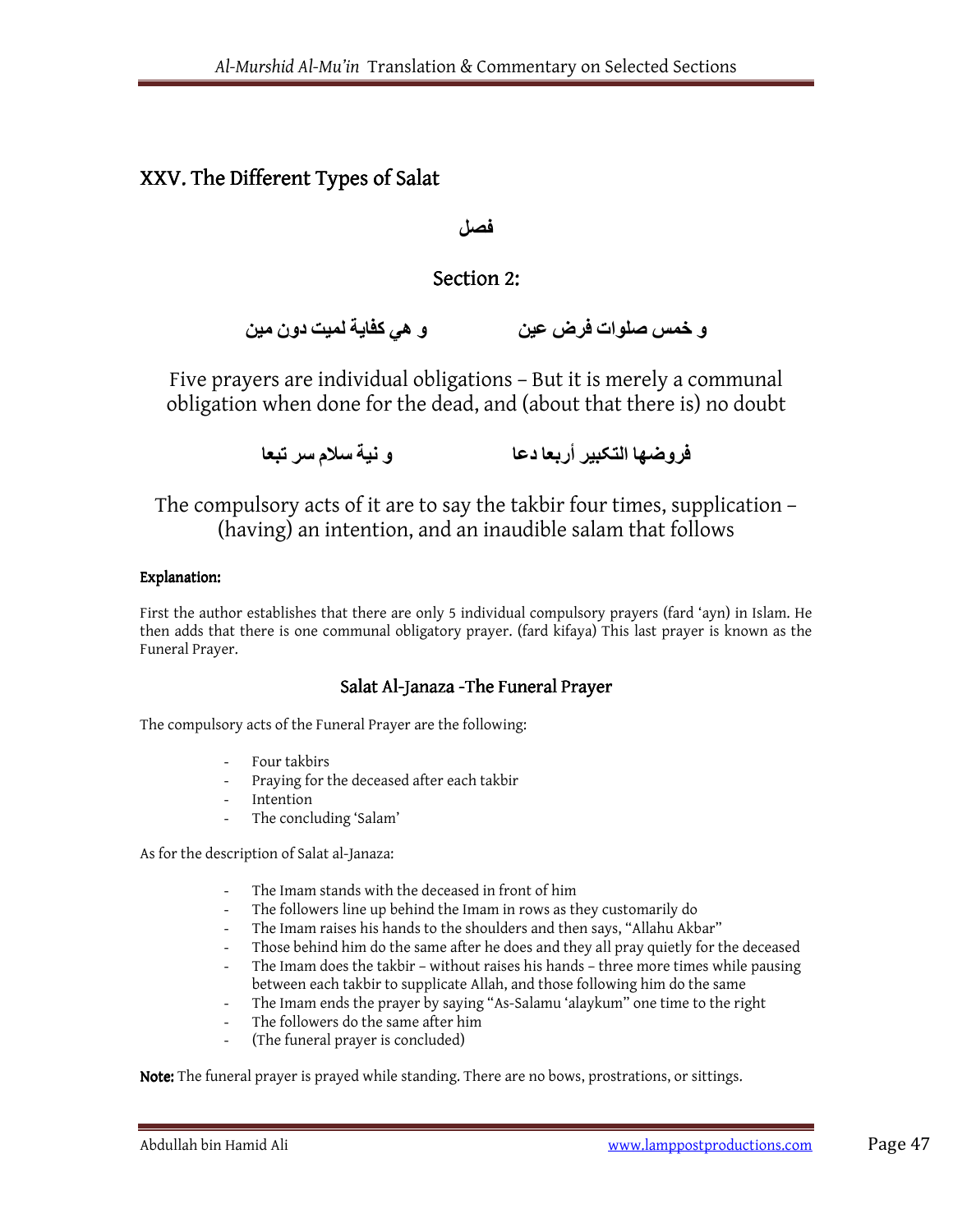## و كالصلاة الغسل دفن و كفن مستسمى وتر كسوف عيد استسقا سنن

## And like the (funeral) prayer (in ruling) are the washing (of the body), the burial, and shrouding – But (prayers like) witr, that of the solar eclipse, the 'Id prayer, and the rain prayer are all (considered) sunnah

### Explanation:

Next, the author speaks about the ruling of the ritual shower (ghusl), which we have already spoken about at length, except that this ghusl is not the same as the one we spoke of before whereas previously we spoke about the ghusl performed by a living person for his self. This ghusl dealt with in this section is related to the washing done to one who has died.

When a person dies, one of the last rights owed and one of the last rites performed for him is the ritual bath (ghusl). This ghusl takes the same ruling as Salat. That is, it is compulsory in such a manner that if no living Muslim performs it for the deceased, all Muslims would be in sin. But were one to carry it out, the sin is removed from all other Muslims.

One should be washed while having the private parts covered. And water should be poured over the person an odd number of times. The final washing should be with water scented with something like camphor or the scent of the lote-tree (sidr). Then the person should be dried and shrouded.

Shrouding (kafan) the dead is also a communal obligation. One should use an odd number of cloths to shroud the dead: a waistcloth, a garment for the upper body, and something to wrap the head with.

And after the compulsory 5 daily prayers in importance are the stressed sunnah prayers (sunan mu'akkada). They are:

- 1- Witr The odd unit prayer
- 2- Kusuf The Solar Eclipse Prayer
- 3- 'Id The Holiday Prayers
- 4- And Istisqa The Rain Prayer

### Witr - The Odd Unit-Prayer

As for the witr prayer, it is one single unit (rak'a) of prayer wherein one sits at the end. Its description is:

- Begin the prayer as one usually does
- After the two prostrations one sits for tashahhud
- After the tashahhud and the Salat 'ala al-Nabi (prayer on the Prophet) one gives one Salam to the right

Note: It is recommended that one recite the last three surahs of the Qur'an termed 'The Three Quls" (i.e. Ikhlas, Falaq, and Nas) in the order they come in the Qur'an.

Imam Malik considered it to be disliked (makruh) for one to pray the witr alone without preceding them by two units of prayer termed 'Shaf'' (The even unit-prayer). During Shaf' one should recite Surat Al-'Ala in the first rak'a, and Surat al-Kafirun in the second rak'a.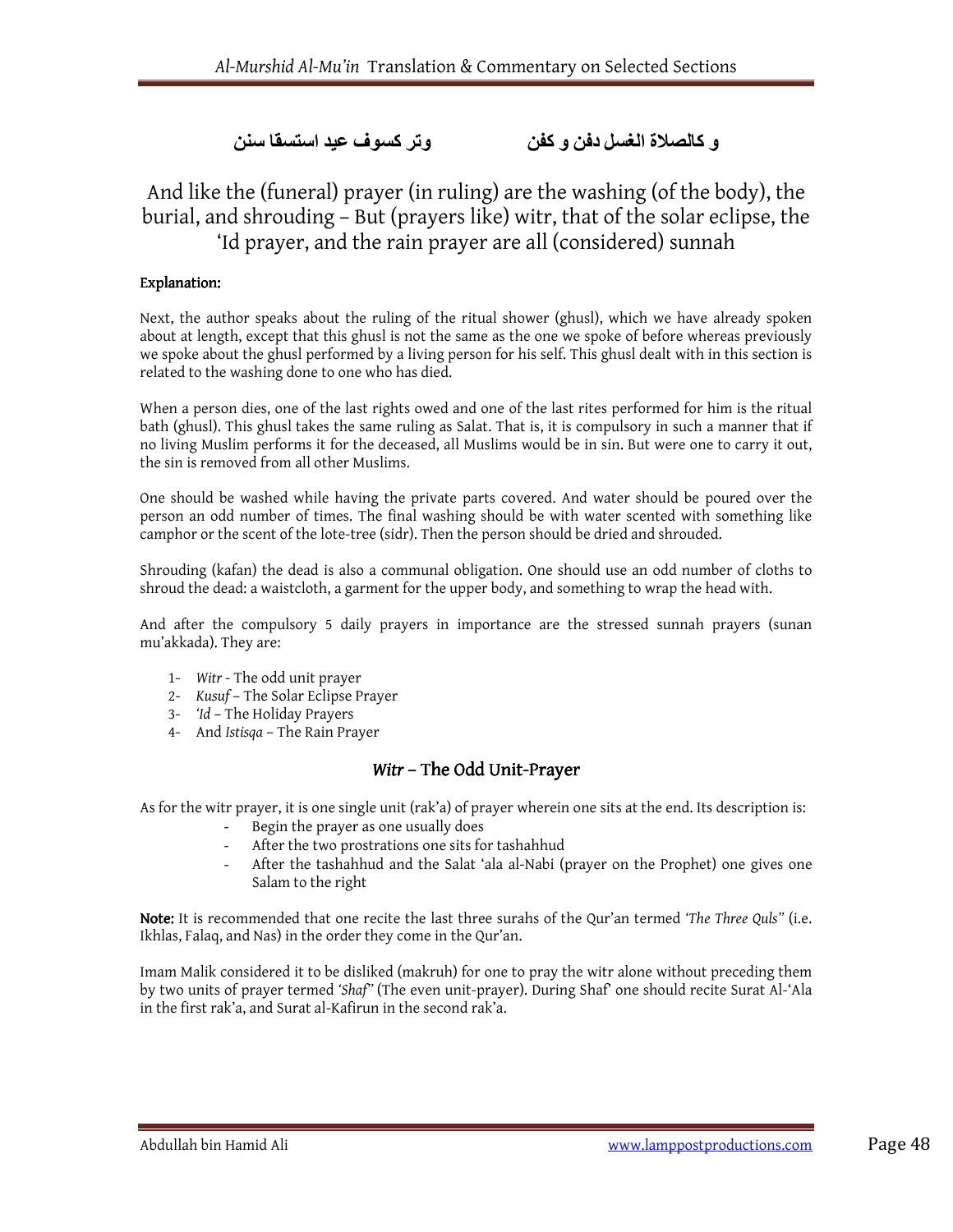## Kusuf – The Prayer of the Solar Eclipse<sup>55</sup>

The solar eclipse prayer is prayed in congregation with an Imam in the mosque in the following manner:

- An announcement is made to have the Muslims form a congregation in the mosque.
- The Imam leads those who attend in two inaudible rak'as of prayer.
- He recites during the first rak'a, Al-Fātiħa and another sūrah such as Al-Baqara.
- After completing the sūrah, he bows the extent equal or close to the time he spent standing.
- After that, he rises and recites Al-Fātiħa and another sūrah similar to Al-Baqara in length except shorter.
- After the recitation, he bows the like of which he stood reciting.
- He rises from bowing standing erect.
- He prostrates.
- He sits up from prostration.
- He prostrates a second time.
- He rises for second rak'a and repeats the same acts as in the first rak'a, except that the recitation is shorter.
- He completes the prayer with "As-Salāmu 'alaykum."
- He turns and faces his audience. If he pleases he may offer an exhortation.

### Istisqa – The Rain Prayer

The 'prayer for rain' or 'salāt al-istisqā' is performed in times of drought in the following way:

- The people come out to the musalla with the Imam in moderate dress. That is, they shouldn't wear their best clothing out of humility and hope that their prayers will be answered.
- The Imam then leads those attending in two audible rak'as of prayer without giving an adhān or iqāma.
- In the first rak'a, he recites Al-Fātiħa and another sūrah like Al-'Alā.
- In the second rak'a, he recites Al-Fātiħa and a sūrah such as Al-Ģhāshiya.
- After he completes the prayer, the Imam delivers a two-part khutba. During the khutba, he should ask Allah's forgiveness much.
- After delivering the khutba, he faces the qibla, inverts his cloak,<sup>56</sup> raises his hands, and makes supplication (du'ā). In part of his supplication he should say the following du' $\bar{a}$ :

اللھم اسق عبادك بھيمتك وانشر رحمتك و أحي بلدك الميت

<sup>55</sup> As for the lunar eclipse prayer (khusuf),

 $\overline{a}$ 

- It is not a known sunnah that the lunar eclipse prayer was prayed in congregation. So praying it in congregation is discouraged in the Mālikī School.
- It should be prayed individually, and exactly in the way mentioned regarding the Solar Eclipse prayer except that the recitation should be audible.

is considered to be interchangeable with صلاة الكسوف in the view of some scholars. So both would mean صلاةالخسوف 'The Prayer of the Eclipse' with no distinction between the lunar and solar eclipse. Others hold that there is a distinction. Allah says: ((خسفالقمر)) {From Sūrat Al-Qiyāma: 8}

<sup>56</sup> The men who are following should do the same, especially those who are wearing cloaks. This means that it's not something recommended for women to do.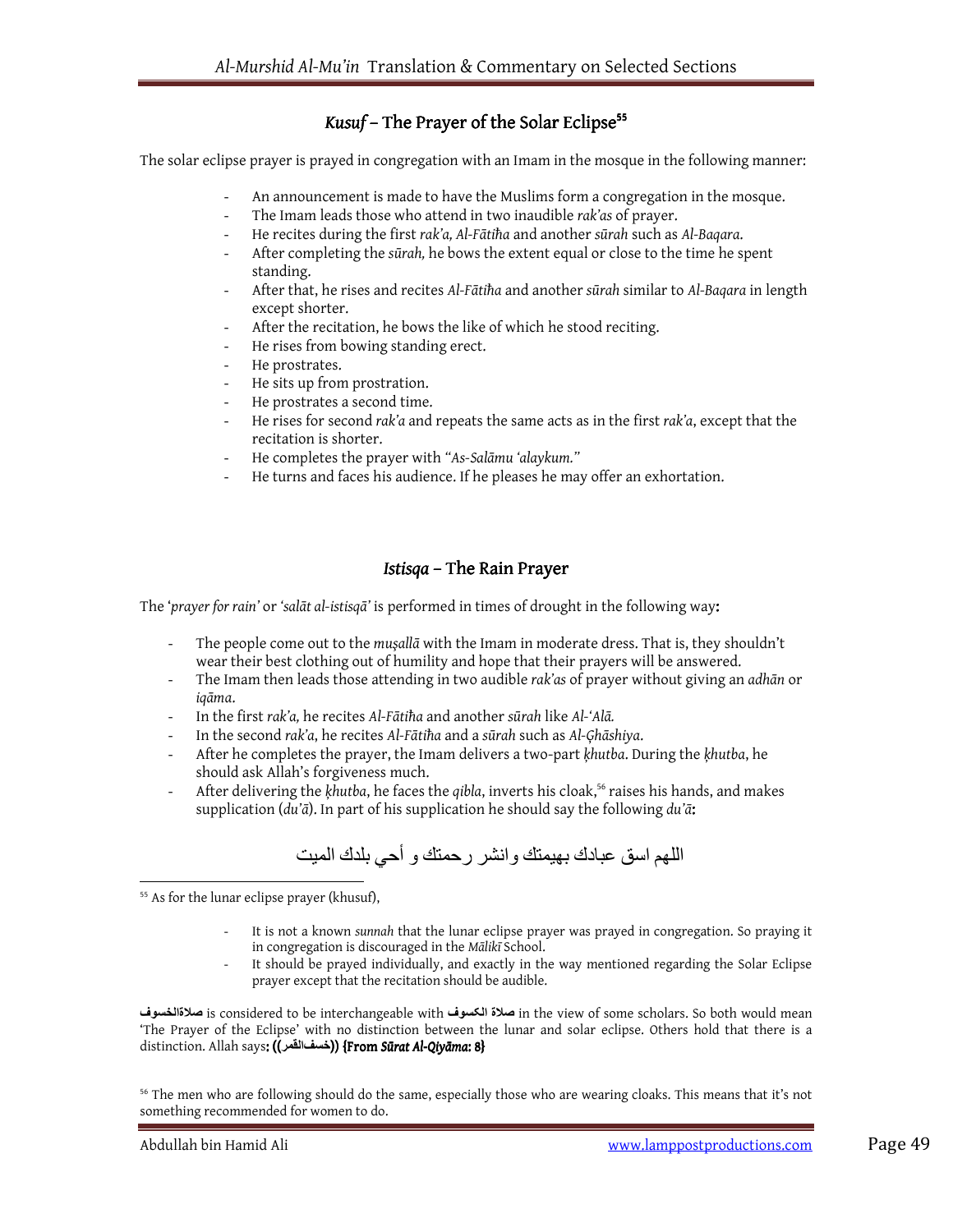### Transliteration:

Allāhummasqi 'ibādaka wa bahimataka wanshur raħmataka wa aħyi baladakal-mayt.

Translation:

O Allah! Give water to your slaves and your beasts of burden, spread your mercy, and give life to your dead land.

### $'d$  – The Holiday Prayer

As for the 'Id prayers that come respectively at the end of Ramadan and after the Day of 'Arafa during the month of the Hajj (Dhu al-Hijja), it is prayed in the following manner:

- The Imam enters the mușallā and prays two audible rak'as with those attending.
- In the first rak'ah, he makes 7 takbīrāt, which include the opening takbīra only raising his hands for the first one.
- He then recites Al-Fātiħa and another sūra such as Sūrat Al-'Alā.
- He does rukū'.
- He rises from rukū'.
- He does sujūd.
- He sits up from sujūd.
- He does sujūd again.
- He stands for the second rak'ah.
- After he stands for the second rak'ah, he does 5 takbīrāt not including the takbīra for standing up.
- He then recites Al-Fātiħa and another sūrah such as Sūrat Al-Ģhāshiya.
- He does rukū'.
- He rises from rukū'.
- He does suiūd.
- He sits up from sujūd.
- He does sujūd again.
- He sits up from sujūd
- He completes the prayer and then makes the Salām.

فجر رغيبة و تقضى للزوال و الفرض يقضى أبدا و بالتوال



(The voluntary 2 units of) Fajr is raghiba (or highly encouraged), and it can be made up to the point of the sun's zenith – And the compulsory prayer can be made up at anytime and in sequence (to how they were missed)

### Explanation:

After the stressed sunnahs in importance are the prayers given the ruling of raghiba (highly encouraged). A raghiba prayer is one that the Lawgiver has encouraged expressly or through action. The first is like the Prophet's saying:

"The two units of Fajr are better than the world and all in it."

ركعتا الفجر خير من الدنيا و ما فيھا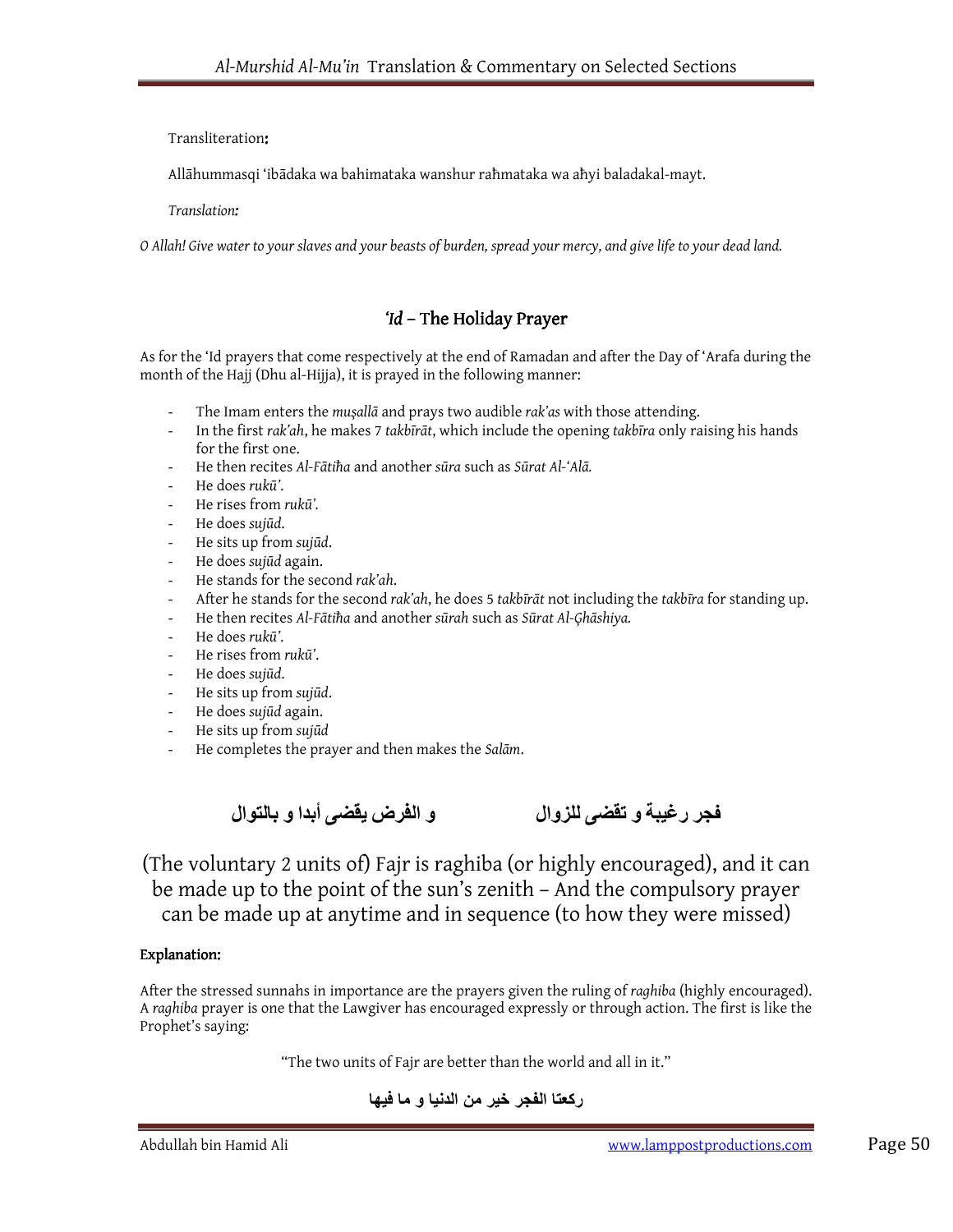It is not known that the Prophet ever abandoned these two units of prayer  $\ddot{\hspace{0.1cm}}$  .

Fajr, which is the technical name given to the two units of voluntary prayer performed before the two compulsory units of prayer of the dawn, is the most prominent prayer taking this ruling. The proper name given to the two compulsory units of prayer after it is Subh.

In Fajr, the standard view (mashhur) in the Maliki madhab is that one should merely recite Al-Fatiha during each rak'a with no additional surah. But there is no harm – of course – for one to add another surah. $57$ 

Examples of other prayers that take the grade of raghiba are:

- The two voluntary units performed after Maghrib
- The additional voluntary rak'as performed between Maghrib and 'Isha

This prayer is so highly encouraged that it is recommended that one make it up even if one has already prayed Subh. And this recommendation extends until the time of Zuhr prayer.

As for the 5 compulsory prayers, it is an obligation to pray them regardless of what time of day it may be, and whether or not the sun is rising or setting<sup>58</sup>.

And if one has more than one compulsory prayer to make, they should be made up in the order they were missed. Otherwise they are all invalidated unless they are more than a day's worth of prayers i.e. six or more. In this case, one may make them up in any order.

ندب نفل مطلقا و أکدت تحية ضحى تراويح تلت

Voluntary prayers are encouraged without limit and (those that are) stressed are – the prayer for greeting the mosque, Duha, and Tarawih as have come (in order of importance)

و قبل وتر مثل ظھر عصر و بعد مغرب و بعد ظھر

(Also stressed are the two units prayed) before witr, like (what is before) Zuhr, and 'Asr – And (the same ruling is given to what is made) after Maghrib, and after Zuhr

### Explanation:

 $\overline{a}$ 

As for other voluntary unstressed prayers, it is considered favorable to make them anytime one likes and in as many number one likes to. But they should not be prayed more than two units at a time.

The most important of the unstressed prayers are:

<sup>&</sup>lt;sup>57</sup> Some scholars recommend that one recite Al-Kafirun in the first unit, and Al-Ikhlas in the second.

<sup>&</sup>lt;sup>58</sup> The prohibited times of prayer in the Maliki madhab are three: After Subh until the sun has risen to the height of a spear, after 'Asr until the sun has set, and when the Imam is delivering the Friday sermon. It is forbidden for one to pray voluntary prayers during these times. But if one is performing a compulsory prayer, there is no prohibition.